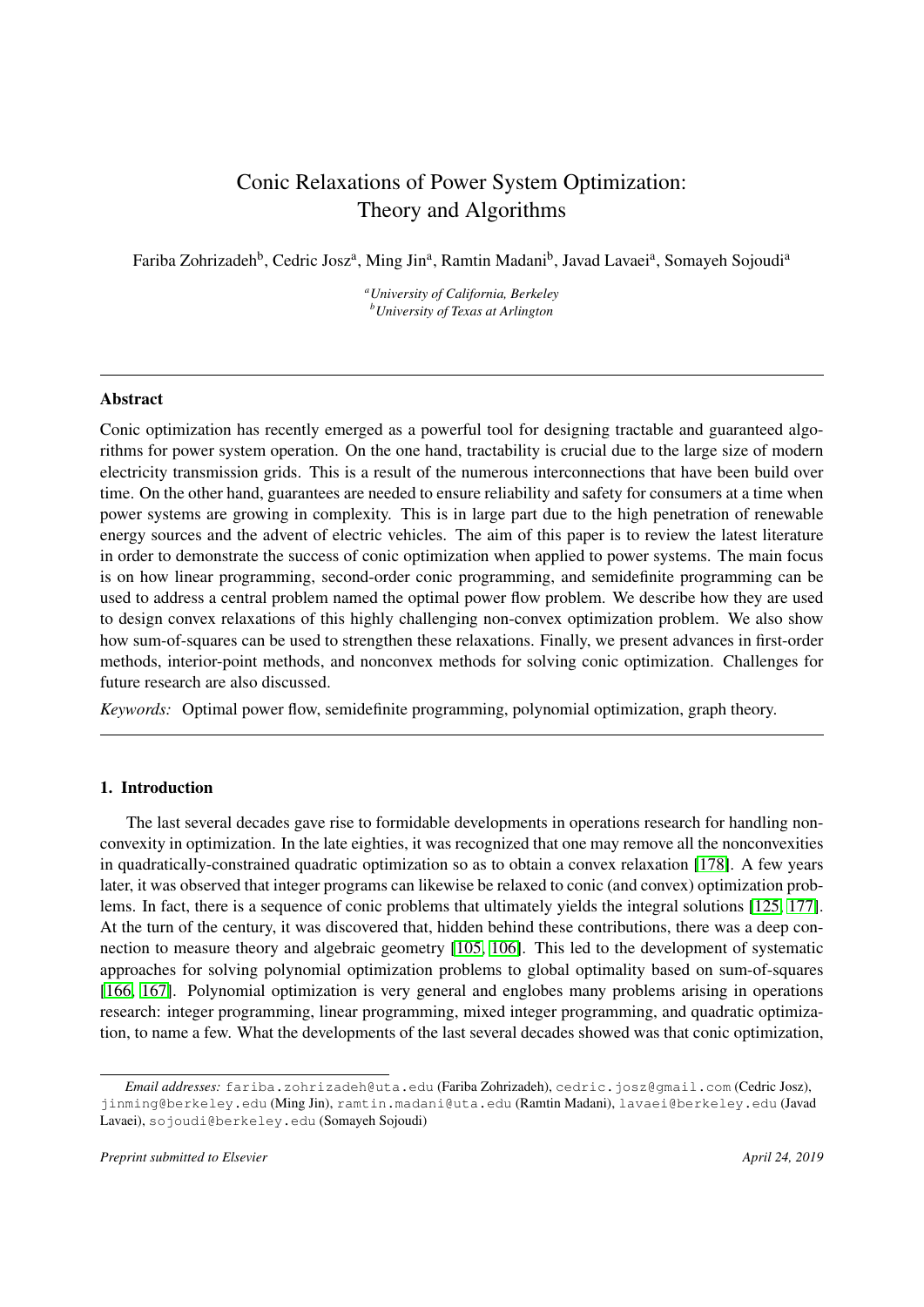and in particular semidefinite programming, is a central tool in addressing nonconvexity. Fortunately, there exists a wide array of algorithms for solving these problems to arbitrary accuracy, some of which are highly efficient and even commercialized [\[5\]](#page-24-0).

The development of algorithms for conic optimization dates back to the dawn of operations research with the introduction of the simplex algorithm. While this particular algorithm is well-suited for linear programming, it does not generalize to other conic programs such as semidefinite programming. Interior-point methods for linear programming [\[90\]](#page-27-2), however, can be applied in the more general setting [\[16,](#page-24-1) [158\]](#page-29-2). One significant hurdle that needed to be overcome was dealing with complementarity constraints when considering the optimality conditions of a semidefinite program. This led to several numerical implementations still used today (e.g. SeDuMi [\[185\]](#page-30-2), SDPT3 [\[193\]](#page-30-3)). These can tackle dense problems with up to several hundred variables reliably, and can tackle larger instances by exploiting problem structure. This includes symmetries and sparsity. While they are not as mature as linear solvers, there has been great progress in recent years to develop alternative approaches, named first-order methods. They are inspired by works on differential equations in the fifties [\[50\]](#page-25-0) and rely on operator theory.

Parallel to these advances in operations research, the largest engineering system devised by mankind came into being with the advent of the modern electric grid. With it came highly challenging problems in operation and planning for transmission system operators. This includes the alternating current optimal power flow (OPF) problem. OPF is concerned with the optimization of the steady state operating point of transmission and distribution networks in order to deliver electricity from suppliers to consumers as efficiently as possible. This fundamental problem was mathematically formulated in 1960s for the first time [\[34\]](#page-25-1), and since then, due to the economic importance of OPF, substantial research efforts have been devoted to finding reliable solution methods to this problem [\[31,](#page-25-2) [126,](#page-28-1) [127\]](#page-28-2).

The classical OPF formulation optimizes nodal complex voltages across a given network in terms of certain criterion (e.g., generation cost) subject to quadratic equations accounting for Kirchhoff's law, conservation of power, line thermal limits, and voltage stability limits, among other constraints. The reader is referred to [\[12,](#page-24-2) [31,](#page-25-2) [32\]](#page-25-3) for alternative formulations of OPF. Due to the inherent complexity of physical laws that model the flow of electricity, some of these constraints are non-convex, which makes the OPF problem NP-hard in general [\[110,](#page-27-3) [113,](#page-27-4) [19\]](#page-24-3). One variant of this crucial problem is the security-constrained OPF where one has to account for contingencies on network components as well. In addition to minimizing the cost, security-constrained OPF concurrently plans for recourse strategies so that in case of an outage, in-service generators can compensate by adjusting their outputs. In some other variants of this problem (namely, security constrained unit commitment), unused generators are incorporated to accommodate changes in demand and to mitigate contingencies. Several other extensions of OPF have been studied under more general settings, to address considerations such as the security of operation [\[128,](#page-28-3) [33,](#page-25-4) [51,](#page-25-5) [8\]](#page-24-4), robustness [\[49,](#page-25-6) [123,](#page-28-4) [209\]](#page-31-0), energy storage [\[138,](#page-28-5) [206,](#page-31-1) [117\]](#page-28-6), distributed platforms [\[104,](#page-27-5) [47,](#page-25-7) [70,](#page-26-0) [71,](#page-26-1) [204\]](#page-31-2), uncertainty of generation [\[46,](#page-25-8) [200,](#page-30-4) [198\]](#page-30-5), hybrid AC-DC grids [\[7,](#page-24-5) [199\]](#page-30-6), real-time operation [\[191,](#page-30-7) [138\]](#page-28-5), voltage stability [\[45,](#page-25-9) [202\]](#page-31-3), and unit commitment [\[57,](#page-26-2) [129,](#page-28-7) [120,](#page-28-8) [35\]](#page-25-10), among others [\[119\]](#page-28-9). System operators solve different variants of OPF on a daily basis in order to manage power system operations for which more sophisticated algorithms could lead to far more efficient and reliable decisions. Reliability is a core issue; indeed, interruptions in power incur nearly \$79 billion/year in the United States alone according to the Energy Information administration [\[103\]](#page-27-6).

The complexity of OPF is further pronounced when system operators need to determine additional binary decisions such as commitment of generating units and the on/off status of transmission lines. For instance, quantitative studies on real-world data suggest that decremental changes via switching transmission lines can simultaneously increase the operational security and reduce the cost of producing power [\[74,](#page-26-3) [58\]](#page-26-4).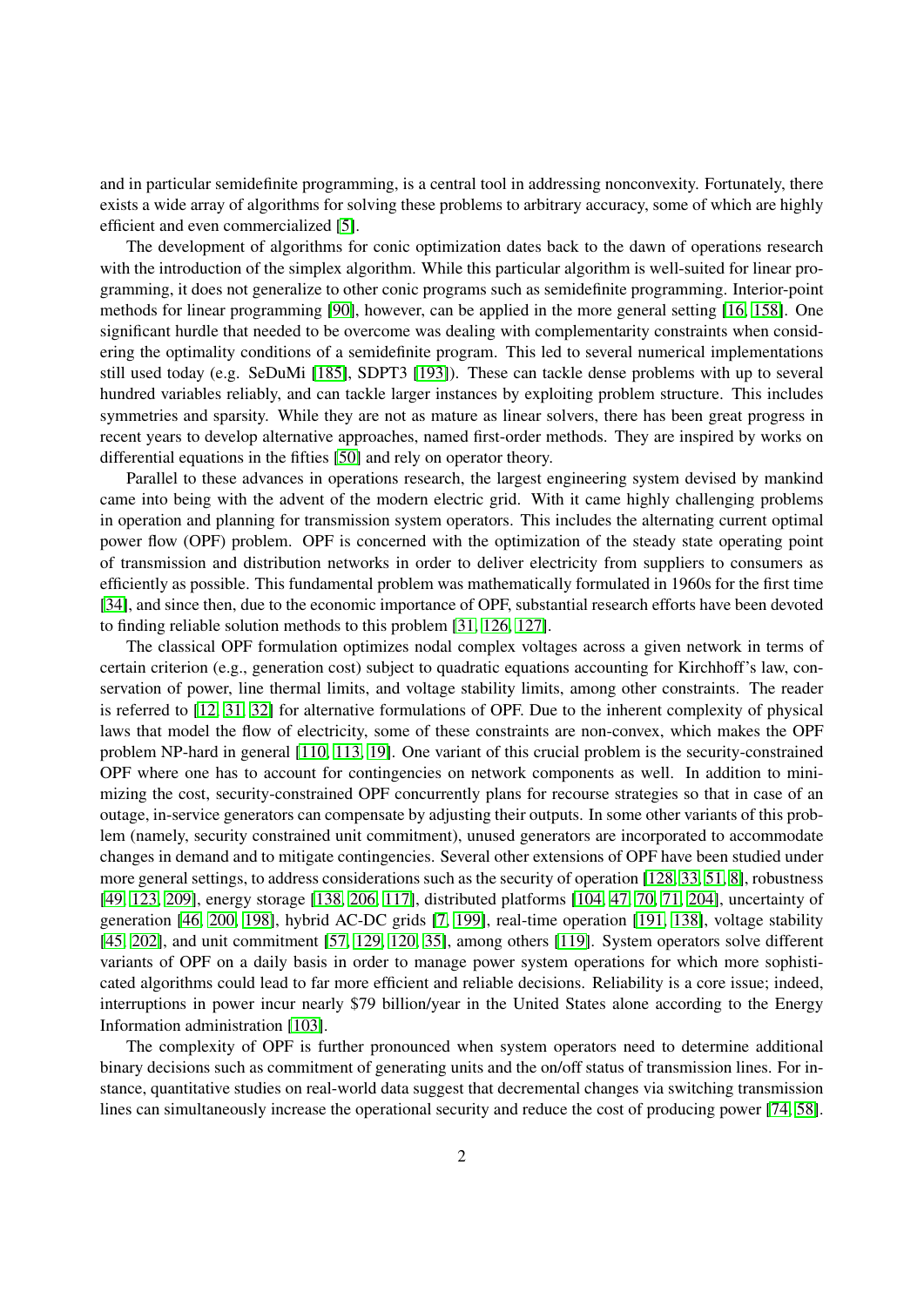However, finding optimal switching strategies is known to be NP-hard in general [\[73\]](#page-26-5). From a computational perspective, exiting algorithms for determining these binary decisions rely on bounds from convex relaxations for pruning search trees and certifying closeness to global optimality. As a result, better convex relaxations and numerical methods for OPF can substantially improve the performance of search algorithms for solving mixed-integer power system problems.

Conventional methods for solving OPF include, linear approximations, local search algorithms, particle swarm optimization, fuzzy logic (see [\[164,](#page-29-3) [152,](#page-29-4) [153\]](#page-29-5) and the references therein). A large body of literature has investigated linear programming-based relaxations and approximations of OPF [\[4,](#page-24-6) [179,](#page-30-8) [43,](#page-25-11) [176,](#page-30-9) [36,](#page-25-12) [52,](#page-25-13) [184,](#page-30-10) [143\]](#page-29-6). Local search algorithms for OPF have been studied in [\[208,](#page-31-4) [27,](#page-24-7) [141,](#page-28-10) [142,](#page-28-11) [211,](#page-31-5) [203\]](#page-31-6). However, the aforementioned methods do not guarantee the recovery of globally optimal or even feasible points [\[37\]](#page-25-14). In order to find globally optimal solutions, a variety of convex relaxations are studied in the literature for OPF [\[110,](#page-27-3) [126,](#page-28-1) [127,](#page-28-2) [213,](#page-31-7) [112,](#page-27-7) [102,](#page-27-8) [40,](#page-25-15) [18,](#page-24-8) [30,](#page-25-16) [41,](#page-25-17) [189,](#page-30-11) [20,](#page-24-9) [149\]](#page-29-7). Current industry practice for solving OPF involves non-linear optimization methods [\[38\]](#page-25-18) and their variants; however, the need for modern approaches to address future grid challenges has been recognized by experts in the electric power industry as well as academics [\[156\]](#page-29-8). With the ever growing use of renewable sources, power grids are currently undergoing a revolution. New tools are needed to tackle the ever increasing complexity of system operations. By 2040, the penetration of solar power worldwide is expected to be at 29%; electrical vehicles are expected to comprise 33% of the global fleet; and utility-scale battery storage is predicted to account for 7% of the total power generation [\[21\]](#page-24-10).

To remedy the aforementioned complexities, some of the most promising computational tools for solving OPF are developed based on conic optimization. This approach is proven to be effective in finding globally optimal points for a variety of power system optimization problems [\[110\]](#page-27-3). The benefits and drawbacks of conic optimization for OPF have been extensively investigated in the literature [\[78,](#page-26-6) [54,](#page-25-19) [55,](#page-25-20) [56,](#page-25-21) [10,](#page-24-11) [28,](#page-24-12) [114,](#page-28-12) [148\]](#page-29-9), leading to various improvements in both solution quality [\[213,](#page-31-7) [94,](#page-27-9) [42,](#page-25-22) [39,](#page-25-23) [124,](#page-28-13) [134,](#page-28-14) [63,](#page-26-7) [22,](#page-24-13) [86,](#page-27-10) [66,](#page-26-8) [94,](#page-27-9) [42,](#page-25-22) [121,](#page-28-15) [95,](#page-27-11) [96\]](#page-27-12) and computational cost [\[9,](#page-24-14) [80,](#page-26-9) [104,](#page-27-5) [150,](#page-29-10) [24,](#page-24-15) [6,](#page-24-16) [128,](#page-28-3) [182,](#page-30-12) [180,](#page-30-13) [134,](#page-28-14) [82\]](#page-26-10). This success story is the object of this review paper. It is an exciting time that some of the techniques developed in the operations research community could be applied to a real-world large-scale industrial problem. This has led the US Department of Energy to initiate the first-ever grid optimization competition with a \$4 million cash prize whose goal is to increase power grid flexibility, reliability, safety, security, and efficiency<sup>[1](#page-0-0)</sup>.

Conic relaxation is proven to produce a globally optimal point for many special cases of OPF [\[64,](#page-26-11) [115,](#page-28-16) [132,](#page-28-17) [133,](#page-28-18) [91,](#page-27-13) [220,](#page-31-8) [217,](#page-31-9) [63,](#page-26-7) [22,](#page-24-13) [77,](#page-26-12) [161,](#page-29-11) [190\]](#page-30-14). However, in general, any convex relaxation may fail to produce physically meaningful solutions for OPF, due to NP-hardness. As a result, a variety of strategies are proposed in the literature to infer feasible and near-globally optimal points from inexact conic relaxations. For instance, branch-and-bound algorithms [\[68,](#page-26-13) [169,](#page-29-12) [39\]](#page-25-23) can be used to iteratively partition search spaces in order to tighten conic relaxations. In [\[134,](#page-28-14) [128,](#page-28-3) [155\]](#page-29-13), penalty terms are incorporated into the objective of convex relaxations in order ensure the feasibility of solutions produced by conic relaxations for OPF. In [\[146,](#page-29-14) [86,](#page-27-10) [147\]](#page-29-15), moment-based hierarchies are used to form conic relaxations that result in globally optimal solutions for OPF. More recently, sequential and bound-tightening convex optimization method are proposed in [\[205\]](#page-31-10) with the aim of recovering OPF feasible points [\[97,](#page-27-14) [205,](#page-31-10) [13,](#page-24-17) [222\]](#page-31-11). To overcome the high computational cost of solving large-scale conic optimization problems, some studies propose more efficient variants such as second-order cone programming (SOCP) [\[95,](#page-27-11) [129\]](#page-28-7) and quadratic programming (QP) [\[41,](#page-25-17) [138\]](#page-28-5). Some papers have leveraged the sparsity of power networks to decompose large-scale conic constraints into lower-order ones [\[150,](#page-29-10) [6,](#page-24-16) [24,](#page-24-15) [128,](#page-28-3) [69\]](#page-26-14).

<sup>1</sup> https://gocompetition.energy.gov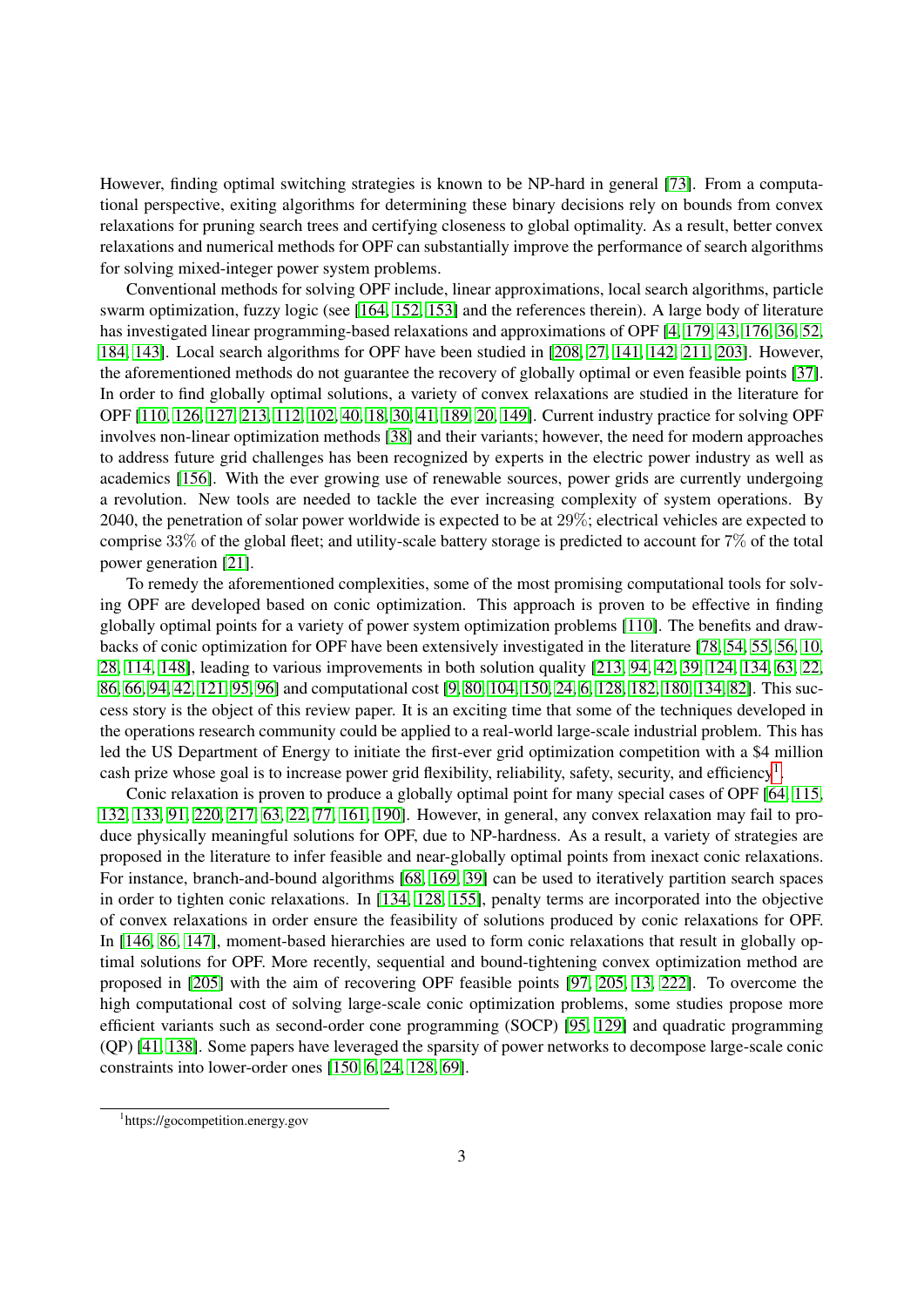This paper is organized as follows. First, we formulate the optimal power flow problem and present recently proposed convex relaxations. They are significant due to the theoretical guarantees they come equipped with. They are also amenable to computations on large-scale power grids. Second, we discuss the application of sum-of-squares to polynomial optimization. We demonstrate its applicability on power systems by reviewing several recent publications. Finally, we review the latest progress on algorithms for solving conic optimization, which has seen a lot of activity in recent years.

# *1.1. Notations*

The symbols  $\mathbb{R}$ ,  $\mathbb{C}$ ,  $\mathbb{N}$ ,  $\mathbb{S}^n$ ,  $\mathbb{S}^n_+$ , and  $\mathbb{H}^n$  denote the sets of real numbers, complex numbers, nonnegative integer numbers,  $n \times n$  real symmetric matrices,  $n \times n$  symmetric positive-definite matrices, and  $n \times n$ Hermitian matrices, respectively. The notations rank  $\{\cdot\}$ , trace  $\{\cdot\}$ , and  $\|\cdot\|_F$  denote the rank, trace, and Frobenius norm of a matrix. The notation  $X \succeq 0$  means that X is positive semidefinite. The vectorization of a matrix  $X$  is the column-stacking operation

$$
\text{vec}\{X\} = [X_{1,1}, \dots, X_{n,1}, X_{1,2}, \dots, X_{n,2}, \dots, X_{n,n}]^T,
$$

The cardinality of a set D is shown as  $|\mathcal{D}|$ . The absolute value of a complex number z is denoted as  $|z|$ . Given two vectors  $x, y \in \mathbb{C}^n$ , the notation  $|x| \leq y$  means that the absolute value of each element of x is smaller than or equal to the corresponding element of y. Similarly,  $x^2$  denotes a vector obtained by taking the square of the entries of x element-wise. The symbol diag{X} represents a column vector extracting the diagonal elements of a matrix X. The inner product of two matrices X and Y is denoted as  $X \bullet Y$ . The notation  $\angle x$  shows the vector of phase angles of the elements of  $x \in \mathbb{C}^n$ . The transpose and conjugate transpose of a complex-valued matrix X are shown as  $X^{\top}$  and  $X^*$ , respectively. The real and imaginary parts of a complex number z are denoted as real $\{z\}$  and imag $\{z\}$ . The conjugate of z is shown as  $\overline{z}$ . The imaginary unit is represented by i.

# 2. Convex relaxations of optimal power flow

In recent years, there has been a formidable progress on designing various kinds of convex relaxations. These are based on conic optimization such as semidefinite programming, second-order conic programming, and linear programming. They provide fast and guaranteed approaches for computing bounds on the global value of the nonconvex optimization problem at hand. We next discuss recent developments in this area. As some of these relaxations make use of the specific problem structure, we begin by describing the physics of the problem in detail.

# *2.1. Optimal power flow formulation*

A power network can be represented as a graph  $\mathcal{H} = (\mathcal{N}, \mathcal{L})$ , where N and L denote the set of buses and lines of the network, respectively. For each bus  $k \in \mathcal{N}$ , let  $v_k \in \mathbb{C}$  denote the nodal complex voltage, whose magnitude  $|v_k|$  and angle  $\measuredangle v_k$  account for the amplitude and phase of the voltage, respectively. The complex nodal demand at bus k is denoted by  $d_k \in \mathbb{C}$ , whose real and imaginary parts, respectively, account for active and reactive demand. Let  $G$  be the set of generating units, each located at one of the buses. For each generating unit  $g \in \mathcal{G}$ , the values  $p_g$  and  $q_g$ , respectively, denote the amount of active and reactive powers. The unit incidence matrix  $C \in \{0,1\}^{|G|\times |\mathcal{V}|}$  is defined as a binary matrix whose  $(g, k)$ entry is equal to one if and only if the generating unit g belongs to bus  $k$ . Additionally, define the pair of matrices  $\vec{C}, \vec{C} \in \{0,1\}^{|\mathcal{E}| \times |\mathcal{V}|}$  to be the *from* and *to* incidence matrices, respectively. The  $(l, k)$  entry of  $\vec{C}$ is equal to one if and only if the line  $l \in \mathcal{E}$  starts at bus k, while the  $(l, k)$  entry of  $\overline{C}$  is equal to one if and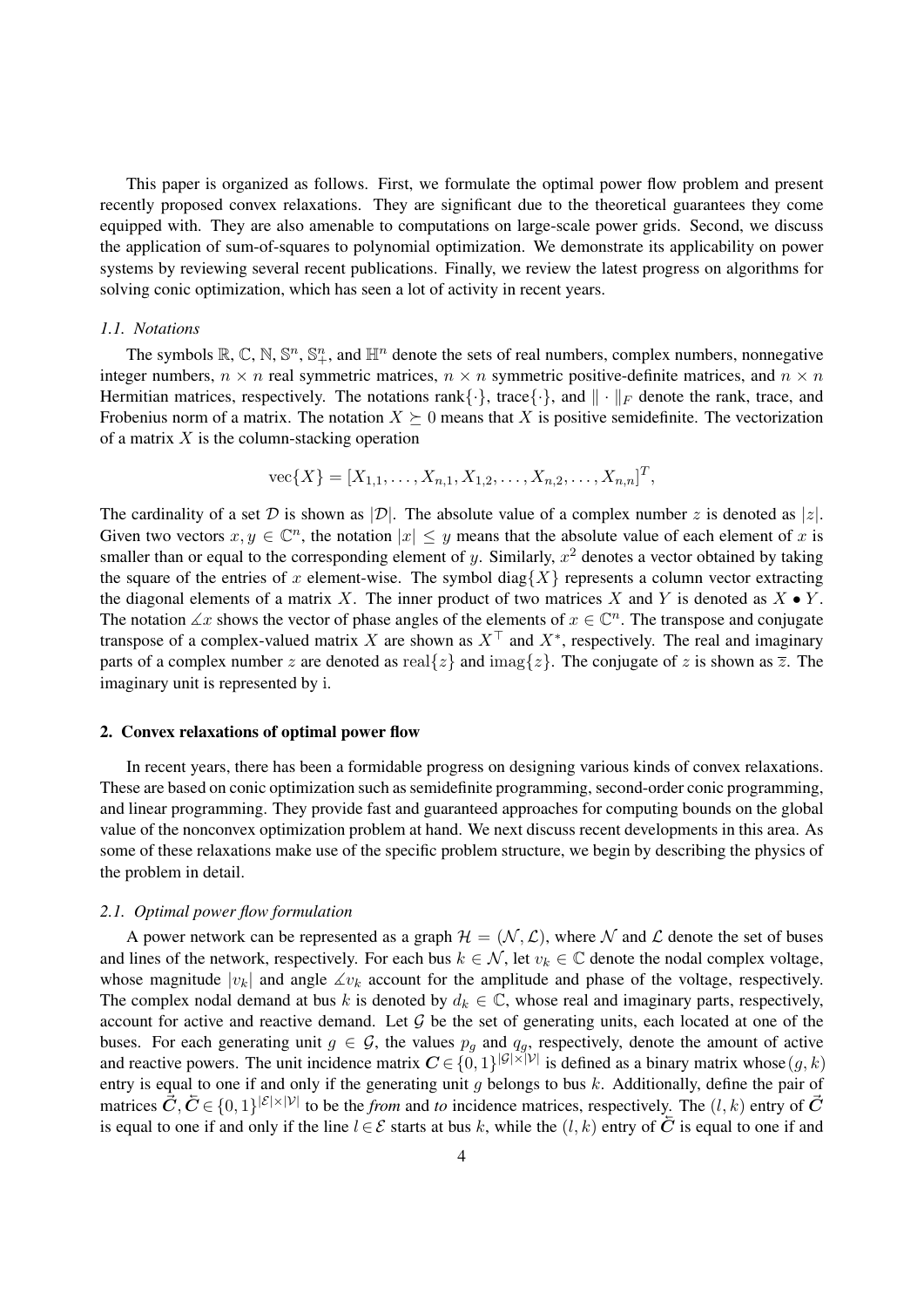only if line l ends at bus k. Define  $Y \in \mathbb{C}^{|\mathcal{N}| \times |\mathcal{N}|}$  as the nodal admittance matrix of the power network and  $\vec{Y}, \vec{Y} \in \mathbb{C}^{|\mathcal{L}| \times |\mathcal{N}|}$  as the *from* and *to* branch admittance matrices, respectively. Using the notations introduced above, the OPF problem can be formulated as

 $\boldsymbol{v}\!\in\!\mathbb{C}^{|\mathcal{N}|}$ 

$$
\underset{\boldsymbol{p},\boldsymbol{q}\in\mathbb{R}^{|G|}}{\text{minimize}} \quad h(\boldsymbol{p})\tag{1a}
$$

subject to 
$$
\mathbf{d} + \text{diag}\{\mathbf{v}\mathbf{v}^*\mathbf{Y}^*\} = \mathbf{C}^\top(\mathbf{p} + \text{i}\mathbf{q}),
$$
 (1b)

<span id="page-4-6"></span><span id="page-4-1"></span><span id="page-4-0"></span> $|\operatorname{diag}\{\vec{C}\,\bm{v}\,\bm{v}^*\vec{Y}^*\}| \leq \bm{f}^{\max}$  $,$  (1c)

<span id="page-4-2"></span>
$$
|\operatorname{diag}\{\bar{\boldsymbol{C}}\boldsymbol{v}\boldsymbol{v}^*\bar{\boldsymbol{Y}}^*\}|\leq \boldsymbol{f}^{\max},\tag{1d}
$$

<span id="page-4-3"></span>
$$
v^{\min} \le |v| \le v^{\max}, \tag{1e}
$$

$$
p^{\min} \leq p \leq p^{\max}, \tag{1f}
$$

$$
q^{\min} \leq q \leq q^{\max}, \tag{1g}
$$

<span id="page-4-5"></span><span id="page-4-4"></span>
$$
\angle \text{diag}\{\vec{C}vv^*\vec{C}\}\leq \theta^{\max},\tag{1h}
$$

in terms of decision variables  $p \triangleq [p_q]$ ,  $q \triangleq [q_q]$  and  $v \triangleq [v_k]$ . In the above formulation, objective function  $h(p)$  is a desirable cost function, e.g. power transmission loss or generation loss. Constraint [\(1b\)](#page-4-0) is the power balance equation, which accounts for conservation of energy at all buses of the power network. Imposing this constraint ensures that the voltages across the network are adjusted such that the overall complex power produced at each bus  $k \in \mathcal{N}$  be equal to the power consumption and power exchanges of that bus. In order for the transmission lines to operate properly, the flows of power entering the lines of the network from their starting and ending buses are upper bounded by the vector of thermal/stability limits  $f_{\text{max}} \in \mathbb{R}^{|\mathcal{L}|}$  using constraints [\(1c\)](#page-4-1) and [\(1d\)](#page-4-2). Similarly, the voltage magnitudes of all buses as well as the active and reactive power of the generating units are restricted by constraints  $(1e) - (1g)$  $(1e) - (1g)$  $(1e) - (1g)$ , given the limits  $v_{\min}, v_{\max} \in \mathbb{R}^{|\mathcal{N}|}, p_{\min}, p_{\max} \in \mathbb{R}^{|\mathcal{G}|}$ , and  $q_{\min}, q_{\max} \in \mathbb{R}^{|\mathcal{G}|}$ . In addition, constraint [\(1h\)](#page-4-5) is imposed to bound the phase angle difference across the lines of the network by  $\theta_{\text{max}}$ . Due to practical considerations (such as stability limits), we make the assumption that all elements of  $\theta_{\text{max}}$  are restricted to the interval  $[0^\circ, 90^\circ]$ .

#### *2.2. Semidefinite programming relaxation*

The OPF problem  $(1a) - (1h)$  $(1a) - (1h)$  $(1a) - (1h)$  includes nonconvex nonlinear polynomial equations, which render the optimization problem non-convex and NP-hard [\[110,](#page-27-3) [19,](#page-24-3) [113\]](#page-27-4). Therefore, determining a global or nearglobal solution of this problem in polynomial time is a daunting computational challenge. To tackle the non-convexity of the OPF problem and reduce its computational complexity, a huge body of research has focused on convex relaxations. The relaxations provide lower bounds on the unknown globally optimal cost of the OPF problem and can assure whether a solution to the OPF problem is globally optimal. A relaxation is said to be *exact* if the globally optimal solution of the non-convex OPF problem can be recovered by the optimal solution of the relaxation. The inherent relation between the quadratic function of complex bus voltages and the complex power imposes quadratic constraint [\(1b\)](#page-4-0) and makes the OPF problem  $(1a) - (1h)$  $(1a) - (1h)$  $(1a) - (1h)$ NP-hard. Nevertheless, all the non-convexity induced by the quadratic terms disappears if the problem is reformulated in terms of auxiliary variable  $W \in \mathbb{H}^{|\mathcal{N}|}$ , accounting for  $vv^*$  [\[53,](#page-25-24) [10,](#page-24-11) [79,](#page-26-15) [110\]](#page-27-3). Using  $W$ , variable  $v$  can be dropped from the optimization problem by equivalently replacing the consistency constraint  $W = v v^*$  with two constraints (i)  $W \succeq 0$  and (ii) rank $\{W\} = 1$ . Given that, problem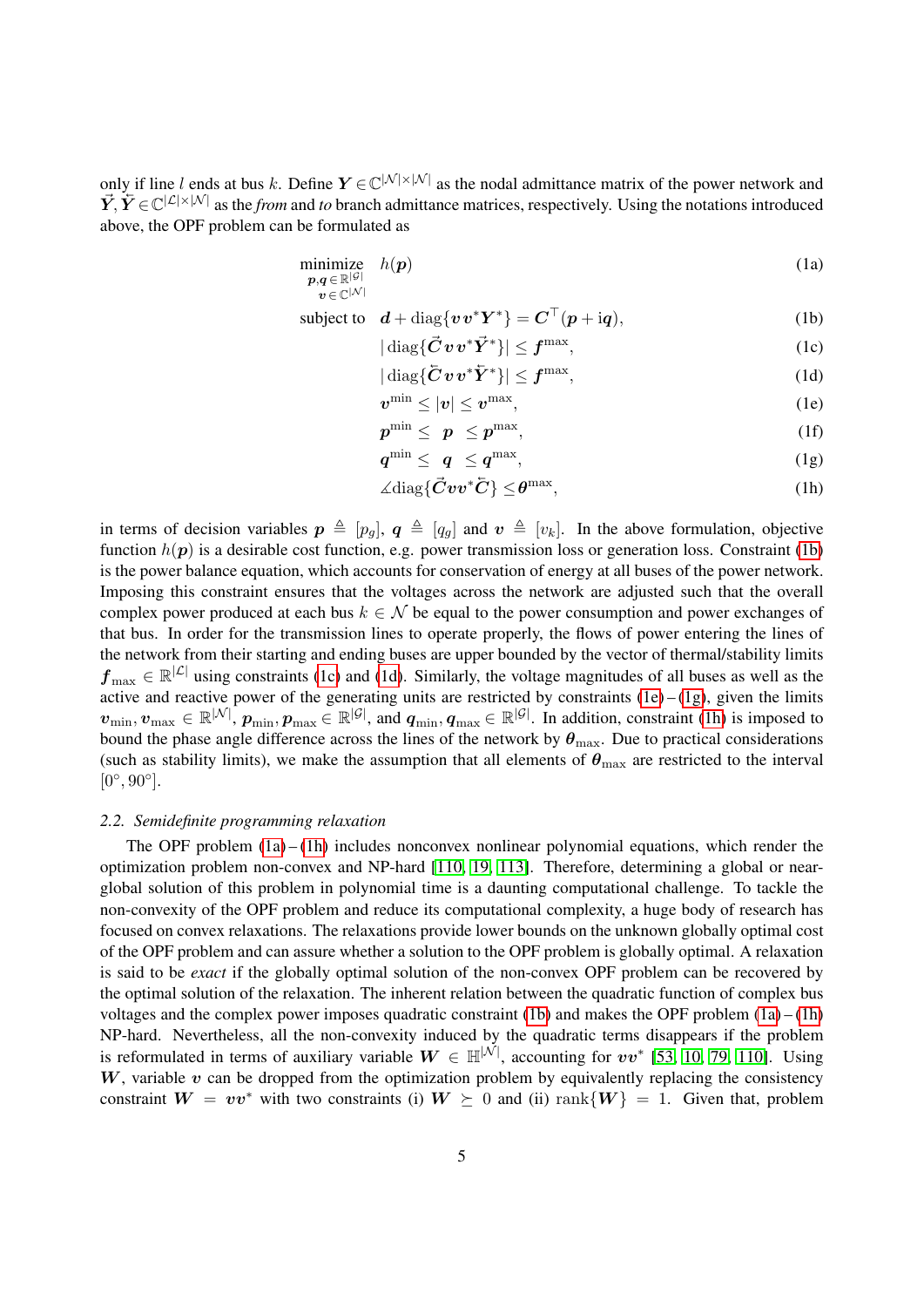$(1a) - (1h)$  $(1a) - (1h)$  $(1a) - (1h)$  can be equivalently reformulated as:

$$
\begin{array}{ll}\n\text{minimize} & h(\mathbf{p}) \\
\mathbf{p}, \mathbf{q} \in \mathbb{R}^{|\mathcal{G}|} \\
\mathbf{W} \in \mathbb{H}^{|\mathcal{N}|}\n\end{array} \tag{2a}
$$

subject to 
$$
\mathbf{d} + \text{diag}\{\mathbf{W}\mathbf{Y}^*\} = \mathbf{C}^\top(\mathbf{p} + \text{i}\mathbf{q}),
$$
 (2b)

<span id="page-5-2"></span>
$$
|\operatorname{diag}\{\vec{C}W\vec{Y}^*\}| \le f^{\max},\tag{2c}
$$

$$
|\operatorname{diag}\{\bar{C}W\bar{Y}^*\}|\leq f^{\max},\tag{2d}
$$

$$
(\boldsymbol{v}^{\min})^2 \le \text{diag}\{\boldsymbol{W}\} \le (\boldsymbol{v}^{\max})^2 \tag{2e}
$$

$$
p^{\min} \leq p \leq p^{\max}, \tag{2f}
$$

$$
q^{\min} \leq q \leq q^{\max}, \tag{2g}
$$

$$
|\text{imag}\{W_{lm}\}| \le \text{real}\{W_{lm}\}\tan(\theta_{lm}^{\text{max}}), \qquad \forall (l,m) \in \mathcal{L}
$$
 (2h)

<span id="page-5-1"></span><span id="page-5-0"></span>
$$
\boldsymbol{W} \in \mathcal{C}_{\text{OFF}},\tag{2i}
$$

where  $\mathcal{C}_{\text{OPT}}$  is

<span id="page-5-3"></span>
$$
\mathcal{C}_{\text{\tiny{OPT}}}\triangleq \big\{\boldsymbol{H}\in\mathbb{H}^{|\mathcal{N}|} \;\big|\; \boldsymbol{H}\succeq 0, \, \text{rank}\{\boldsymbol{H}\}=1\big\}.
$$

Observe that in the above reformulation, constraint [\(2i\)](#page-5-0) carries all the nonconvexity and neglecting this constraint yields a convex problem which can be solved in polynomial time. Motivated by this observation, a series of work proposed to convexify and efficiently solve the OPF problem through convex relaxation techniques including conic relaxations [\[81,](#page-26-16) [10,](#page-24-11) [110,](#page-27-3) [181,](#page-30-15) [42,](#page-25-22) [128,](#page-28-3) [95,](#page-27-11) [129,](#page-28-7) [222\]](#page-31-11), quadratic programming (QP) [\[41,](#page-25-17) [222\]](#page-31-11), and Mixed-Integer programming (MIP) [\[18\]](#page-24-8) relaxations of the OPF problem. The relaxations enlarge the nonconvex feasible set  $\mathcal{C}_{\text{OFF}}$  into a proper convex set, and then provide a lower bound on the globally optimal cost associated with the global solution. One of the most promising directions in solving the OPF problem is based on conic relaxation of the power flow equations. This approach to the OPF problem has attracted much attention due to its proven ability in obtaining tight lower bounds for several practical case studies [\[108,](#page-27-15) [109,](#page-27-16) [110\]](#page-27-3). In what follows, we will discuss the the commonly-used conic relaxation techniques for the optimal power flow problem. The SDP relaxation of the non-convex problem [\(1a\)](#page-4-6) – [\(1h\)](#page-4-5) can be obtained by replacing  $\mathcal{C}_{\text{OPT}}$  with the cone of  $|\mathcal{N}| \times |\mathcal{N}|$  Hermitian positive semidefinite matrices  $C_{\text{SDP}}$  defined as:

$$
\mathcal{C}_{\text{SDP}} \triangleq \{ \boldsymbol{H} \in \mathbb{H}^{|\mathcal{N}|} \mid \boldsymbol{H} \succeq 0 \}.
$$
 (3)

The SDP relaxation is exact and finds globally optimal solution of the OPF problem  $(1a) - (1h)$  $(1a) - (1h)$  $(1a) - (1h)$  if and only if it possesses a solution  $(p^{opt}, q^{opt}, W^{opt})$  such that  $rank\{W^{opt}\}=1$ . It has been proven in [\[110\]](#page-27-3) that the SDP relaxation is exact for a purely resistive network with no reactive loads. This condition holds for several test cases of OPF including IEEE benchmark systems with 14, 30, 57, 118 and 300 buses after a small perturbation in a few entries of the admittance matrix  $\boldsymbol{Y}$ . The work [\[181\]](#page-30-15) showed that the success of the SDP relaxation is due to the passivity of the power infrastructure, which was formalized in [\[182\]](#page-30-12) through the notion of sign-definite weight sets. The papers [\[111,](#page-27-17) [212\]](#page-31-12) proved that the SDP relaxation is guaranteed to be exact if the phase angle difference across every line of the network is sufficiently close (e.g.  $\theta^{\text{max}} \in [0, 90^{\circ}]$ ). Regardless of the above-mentioned sufficient conditions, it has been shown that the SDP relaxation may not always be exact for some instances of the OPF problem [\[114,](#page-28-12) [28,](#page-24-12) [148\]](#page-29-9). In such cases, the solution of SDP relaxation offers a lower bound on the unknown globally optimal cost of the OPF problem. The paper [\[134\]](#page-28-14) observed that exactness of the SDP relaxation heavily depends on the formulation of the line capacity constraint. Particularly, it has been shown that for a practical circuit, the feasible region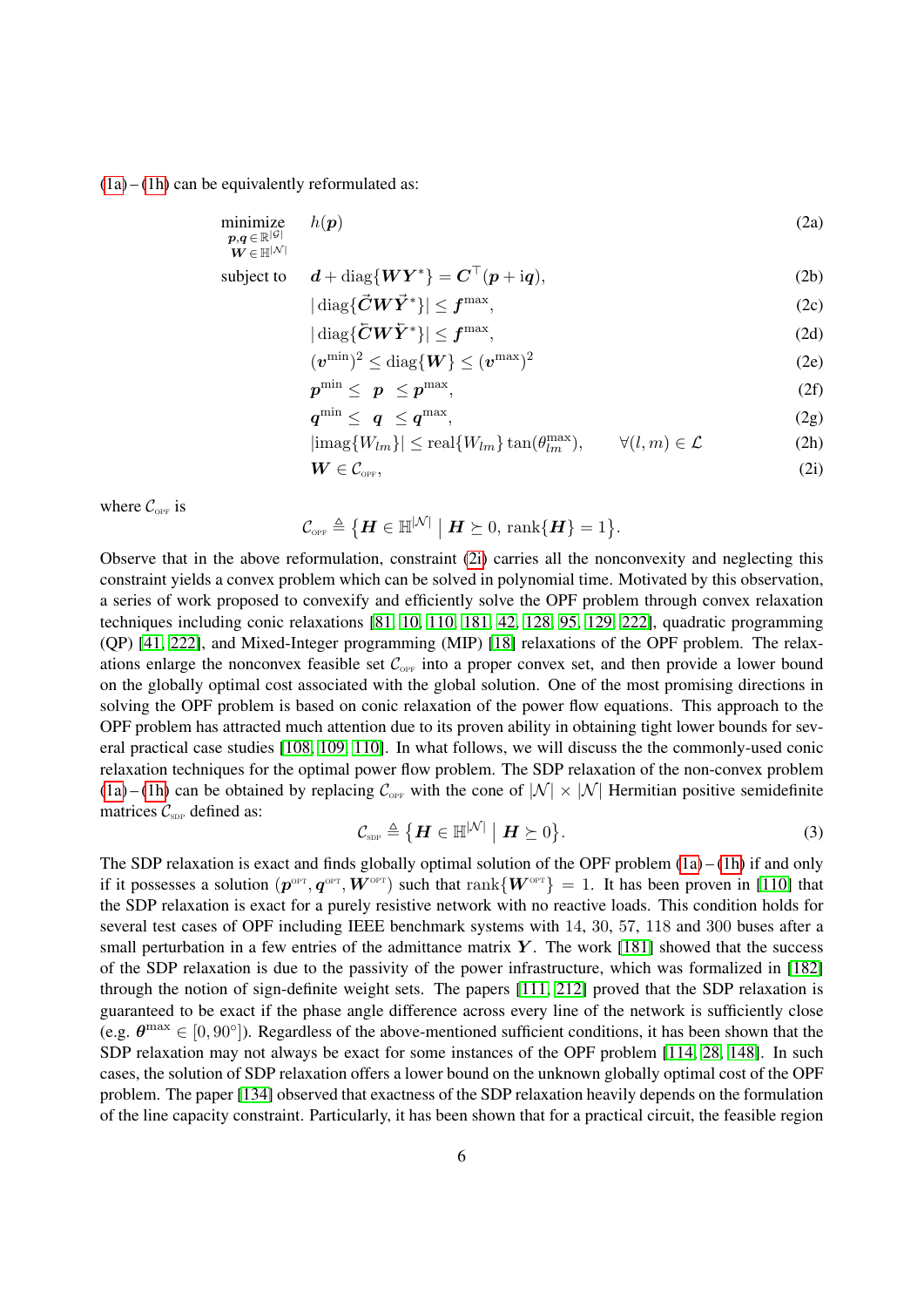<span id="page-6-0"></span>

Figure 1: The IEEE 14-bus power network (left figure) and its minimal tree decomposition (right figure).

associated with constraint [\(1h\)](#page-4-5) and  $|v_l - v_m| \leq \Delta_{lm}^{\text{max}}$  are very similar in the non-convex space, however, their relaxations in terms of auxiliary variable W, i.e. constraint [\(2h\)](#page-5-1) and  $W_{ll} + W_{mm} - W_{lm} - W_{ml} \leq$  $(\Delta_{lm}^{\text{max}})^2$ , no longer preserve this similarity and the latter constraint provides a tighter feasible set in the lifted space. Motivated by this observation [\[134\]](#page-28-14) suggests to impose the latter constraint to strengthen the SDP relaxation and reduce its optimality gap. The papers [\[42\]](#page-25-22) proposed to amend the feasible set of the relaxed problem via the following valid inequalities for all  $(k_1, k_2) \in \mathcal{L}$ :

$$
v_{k_1}^{\sigma} v_{k_2}^{\sigma} \text{real}\{W_{k_1 k_2} e^{-i\theta_{k_1 k_2}^{\text{max}}} \} - v_{k_2}^{\text{max}} v_{k_2}^{\sigma} W_{k_1 k_1} - v_{k_1}^{\text{max}} v_{k_1}^{\sigma} W_{k_2 k_2} \geq v_{k_1}^{\text{max}} v_{k_2}^{\text{max}} (v_{k_1}^{\text{min}} v_{k_2}^{\text{min}} - v_{k_1}^{\text{max}} v_{k_2}^{\text{max}}) \tag{4a}
$$

$$
v_{k_1}^{\sigma} v_{k_2}^{\sigma} \text{real}\{W_{k_1 k_2} e^{-i\theta_{k_1 k_2}^{\text{max}}} \} - v_{k_2}^{\text{min}} v_{k_2}^{\sigma} W_{k_1 k_1} - v_{k_1}^{\text{min}} v_{k_1}^{\sigma} W_{k_2 k_2} \geq v_{k_1}^{\text{min}} v_{k_2}^{\text{min}} (v_{k_1}^{\text{max}} v_{k_2}^{\text{max}} - v_{k_1}^{\text{min}} v_{k_2}^{\text{min}}) \tag{4b}
$$

where  $v_k^{\sigma} = v_k^{\max} + v_k^{\min}$ , for  $k = \{1, ..., |\mathcal{N}|\}$ . The papers [\[146,](#page-29-14) [86,](#page-27-10) [147\]](#page-29-15) propose to enhance the tightness of the relaxation by employing Lasserre hierarchy of moment relaxation [\[107\]](#page-27-18). The first-order moment relaxation of OPF problem in the hierarchy is equivalent to the SDP relaxation  $(2a) - (2i)$  $(2a) - (2i)$  $(2a) - (2i)$  and [\(3\)](#page-5-3). It has been shown in [\[146,](#page-29-14) [86,](#page-27-10) [147\]](#page-29-15) that increasing the relaxation order of Lasserre hierarchy can strengthen the approximation and approaches to the global solutions of the OPF problem. Nevertheless, this comes at the cost of increasing computational complexity. The papers [\[68,](#page-26-13) [169\]](#page-29-12) employ a Branch-and-bound algorithm [\[118\]](#page-28-19) to iteratively partition the feasible set of the relaxation to find a solution with a smaller gap.

In addition to the exactness issues, SDP relaxation suffers from a high computational cost, which limits its applicability especially for large-scale real-world networks. This motivates researchers to alleviate the complexity of solving SDP relaxations by finding computationally cheaper alternatives such as reduced-SDP relaxation and second-order cone programming (SOCP) relaxation.

# *2.3. Reduced semidefinite programming relaxation*

The computational complexity of SDP relaxation motivates various studies to leverage the sparsity of power networks through a graph-theoretic analysis, namely tree decomposition [\[9,](#page-24-14) [80,](#page-26-9) [150,](#page-29-10) [6,](#page-24-16) [24,](#page-24-15) [128,](#page-28-3) [69,](#page-26-14) [216\]](#page-31-13). An arbitrary tree decomposition of the power network, denotes as  $\beta$ , decomposes  $\mathcal N$  into several overlapping subsets  $\mathcal{B}_1, \mathcal{B}_2, \ldots, \mathcal{B}_B \subseteq \mathcal{N}$  each serving as a node of a tree where: (i) each node  $\mathcal{B}_k$  is a set containing a bag of vertices of N, (ii) each vertex in N is contained in at least one bag of B, (iii) each pair of connected vertices in  $\mathcal L$  is contained in at least one bag, (iv) all bags containing each arbitrary vertex in N must be a sub-tree. The width of the tree is equal to the cardinality of the biggest  $\{\mathcal{B}_k\}_{k=1}^B$  minus one. The tree-width of the network graph is the minimum width over all possible tree decompositions of  $\mathcal N$ . The graph of the IEEE 14-bus system and its minimal tree decomposition are depicted in Figure [1.](#page-6-0) Given  $\beta$  with B nodes, the constraint  $W \succeq 0$  can be represented with a set of small-sized conic constraints as:

$$
\mathbf{W}\{\mathcal{B}_k\} \succeq 0, \ \forall k \in \{1, 2, ..., B\} \tag{5}
$$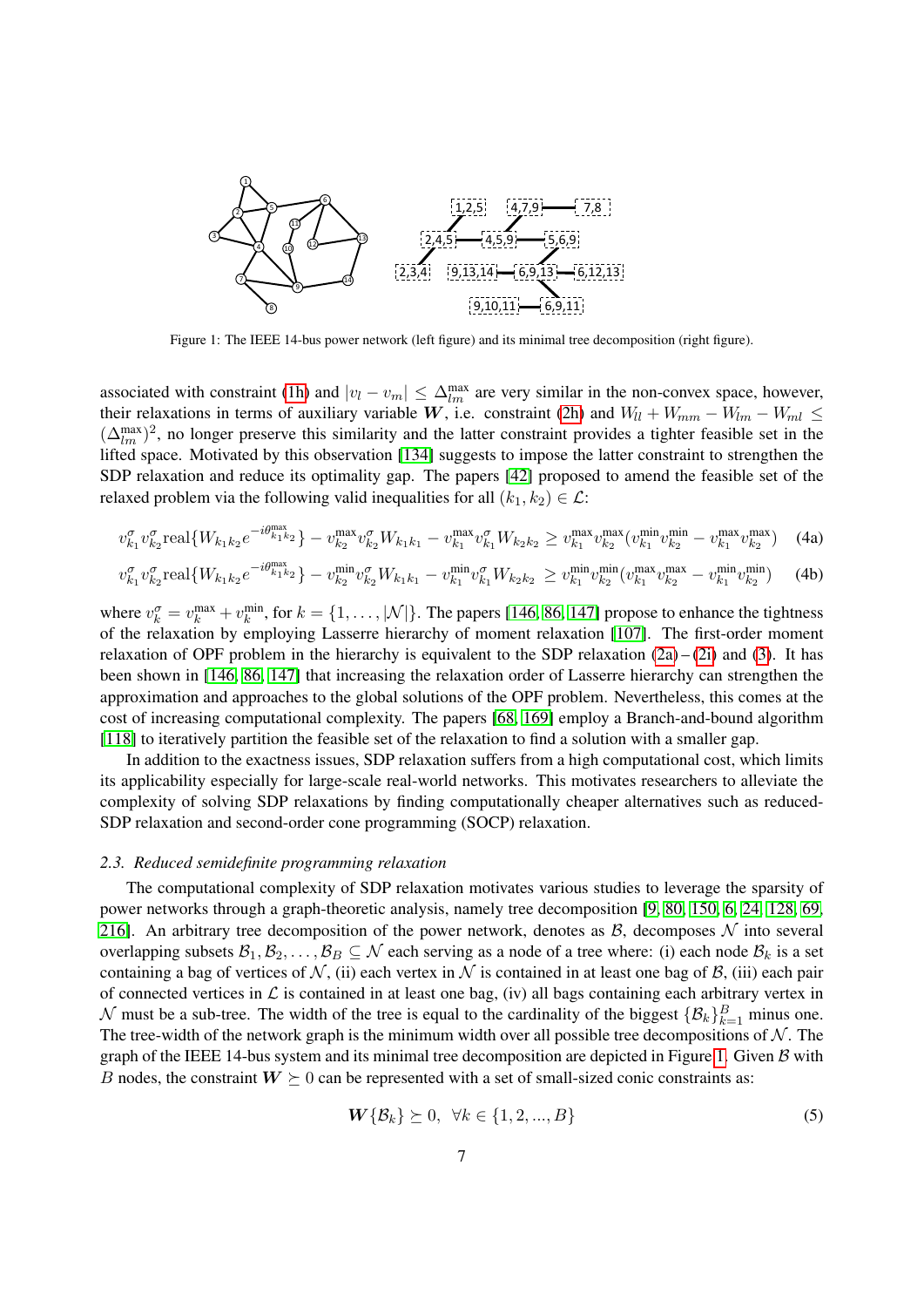where  $W\{\mathcal{B}_k\}$  represents the  $|\mathcal{B}_k| \times |\mathcal{B}_k|$  principal sub-matrix of W whose rows and columns are chosen from  $\mathcal{B}_k$ . The reduced-SDP relaxation can be obtained by substituting  $\mathcal{C}_{\text{OPT}}$  with the cone:

$$
\mathcal{C}_{\text{rsop}} \triangleq \left\{ \boldsymbol{H} \in \mathbb{H}^{|\mathcal{N}|} \mid \boldsymbol{H} \{ \mathcal{B}_k \} \geq 0, \forall k \in \{1, ..., B \} \right\}.
$$
 (6)

The reduced-SDP relaxation is exact if and only if it has a solution  $(\bm p^{\rm opr},\bm q^{\rm opr},\bm W^{\rm opr})$  such that  ${\rm rank}\{\bm W^{\rm opr}\{\mathcal{B}_k\}\}=$ 1 for  $k = 1, ..., B$ .

<span id="page-7-0"></span>Theorem 1 (Theorem 1. [\[128\]](#page-28-3)). *The optimal objective costs of the SDP relaxation and the reduced-SDP relaxation of the OPF problem are the same.*

Theorem [1](#page-7-0) implies that the above decomposition provides an equivalent but far more tractable formulation of the SDP relaxation for large-scale power networks with a relatively small tree-width. Nevertheless, solving large-scale instances of the OPF problem on real-world systems can still be computationally challenging.

#### *2.4. Second-order conic programming relaxation*

The primary limitation of SDP-based relaxations is the rapid growth of problem dimension, which makes the problem computationally prohibitive to solve for large-scale power systems. A weaker, but computationally less demanding alternative to SDP relaxation is the second-order cone programming (SOCP) relaxation which was introduced in [\[81\]](#page-26-16) for acyclic networks and [\[181\]](#page-30-15) for general networks. The SOCP relaxation aims to enforce the relation between W and v through conic constraints on  $2 \times 2$  principle sub-matrices of W corresponding to each line  $(k_1, k_2) \in \mathcal{L}$ :

<span id="page-7-1"></span>
$$
\boldsymbol{W}\{(k_1, k_2)\} = \begin{bmatrix} W_{k_1 k_1} & W_{k_1 k_2} \\ W_{k_2 k_1} & W_{k_2 k_2} \end{bmatrix} \succeq 0, \quad \forall (k_1, k_2) \in \mathcal{L}.
$$
 (7)

which can be equivalently replaced by the following linear and a rotated second-order cone constraints:

<span id="page-7-2"></span>
$$
W_{k_1k_1}, W_{k_2k_2} \ge 0, \qquad \forall (k_1, k_2) \in \mathcal{L},
$$
  
\n
$$
W_{k_1k_1} W_{k_2k_2} \ge |W_{k_1k_2}|^2, \quad \forall (k_1, k_2) \in \mathcal{L}.
$$
\n(8)

Therefore, the SOCP relaxation of the power flow problem is obtained by optimizing problem  $(2a) - (2i)$  $(2a) - (2i)$  $(2a) - (2i)$ over the cone

$$
\mathcal{C}_{\text{score}} \triangleq \left\{ \boldsymbol{H} \in \mathbb{H}^{|\mathcal{N}|} \mid \boldsymbol{H} \{ (k_1, k_2) \} \succeq 0, \ \forall (k_1, k_2) \in \mathcal{L} \right\}.
$$

It is evident that the SOCP relaxation is dominated by the SDP relaxation, since constraint  $W \succeq 0$  ensures that every sub-matrix of W, including the  $2 \times 2$  principle sub-matrices, is positive semidefinite [\[171\]](#page-30-16). The SOCP relaxation is exact if and only if it possesses a solution  $(p^{OPT}, q^{OPT}, W^{OPT})$  such that: (i) rank $\{W^{\text{OPT}}\{(k_1, k_2)\}\}=1$  for all  $(k_1, k_2) \in \mathcal{L}$ , (ii) for every directed cycle of the network, the sum of the phase of  $W_{lm}^{\text{opt}}$  over all directed edges  $(l, m)$  of the cycle must be zero. It is theoretically proven that the SOCP relaxation is exact under certain technical assumptions on the physics of a power gird [\[181,](#page-30-15) [182,](#page-30-12) [111,](#page-27-17) [213\]](#page-31-7). The papers [\[23,](#page-24-18) [181\]](#page-30-15) prove that the SOCP relaxation is exact for radial networks if load over-satisfaction is allowed, i.e.

$$
\text{diag}\{WY^*\} \leq C^\top (p + \mathrm{i}q) - d. \tag{10}
$$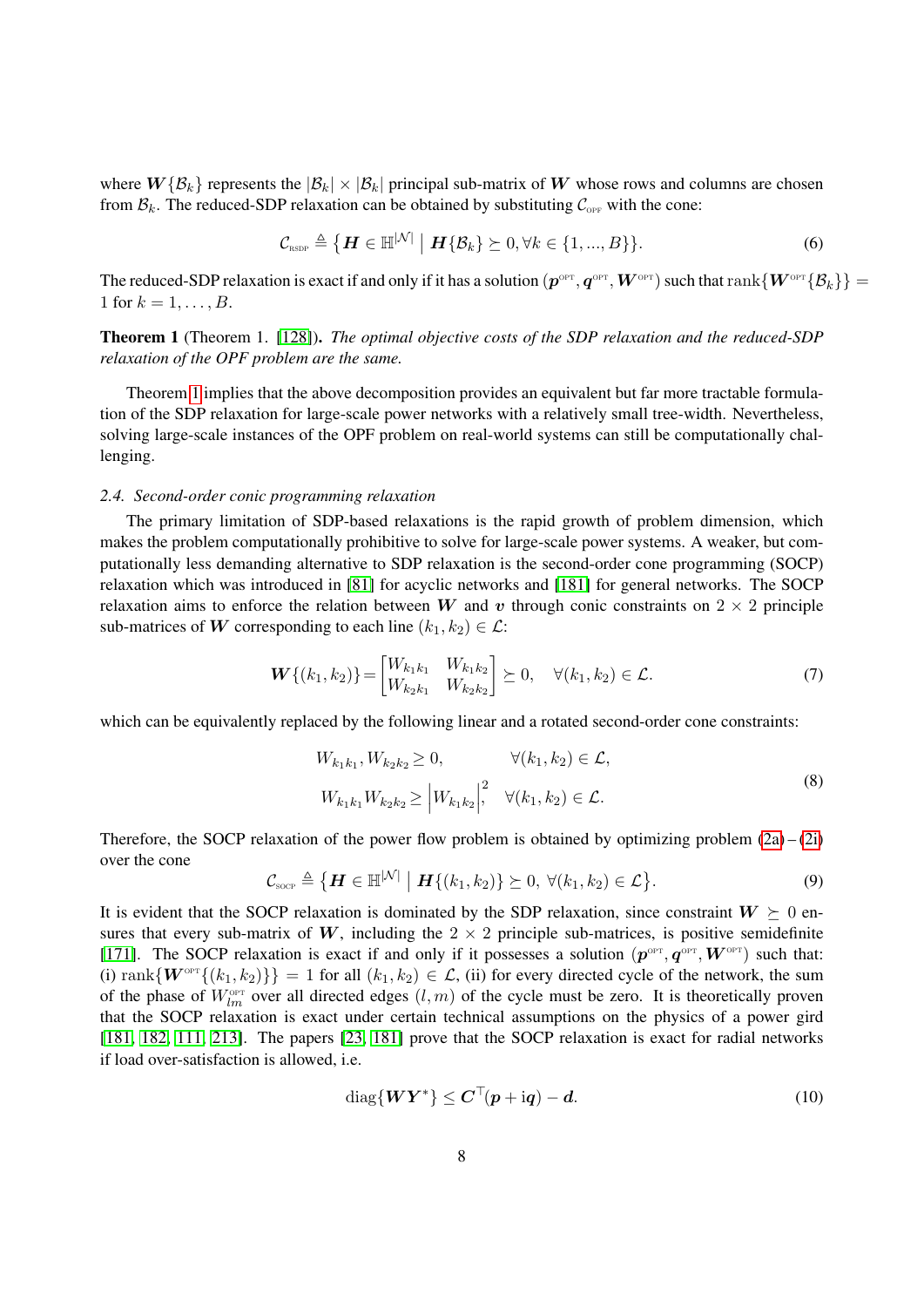The papers [\[116,](#page-28-20) [61,](#page-26-17) [62,](#page-26-18) [126\]](#page-28-1) guarantee the exactness of the SOCP relaxation for radial networks when there are no upper bounds on the voltage magnitudes of the buses of the network. Note that it has proven in [\[126,](#page-28-1) [187\]](#page-30-17) that if the SOCP relaxation is exact for radial networks, then the SDP and reduced-SDP relaxations are also exact. Therefore, in the case of acyclic power network, SOCP relaxation is more appealing due to its tightness and computational tractability. Regardless of the above-mentioned restricted assumptions, the SOCP relaxation is often inexact, and its optimal solutions are not necessarily feasible for problem  $(1a) - (1h)$  $(1a) - (1h)$  $(1a) - (1h)$ . To strengthen the SOCP relaxation various techniques have been suggested including valid inequalities [\[95\]](#page-27-11), cutting planes [\[76,](#page-26-19) [129,](#page-28-7) [97\]](#page-27-14), and convex envelope [\[41\]](#page-25-17). The paper [\[76\]](#page-26-19) proposed to tighten the SOCP relaxation by imposing the conic constraints on the  $3 \times 3$  principle sub-matrices of matrix variable  $W$  as:

<span id="page-8-0"></span>
$$
\boldsymbol{W}\{(k_1, k_2, k_3)\} = \begin{bmatrix} W_{k_1 k_1} & W_{k_1 k_2} & W_{k_1 k_3} \\ W_{k_2 k_1} & W_{k_2 k_2} & W_{k_2 k_3} \\ W_{k_3 k_1} & W_{k_3 k_2} & W_{k_3 k_3} \end{bmatrix} \succeq 0, \quad \forall (k_1, k_2, k_3) \in \bigcup_{k=1}^B \mathcal{B}_k \times \mathcal{B}_k \times \mathcal{B}_k. \tag{11}
$$

where  $\mathcal{B}_1, \mathcal{B}_2, \ldots, \mathcal{B}_B \subseteq \mathcal{N}$  are the overlapping subsets associated with an arbitrary tree decomposition of the network for which  $|\mathcal{B}_k| \geq 3$ ,  $\forall k = 1, \ldots, B$ . The intuition behind imposing constraint [\(11\)](#page-8-0) is that a nonzero, Hermitian matrix  $W \in \mathbb{H}^{|\mathcal{N}|}$  is positive semidefinite if and only if all the principal minors of W are non-negative. Based on this fact, constraint  $(11)$  is equivalent to constraint  $(7)$  together with a new constraint  $\det\{W\{(k_1, k_2, k_3)\}\} > 0$ . The new constraints can be seen as cuts for strengthening the SOCP relaxation. The paper [\[97\]](#page-27-14) proposed to strengthen SOCP relaxation by imposing constraints on both principal and non-principal  $2 \times 2$  minors of the W. These constraints are imposed based on the following characterization of rank-one positive semidefinite matrices.

**Proposition 1.** A nonzero, Hermitian matrix  $W \in \mathbb{H}^{|\mathcal{N}|}$  satisfies constraints  $W \geq 0$  and  $\text{rank}\{W\} = 1$  if *and only if all the*  $2 \times 2$  *minors of* W *are equal to zero and*  $W_{kk} \ge 0$  *for*  $k = \{1, \ldots, |\mathcal{N}|\}.$ 

It has been shown that constraints on non-principal  $2 \times 2$  minors of W have physical interpretations of voltage angle differences summing to zero over cycles of three- and four-nodes in the power network.

#### *2.5. Quadratic convex relaxation*

The paper [\[41\]](#page-25-17) proposed a Quadratic Convex (QC) relaxation that imposes quadratic constraints in terms of the variables  $|v_k|^2$ ,  $|v_{k_1}||v_{k_1}| \cos(\angle v_{k_1} - \angle v_{k_2})$ , and  $|v_{k_1}||v_{k_1}| \sin(\angle v_{k_1} - \angle v_{k_2})$  to enforce the relation between  $W$  and  $v$  implicitly. Under the assumption that phase angle differences between the neighboring buses in a power network are usually small, this paper computes convex envelopes of the polar representation of consistency constraint  $W = v v^*$  as:

$$
W_{k,k} = \langle |v_k|^2 \rangle^T,
$$
  
\n
$$
\forall k \in \mathcal{N}
$$
  
\n
$$
\text{real}\{W_{k_1k_2}\} = \langle \langle |v_{k_1}| |v_{k_2}| \rangle^M \langle \cos(\measuredangle v_{k_1} - \measuredangle v_{k_2}) \rangle^C \rangle^M \quad \forall (k_1, k_2) \in \mathcal{L}
$$
  
\n
$$
\text{imag}\{W_{k_1k_2}\} = \langle \langle |v_{k_1}| |v_{k_2}| \rangle^M \langle \sin(\measuredangle v_{k_1} - \measuredangle v_{k_2}) \rangle^C \rangle^M \quad \forall (k_1, k_2) \in \mathcal{L}
$$
\n(12)

where  $\langle f(.)\rangle^T$ ,  $\langle f(.)\rangle^M$ ,  $\langle f(.)\rangle^S$ , and  $\langle f(.)\rangle^C$  are the convex envelopes defined as:

$$
\langle x^2 \rangle^T \triangleq \begin{cases} \check{x} \ge x^2, \\ \check{x} \le (x^{\max} + x^{\min})x - x^{\max}x^{\min}, \end{cases} \quad \langle xy \rangle^M \triangleq \begin{cases} \check{x} \check{y} \ge x^{\min}y + y^{\min}x - x^{\min}y^{\min}, \\ \check{x} \check{y} \ge x^{\max}y + y^{\max}x - x^{\max}y^{\max}, \\ \check{x} \check{y} \le x^{\min}y + y^{\max}x - x^{\min}y^{\max}, \\ \check{x} \check{y} \le x^{\max}y + y^{\min}x - x^{\max}y^{\min}, \end{cases} \tag{13}
$$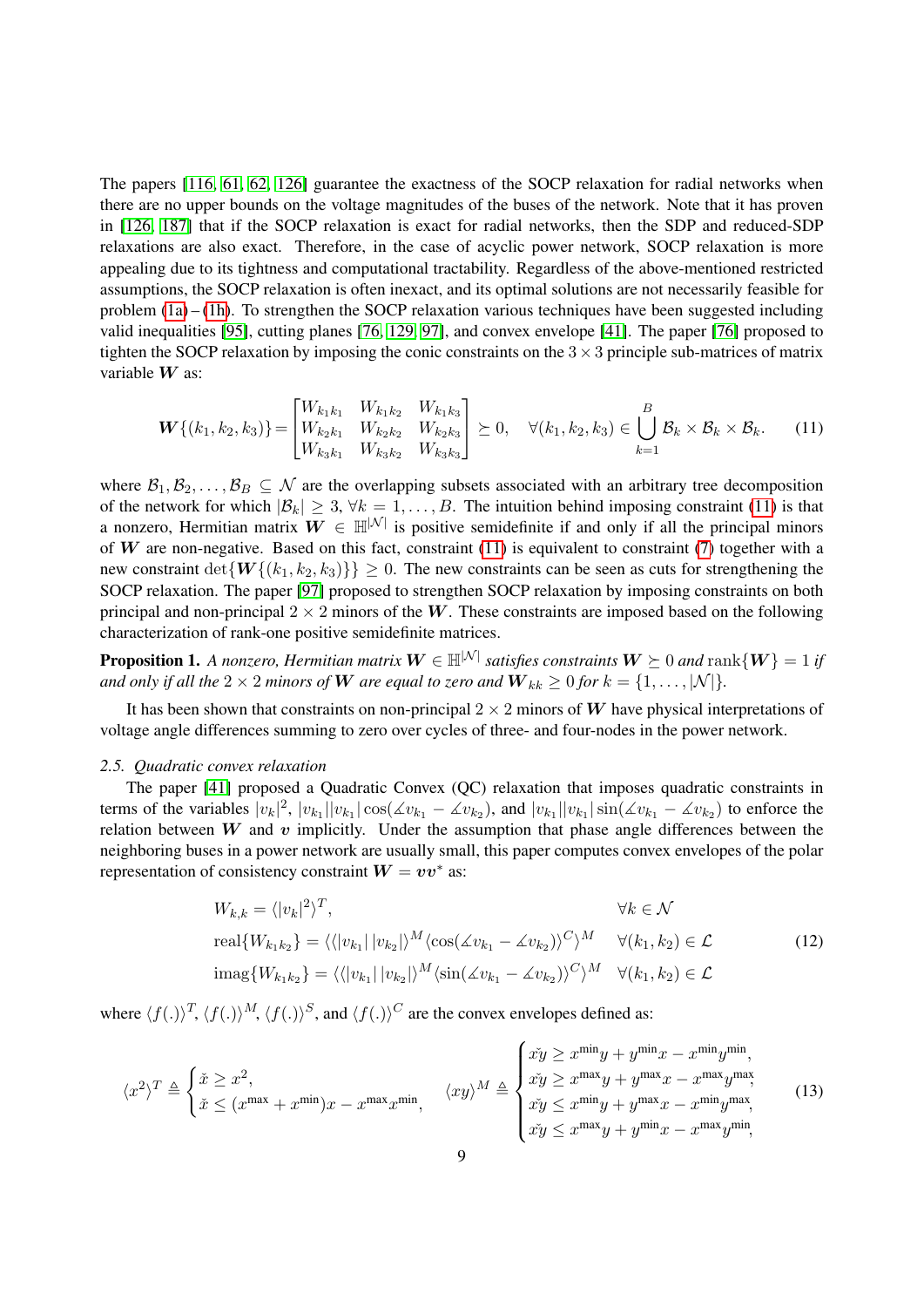$$
\langle \sin(x) \rangle^{S} \triangleq \begin{cases} \tilde{s}\tilde{x} \leq \cos(\frac{x^{\max}}{2})(x - \frac{x^{u}}{2}) + \sin(\frac{x^{\max}}{2}), \\ \tilde{s}\tilde{x} \geq \cos(\frac{x^{\max}}{2})(x + \frac{x^{u}}{2}) - \sin(\frac{x^{\max}}{2}), \end{cases} \quad \langle \cos(x) \rangle^{C} \triangleq \begin{cases} \tilde{cx} \leq 1 - \frac{1 - \cos(x^{\max})}{(x^{\max})^{2}}x^{2}, \\ \tilde{cx} \geq \cos(x^{\max}), \end{cases} \tag{14}
$$

where  $x \in [x^{\min}, x^{\max}]$  and  $y \in [y^{\min}, y^{\max}]$ . These convex envelopes are further strengthened via secondorder cone constraints [\(8\)](#page-7-2). The paper [\[222\]](#page-31-11) proposed a computationally efficient method, named the *parabolic relaxation*, which transforms non-convex problem [\(1a\)](#page-4-6) – [\(1h\)](#page-4-5) into a convex QCQP. Since parabolic relaxation avoids conic constraints, it requires far less computational effort and can serve as an alternative to the common practice SDP and SOCP relaxations for solving large-scale OPF problems.

#### *2.6. Linear programming relaxation*

The paper [\[18\]](#page-24-8) develops a linear relaxation of the rectangular formulation of the OPF problem in which the non-linearity and non-convexity comes from the bi-linear equations in terms the real and imaginary parts of the complex voltages. Let us define each  $v_k$  at bus k as  $v_k = e_k + i f_k$  where  $e_k$  and  $f_k$  are bounded variables corresponding to the real and imaginary parts of the  $v_k$ . It has been shown that all the bi-linearity of the rectangular formulation can be removed by performing a binary expansion for suitably translated and scaled  $e_k$  and  $f_k$ . To gain more intuition, consider variables  $u, v \in [0, 1]$ . The variable u can be expressed as:

<span id="page-9-0"></span>
$$
u = \sum_{j=1}^{T} 2^{-j} y_j + \delta,
$$
\n(15)

where  $y_j \in \{0, 1\}, T \ge 1$ , and  $0 \le \delta \le 2^{-T}$ . Given [\(15\)](#page-9-0), the bi-linear term uv can be relaxed as

$$
\sum_{j=1}^{T} 2^{-j} w_j \le uv \le \sum_{j=1}^{T} 2^{-j} w_j + 2^{-T} v,\tag{16}
$$

where  $w_j$  accounts for  $y_jv$ . To remedy the absence of non-convex equation  $w_j = y_jv$  the relaxation is strengthened via the following valid inequalities:

$$
w_j \le \min\{v, y_j\},
$$
  
\n
$$
w_j \ge \max\{v + y_j - 1, 0\}.
$$
\n(17)

It has been shown that the binary expansion of the bi-linear terms results in a computationally more efficient relaxation of the OPF problem compared to the SDP and SOCP relaxations.

## *2.7. Heuristics and recovery of feasible points*

Despite the effectiveness of the relaxation techniques in solving the OPF problem, their solutions may not lead to a physically meaningful solution for problem  $(1a) - (1h)$  $(1a) - (1h)$  $(1a) - (1h)$ . One promising strategy to ameliorate this issue and implicitly enforce the rank constraint is to augment the relaxation with penalization terms [\[155,](#page-29-13) [134,](#page-28-14) [128,](#page-28-3) [146,](#page-29-14) [217,](#page-31-9) [222,](#page-31-11) [151,](#page-29-16) [146\]](#page-29-14). The paper [\[134\]](#page-28-14) proposed to penalize the total reactive power generation of the network by replacing objective function [\(2a\)](#page-5-2) with:

$$
h(\mathbf{p}) + \varepsilon_b \sum_{g \in \mathcal{G}} q_g,\tag{18}
$$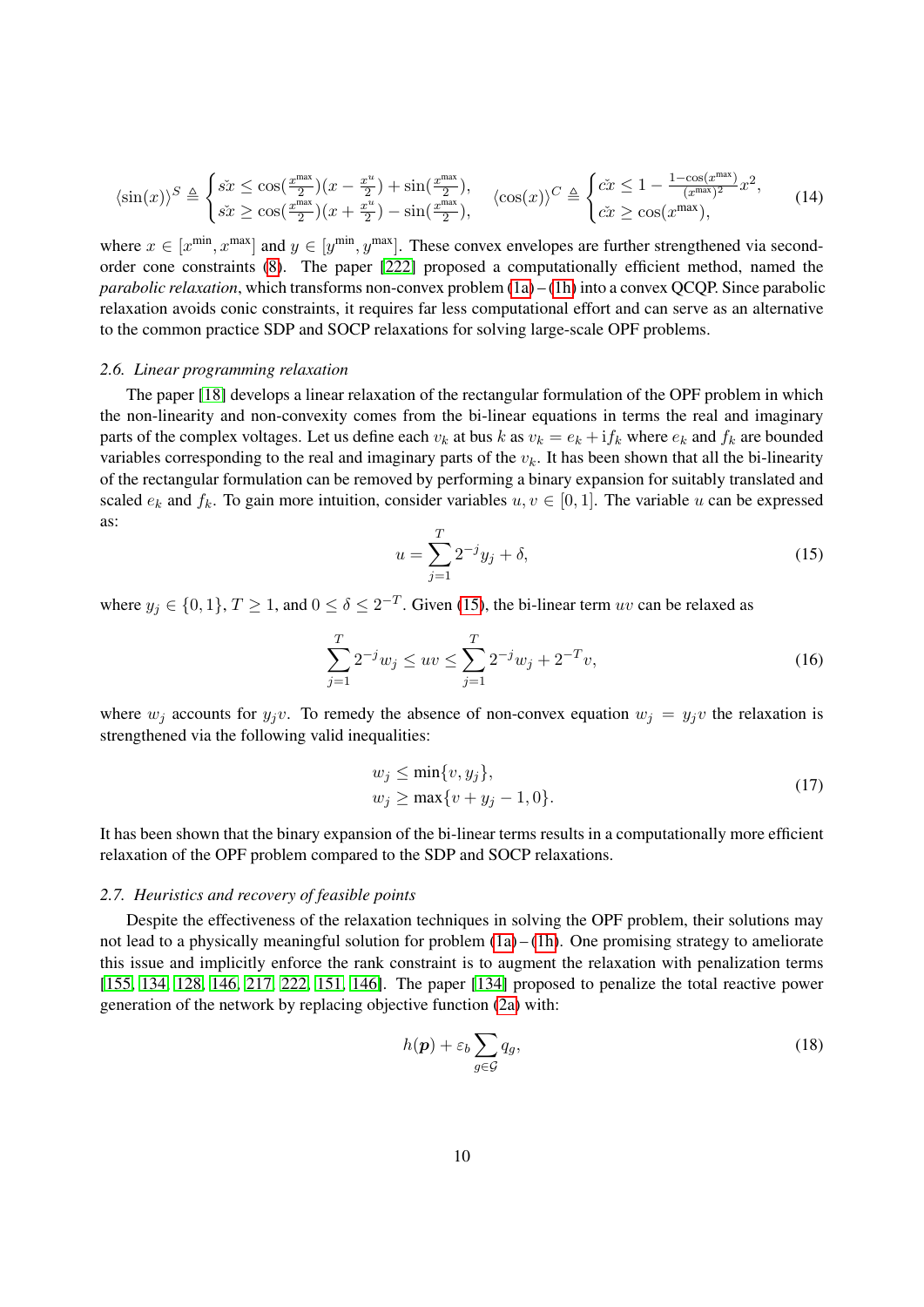where  $\varepsilon_b > 0$  is the penalty coefficient. The paper [\[128\]](#page-28-3) proposed to penalize the apparent power loss over the series impedance of the lines of the network using the following objective function:

$$
h(\mathbf{p}) + \varepsilon_b \sum_{g \in \mathcal{G}} q_g + \varepsilon_l \sum_{(l,m) \in \mathcal{L}} \left| W_{ll} + W_{mm} - W_{lm} - W_{ml} \right| |y^*_{lm}|,\tag{19}
$$

where  $\varepsilon_b$ ,  $\varepsilon_l > 0$  are penalty coefficients and  $y_{lm}^*$  is the series impedance of line  $(l, m)$ . It has been shown that employing the above-mentioned penalty terms elevates the off-diagonal entries of matrix  $W$ , which indeed promotes low-rank solutions. Given  $W^{\text{OPT}}$  of the penalized SDP relaxation, an approximate feasible solution v of problem  $(1a) - (1g)$  $(1a) - (1g)$  $(1a) - (1g)$  is obtained by setting magnitude  $v_k$  equal to the square root of  $W_{kk}^{\text{opt}}$ , for all  $k \in \{1, \ldots, |\mathcal{N}|\}$  and finding the phases of the entries of v by minimizing the following optimization problem:

$$
\underset{\measuredangle v \in \mathbb{C}^{|\mathcal{N}|}}{\text{minimize}} \sum_{(l,m)\in \mathcal{L}} |\measuredangle W_{lm}^{\text{opt}} - \measuredangle v_l - \measuredangle v_m| \tag{20a}
$$

$$
subject to \ |\angle v_k| \le \pi, \qquad \forall k \in \mathcal{N}, \tag{20b}
$$

<span id="page-10-1"></span><span id="page-10-0"></span>
$$
\measuredangle v_1 = 0. \tag{20c}
$$

Note that if matrix  $W^{\text{OPT}}$  has a dominant nonzero eigenvalue, problem  $(20a) - (20c)$  $(20a) - (20c)$  $(20a) - (20c)$  seeks to find vector v such that its line angle differences are as close as possible to those suggested by  $W^{\text{OPT}}$ . The paper [\[222,](#page-31-11) [221\]](#page-31-14) proposed to incorporate linear penalty terms into the objective function [\(2a\)](#page-5-2) where each penalty term is based on an arbitrary initial point of the relaxation. It has been proven in [\[92\]](#page-27-19) that if the initial point is sufciently close to the feasible set of the non-convex OPF problem  $(1a) - (1h)$  $(1a) - (1h)$  $(1a) - (1h)$  and satifies a generalized linear independence constraint qualification (LICQ) condition, the penalized relaxations produce feasible solutions for the OPF problem.

#### 3. Sum-of-squares for polynomial optimization

The motivation for using sum-of-squares for solving the optimal power flow problem is that the semidefinite programming Shor relaxation (or rank relaxation) is not strong enough to solve all problems of interest to global optimality. As was observed in [\[114\]](#page-28-12), in the LMBM3 3-bus system (named after its authors Lesieutre, Molzahn, Borden, and Demarco) of Figure [2,](#page-11-0) the rank constraint is not always satisfied at optimality in the Shor relaxation of the optimal power flow as proposed in [\[110\]](#page-27-3). For instance, when the upper limit on the power flow on line 2-3 is equal to 48 MVA, the Shor relaxation provides a lower bound equal to 5819.02 \$/h. Using sum-of-squares of degree 2, one can construct a stronger convex relaxation whose optimal value is 5882.67 \$/h. The rank in the relaxation is equal to one, proving that this value is globally optimal. This is also the value found by the optimal power flow nonlinear solver runopf in MATPOWER. The nonlinear solver can potentially become stuck in a saddle point or local minimum, and thus returns an upper bound. Since this upper bound is equal to the lower bound found using sum-of-squares, this is another means of confirming that we have found the global value.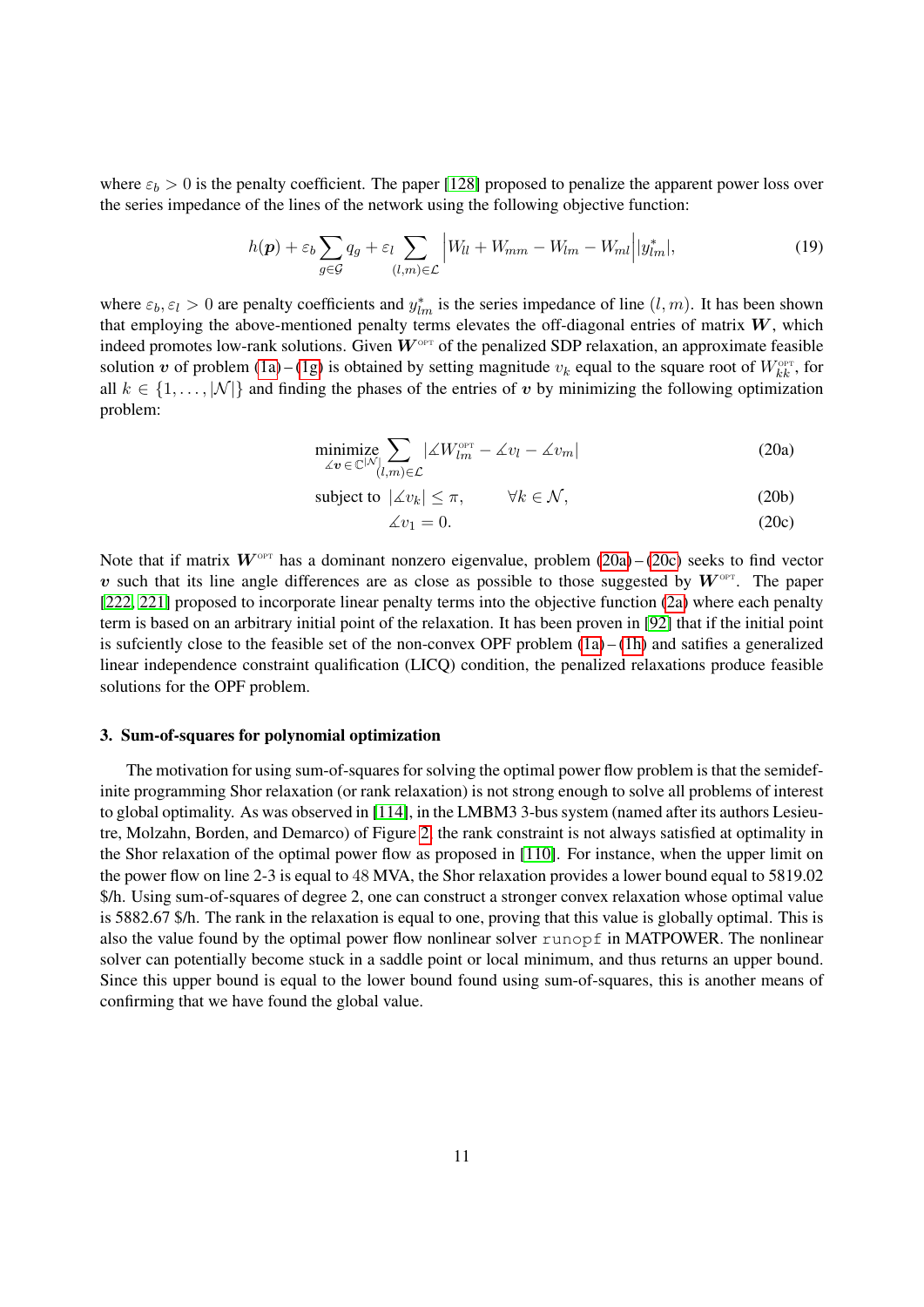<span id="page-11-0"></span>

Figure 2: LMBM3 3-bus system

This example is important from a power systems perspective because it has a cycle, which is characteristic of transmission grids. In contrast, distribution grids which operate at a lower voltage level can exhibit a tree structure devoid of cycles.

#### *3.1. Polynomial optimization*

The optimal power flow problem can be seen as a special case of polynomial optimization once it is converted into real numbers. This class of problems admits a general procedure for solving them to global optimality. We next provide some of its main features and an example.

Consider a polynomial optimization problem

$$
\underset{\boldsymbol{x} \in \mathbb{R}^n}{\text{minimize}} \qquad f(\boldsymbol{x}) \triangleq \sum_{\alpha} f_{\alpha} \boldsymbol{x}^{\alpha} \tag{21a}
$$

subject to 
$$
g_i(\boldsymbol{x}) \triangleq \sum_{\alpha} g_{i,\alpha} \boldsymbol{x}^{\alpha} \geq 0, \quad i = 1, ..., m,
$$
 (21b)

where we use the multi-index notation  $x^{\alpha} := x_1^{\alpha_1} \cdots x_n^{\alpha_n}$  for  $x \in \mathbb{R}^n$ ,  $\alpha \in \mathbb{N}^n$ , and where the data are polynomials  $f, g_1, \ldots, g_m \in \mathbb{R}[x]$  so that in the above sums only a finite number of coefficients  $f_\alpha$  and  $g_{i,\alpha}$ are nonzero. We will use the notation  $|\alpha| := \sum_{k=1}^n \alpha_k$ .

In 2001, the Lasserre hierarchy [\[105,](#page-27-0) [106\]](#page-27-1) (see also [\[166,](#page-29-0) [167\]](#page-29-1)) was proposed to find global solutions to polynomial optimization problems. It is also known as moment/sum-of-squares hierarchy in reference to the primal moment hierarchy and the dual sum-of-squares hierarchy. Its global convergence is guaranteed by Putinar's Positivstellensatz [\[172\]](#page-30-18) proven in 1993. Typically, if one of the constraints is a ball  $x_1^2 + \ldots + x_n^2 \leq$ 1, then the sequence of lower bounds provided by the hierarchy converges to the global infimum of the polynomial optimization problem. In addition, there is zero duality at all relaxation orders [\[85\]](#page-27-20). This is a crucial property when using path-following primal-dual interior point methods, which are some of the most efficient approaches for solving semidefinite programs.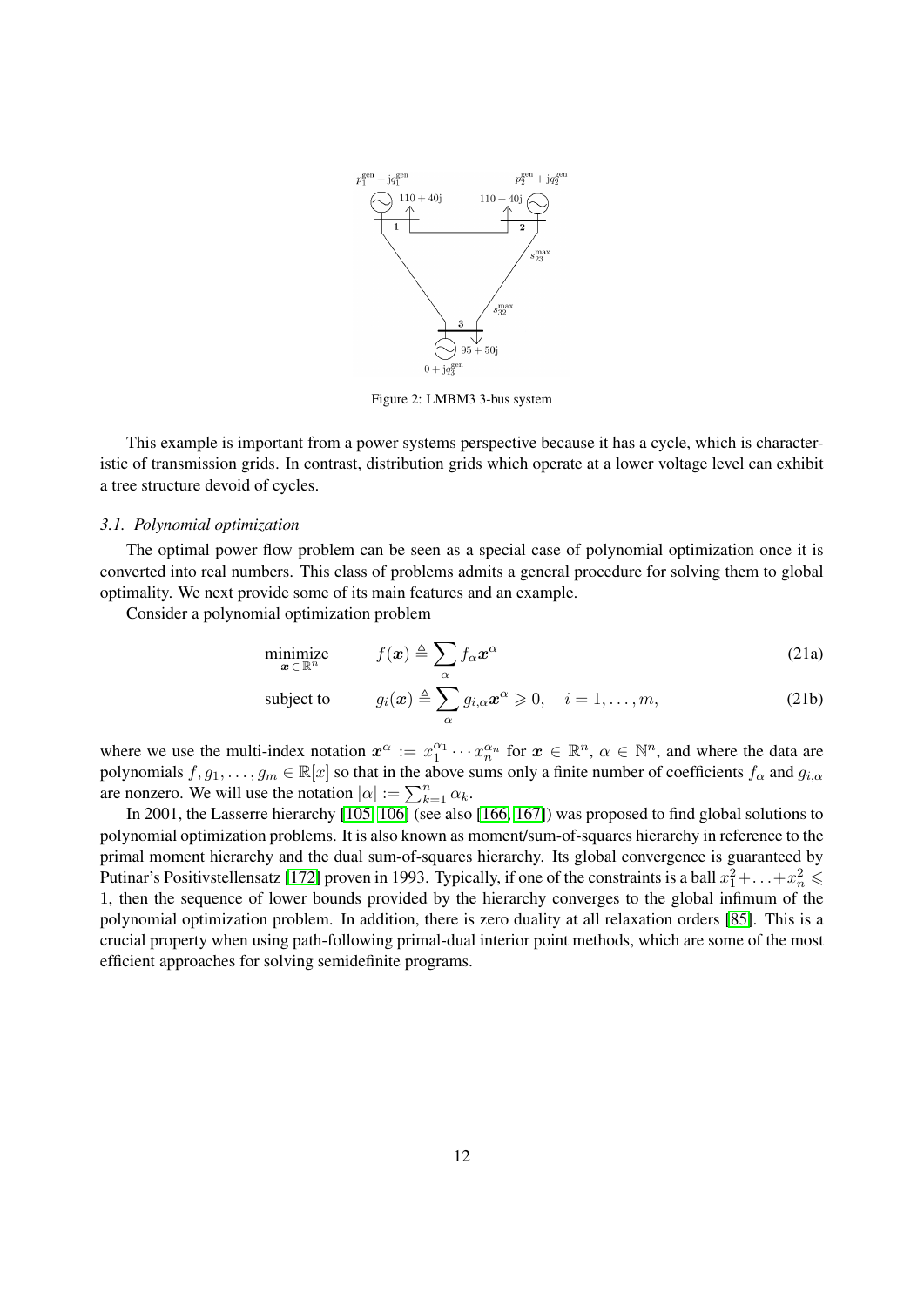The moment problem of order  $d$  is defined as<sup>[2](#page-0-0)</sup>

$$
\begin{array}{ll}\text{minimize} \\ \mathbf{y} \in \mathbb{R}^{\binom{n+2d}{2d}} \end{array} \tag{23a}
$$

subject to 
$$
y_0 = 1
$$
 (23b)

$$
\mathbf{M}_d(\mathbf{y}) \succcurlyeq 0 \tag{23c}
$$

$$
\mathbf{M}_{d-k_i}(g_i\mathbf{y}) \succcurlyeq 0, \quad i = 1,\ldots,m \tag{23d}
$$

where the Riesz functional, the moment matrix, and the localizing matrices are respectively defined by

$$
L_{\mathbf{y}}(f) \triangleq \sum_{\alpha} f_{\alpha} y_{\alpha} \tag{24a}
$$

$$
\mathbf{M}_d(\mathbf{y}) := (y_{\alpha+\beta})_{|\alpha|,|\beta| \le d} \tag{24b}
$$

$$
\boldsymbol{M}_{d-k_i}(g_i\boldsymbol{y}) \triangleq (\sum_{\gamma} g_{i,\gamma} y_{\alpha+\beta+\gamma})_{|\alpha|,|\beta| \leq d-k_i} \tag{24c}
$$

$$
k_i \triangleq \max\{ \lceil |\alpha|/2 \rceil \text{ s.t. } g_{i,\alpha} \neq 0 \}. \tag{24d}
$$

Above,  $\lceil . \rceil$  denotes the ceiling of a real number. The sum-of-squares problem of order d is defined as

$$
\begin{array}{ll}\n\text{maximize} & \lambda \\
\lambda, \sigma\n\end{array} \tag{25a}
$$

subject to 
$$
f - \lambda = \sigma_0 + \sum_{k=1}^{m} \sigma_k g_k
$$
 (25b)

$$
\lambda \in \mathbb{R}, \sigma_0 \in \Sigma_d[\boldsymbol{x}], \tag{25c}
$$

$$
\sigma_i \in \Sigma_{d-k_i}[\boldsymbol{x}], \quad i = 1, \dots, m. \tag{25d}
$$

A polynomial  $\sigma(x) = \sum_{|\alpha| \le 2d} \sigma_\alpha x^\alpha$  is a sum-of-squares, i.e. it belongs to  $\Sigma_d[x]$ , if it is of the form

$$
\sigma(\boldsymbol{x}) = \sum_{k} \left( \sum_{|\alpha| \le d} p_{k,\alpha} \boldsymbol{x}^{\alpha} \right)^2 \quad \text{where} \quad p_{k,\alpha} \in \mathbb{R}.
$$
 (26)

This is equivalent to the existence of  $(\varphi_{\alpha,\beta})_{|\alpha|,|\beta|\leq d} \succcurlyeq 0$  such that  $\sum_{|\alpha| \leq 2d} \sigma_\alpha x^\alpha = \sum_{|\alpha|,|\beta| \leq d} \varphi_{\alpha,\beta} x^{\alpha+\beta}$ .

We now focus on the result that justifies the global convergence of the Lasserre hierarchy, namely Puti-nar's Positivstellensatz [\[172\]](#page-30-18). This result provided a crucial refinement of Schmüdgen's Positivstellensatz [\[175\]](#page-30-19) proven a few years earlier. It was crucial because it enabled numerical computations, leading to what is known today as the Lasserre hierarchy. Schmüdgen's Positivstellensatz essentially says that a polynomial that is positive on a set defined by polynomial inequalities can be decomposed as a sum of products of the polynomials multiplied by sums of squares; Putinar's removes the product from the decomposition. This

$$
\binom{n}{k} \triangleq \frac{n(n-1)\dots(n-k+1)}{k!} \tag{22}
$$

<sup>&</sup>lt;sup>2</sup>We use the notation

for integers  $n \ge k \ge 1$  and where k! stands for factorial.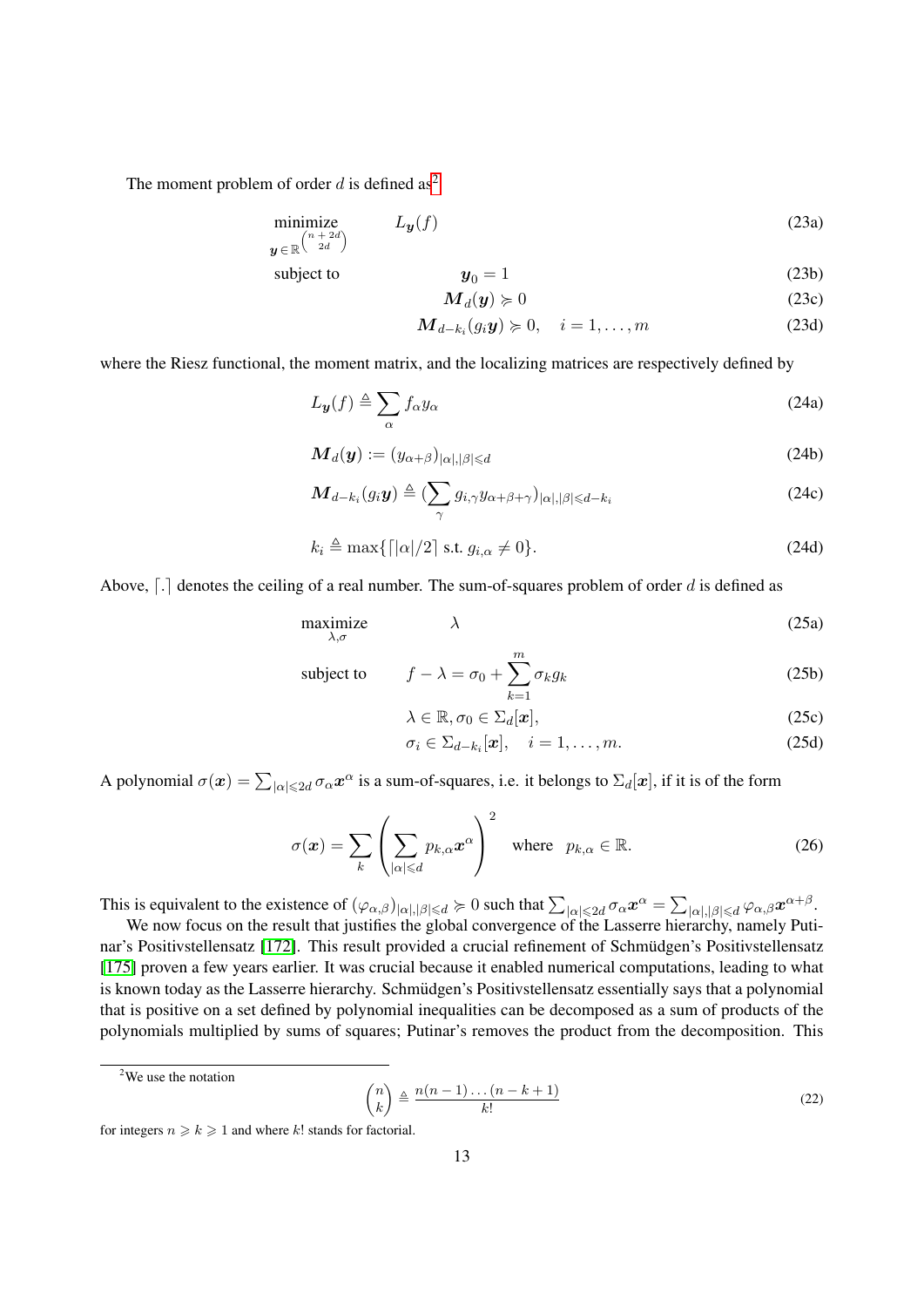can be seen in the theorem below.

**Theorem 2** (Putinar's Positivstellensatz [\[172\]](#page-30-18)). Assume that there exist  $R > 0$  and sums-of-squares  $p_0, \ldots, p_m$ *such that*

$$
R^2 - x_1^2 - \dots - x_n^2 = p_0 + \sum_{i=1}^m p_i g_i \tag{27}
$$

If  $f > 0$  on  $\{x \in \mathbb{R}^n \mid g_1(x) \geqslant 0, \ldots, g_m(x) \geqslant 0\}$ , then there exists sum-of-squares  $\sigma_0, \ldots, \sigma_m$  such *that*

$$
f = \sigma_0 + \sum_{i=1}^{m} \sigma_i g_i.
$$
 (28)

Based on this theorem, it is simple to see that whenever  $\lambda$  is a strict lower bound of f on the feasible set  $\{x \in \mathbb{R}^n \mid g_1(x) \geq 0, \ldots, g_m(x) \geq 0\}$ , the objective function minus the lower bound can be written using sums-of-squares. Thus, one may make the lower bound as closely as desired to the global infimum. In fact, in many cases, it is reached, as can be seen in the following example.

Example 1. *Consider the following polynomial optimization problem taken from [\[83\]](#page-26-20):* 

$$
\inf_{x_1, x_2 \in \mathbb{R}} x_1^2 + x_2^2 + 2x_1x_2 - 4x_1 - 4x_2 \text{ s.t. } x_1^2 + x_2^2 = 1
$$

*Its optimal value is* 2 − 4 √ 2*, which can be found using sums-of-squares since:*

$$
x_1^2 + x_2^2 + 2x_1x_2 - 4x_1 - 4x_2 - (2 - 4\sqrt{2}) =
$$
  

$$
(\sqrt{2} - 1)(x_1 - x_2)^2 + \sqrt{2}(-\sqrt{2} + x_1 + x_2)^2
$$
  

$$
+ 2(\sqrt{2} - 1)(1 - x_1^2 - x_2^2)
$$

It can be seen from the above equation that when  $(x_1, x_2)$  is feasible, the first line must be nonnegative, *proving that* 2 − 4 2 *is a lower bound. This corresponds to the first-order Lasserre hierarchy since the polynomials inside the squares are of degree one at most.*

In general, and not only in this example, the Lasserre hierarchy has finite convergence generically. This means that for a given abritary polynomial optimization problem, finite convergence will almost surely hold. It was Nie [\[162\]](#page-29-17) who proved this result, which had been observed in practice ever since the Lasserre hierarchy was introduced. He relied on theorems of Marshall [\[139,](#page-28-21) [140\]](#page-28-22) which attempted to answer the question: when can a nonnegative polynomial have a sum-of-squares decomposition? In Putinar's Positivstellensatz above, the assumption of positivity is made, which only guarantees asymptotic convergence. Parallel to Lasserre's contribution, Parrilo [\[166\]](#page-29-0) pioneered the use of sum-of-squares for obtaining strong bounds on the optimal solution of nonconvex problem. He also showed how they can be used for many important problems in systems and control. In contrast to Lasserre, Parrilo's work [\[167\]](#page-29-1) panders to Stengle's Positivstellensatz [\[183\]](#page-30-20), which is used for proving infeasibility of systems of polynomial equations.

To sum up, the Lasserre hierarchy provides a sequence of semidefinite programs whose optimal values converge (monotonically) towards the global value of a polynomial optimization problem. This is true provided that the feasible set is compact, and that a bound  $R$  on the radius of the set is known, so that one can include a redundant ball constraint  $x_1^2 + \cdots + x_n^2 \le R^2$ . In the case of the optimal power flow, this is not necessary because the upper bounds on voltage suffice to guarantee convergence of the Lasserre hierarchy.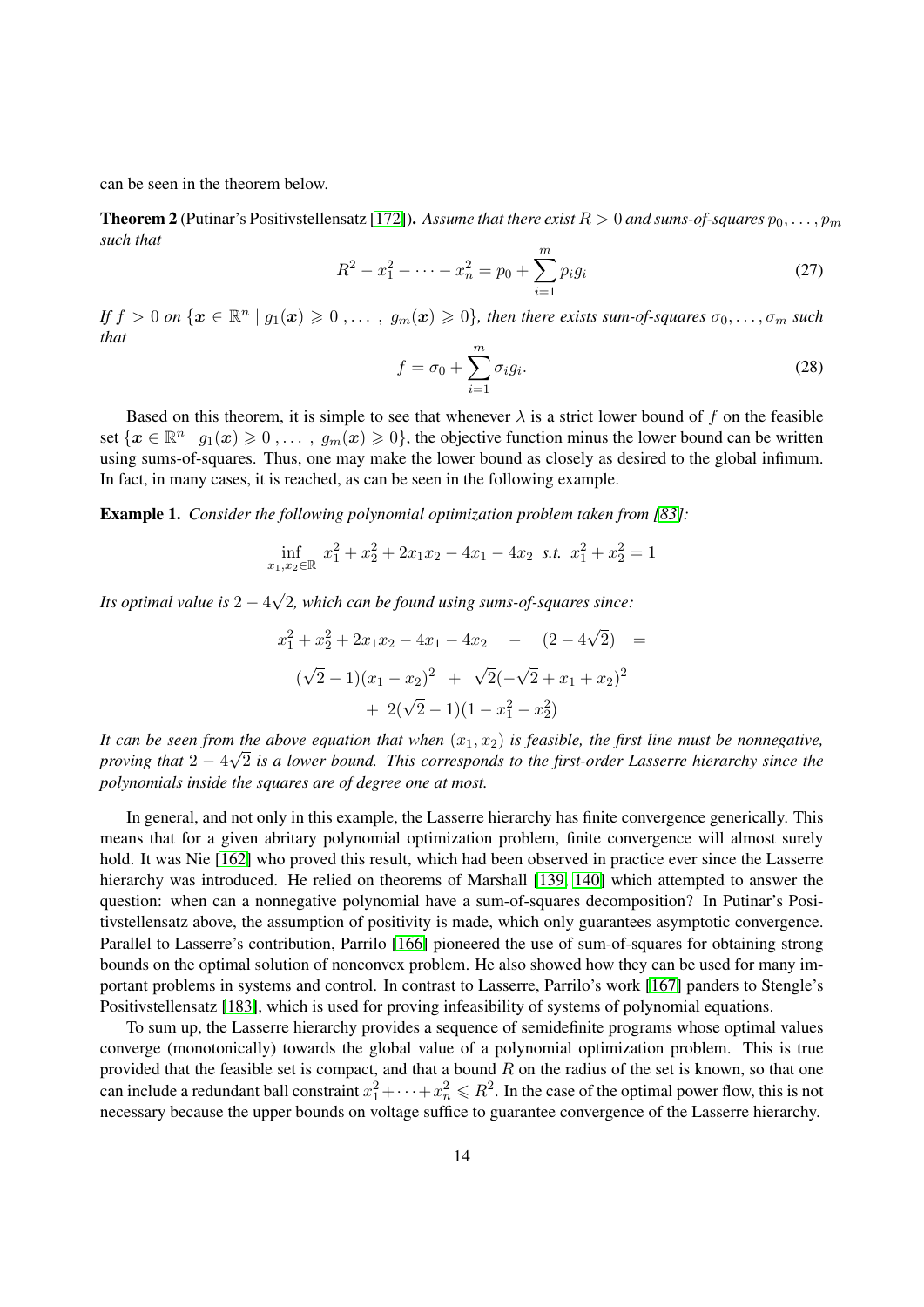# *3.2. Exploiting sparsity*

In full generality, sum-of-squares are only applicable to problems of modest size. But with sparsity, the picture is different. Thankfully, power systems are sparse and the physical equations make them amenable to sum-of-squares.

Waki *et al.* [\[201\]](#page-31-15) proposed to use chordal sparsity in the Lasserre hierarchy. They draw on the *correlative sparsity* graph whose vertices are the variables and whose edges signify that two variables appear simultaneously either in a constraint or in a monomial of the objective. The idea of Waki *et al.* is to restrain the variables appearing in the sum-of-squares (*a priori* all variables) to subsets of variables. The approach of Waki *et al.* reduces the computational burden of the Lasserre hierarchy for sparse problems. Concerning the optimal power flow problem, it allows one to solve some hard instances to global optimality with up to 80 variables [\[66\]](#page-26-8) (instead of 20 without exploiting sparsity [\[144\]](#page-29-18)). However, by using the correlative sparsity graph discussed above, a lot of the sparsity is lost. The authors of [\[87\]](#page-27-21) thus propose a finer notion of sparsity that takes advantage of the fact that the constraints are polynomials. To that effect, they define the *monomial sparsity* graph whose vertices are the variables and whose edges signify that two variables appear simultaneously in a monomial of either the objective or a constraint. Consider the formula for complex electric power which was exposed in one of the previous sections:

$$
v_k \overline{i_k} = v_k \overline{\sum_l i_{kl}} = v_k \overline{\sum_l y_{kl} (v_k - v_l)} = \left(\sum_l \overline{y}_{kl}\right) |v_k|^2 - \sum_l \overline{y}_{kl} v_k \overline{v}_l \tag{29}
$$

The above computations rely on Ohm's law and Kirchhoff's laws. They lead to the main equation that appears in the optimal power flow and many of its variants. This equation leads to constraints like

$$
2v_1\overline{v}_1 - (1+i)v_1\overline{v}_2 - (2-i)v_1\overline{v}_3 - (4+3i)v_1\overline{v}_4 = 1-3i
$$
\n(30)

<span id="page-14-0"></span>where the constant terms are chosen arbitrarily. Notice that the sparsity pattern associated to this constraint



Figure 3: Two different notions of sparsity

is exactly that the one described in Figure [3.](#page-14-0) The reason why the monomial sparsity and correlative sparsity differ is due in part to the Kirchhoff. One variable ends up multiplying itself and several other variables, but those variables do not get multiplied among themselves. Accordingly, the finer notion of sparsity (monomial sparsity) leads to semidefinite constraints that are smaller. This enables an improved tractability. In addition, monomial sparsity allows one to apply different relaxation orders at each constraint.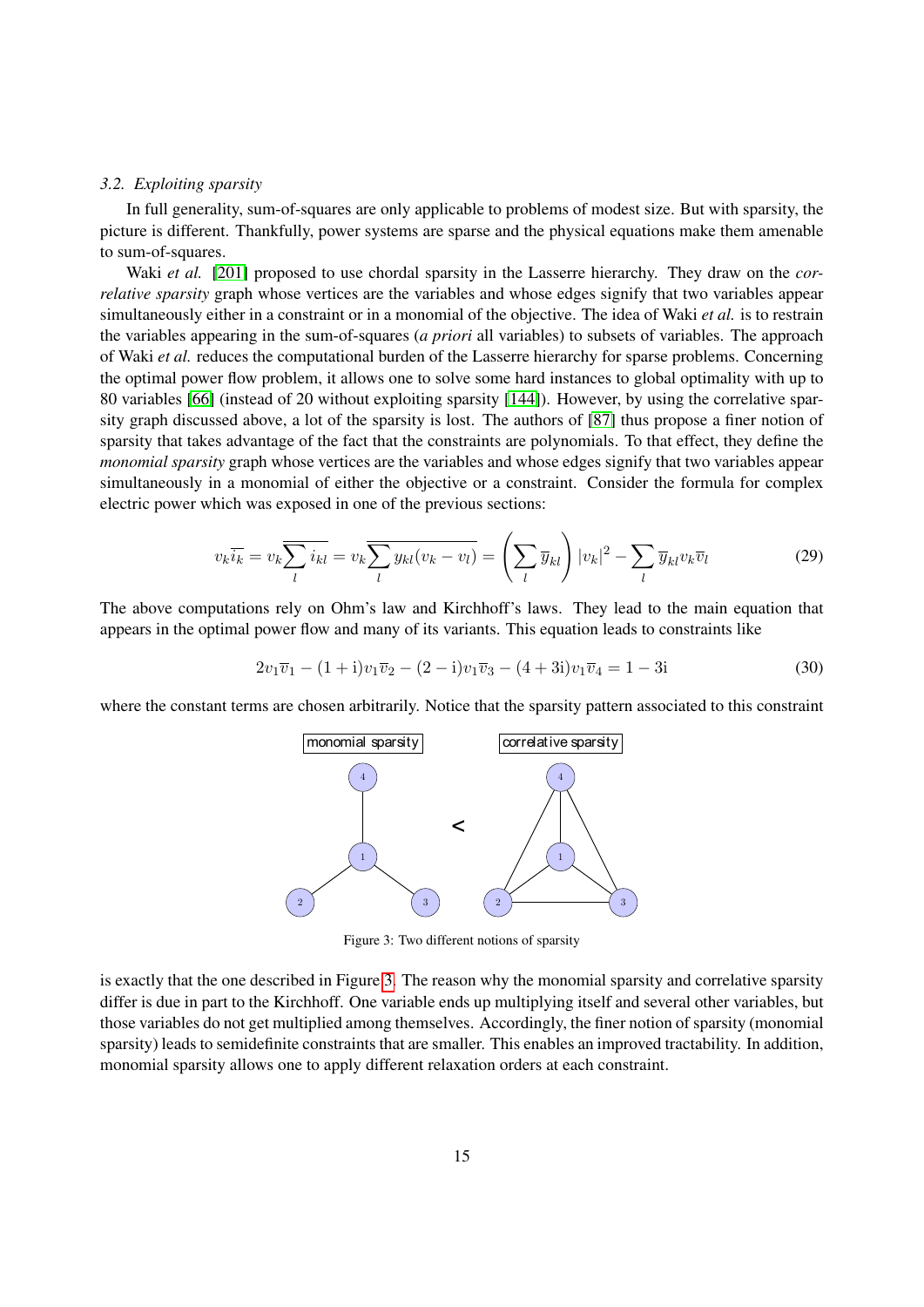# *3.3. Exploiting symmetry*

Consider the problem of finding global solutions to a complex polynomial optimization problem

$$
\underset{\mathbf{z}\in\mathbb{C}^n}{\text{minimize}} \qquad f(\mathbf{z},\bar{\mathbf{z}}) \triangleq \sum_{\alpha,\beta} f_{\alpha,\beta} \mathbf{z}^{\alpha} \bar{\mathbf{z}}^{\beta} \tag{31a}
$$

subject to 
$$
g_i(z, \bar{z}) \triangleq \sum_{\alpha, \beta} g_{i, \alpha, \beta} z^{\alpha} \bar{z}^{\beta} \geq 0, \quad i = 1, ..., m.
$$
 (31b)

We again use the multi-index notation  $z^{\alpha} := z_1^{\alpha_1} \cdots z_n^{\alpha_n}$  for  $z \in \mathbb{C}^n$ ,  $\alpha \in \mathbb{N}^n$ . The functions  $f, g_1, \ldots, g_m$ are real-valued polynomials so that in the above sums only a finite number of coefficients  $f_{\alpha,\beta}$  and  $g_{i,\alpha,\beta}$ are nonzero and they satisfy  $\overline{f_{\alpha,\beta}} = f_{\beta,\alpha}$  and  $\overline{g_{i,\alpha,\beta}} = g_{i,\beta,\alpha}$ . The feasible set is defined as  $K := \{z \in$  $\mathbb{C}^n$  :  $g_i(z, \bar{z}) \geq 0$ ,  $i = 1, \ldots, m$ . Complex numbers are used in the optimal power flow problem due to alternating current. In fact, the optimal power flow problem is an instance of a complex polynomial optimization problem.

**Example 2.** In [\[27,](#page-24-7) WB2,  $V_2^{\text{max}} = 1.022$  p.u.], an instance of the optimal power flow is proposed. It yields *the following complex polynomial optimization problem*

$$
\underset{z_1, z_2 \in \mathbb{C}}{\text{minimize}} \quad 8|z_1 - z_2|^2 \tag{32a}
$$

subject to 
$$
0.9025 \leqslant |z_1|^2 \leqslant 1.1025 \tag{32b}
$$

$$
0.9025 \le |z_2|^2 \le 1.0568\tag{32c}
$$

$$
(2+10i)z_1\bar{z}_2 + (2-10i)z_2\bar{z}_1 - 4|z_2|^2 = 350
$$
 (32d)

$$
(-10+2i)z_1\overline{z}_2 + (-10-2i)z_2\overline{z}_1 + 20|z_2|^2 = -350
$$
 (32e)

*Notice that if*  $(z_1, z_2)$  *is a feasible point, then so is*  $(e^{i\theta}z_1, e^{i\theta}z_2)$  *for all*  $\theta \in \mathbb{R}$  (this is the result of alternating current). When converted to real numbers  $z_1 \triangleq x_1 + x_3$  *and*  $z_2 \triangleq x_2 + x_4$ *i, it yields* 

$$
\underset{x_1, x_2, x_3, x_4 \in \mathbb{R}}{\text{minimize}} \quad 8(x_1 - x_2)^2 + 8(x_3 - x_4)^2 \tag{33a}
$$

subject to 
$$
0.9025 \le x_1^2 + x_3^2 \le 1.1025
$$
 (33b)

$$
0.9025 \leqslant x_2^2 + x_4^2 \leqslant 1.0568\tag{33c}
$$

$$
4x_1x_2 + 4x_3x_4 + 20x_1x_4 - 20x_3x_2 - 4x_2^2 + 4x_4^2 = 350
$$
 (33d)

$$
-20x_1x_2 - 20x_3x_4 + 4x_1x_4 - 4x_3x_2 + 20x_2^2 + 20x_4^2 = -350
$$
 (33e)

*Notice that if*  $(x_1, x_2, x_3, x_4)$  *is a feasible point, then so is*  $(-x_1, -x_2, -x_3, -x_4)$ *.* 

*The above symmetries allow one to cancel many terms in the Lasserre hierarchy at no loss of bound quality. A complex version of the Lasserre hierarchy can be constructed by using D'Angelo and Putinar's Positivstellensatz [\[48\]](#page-25-25), similar to Putinar's Positivstellensatz, but for Hermitian sum-of-squares rather than regular real sum-of-squares. On the examples above, the real and complex hierarchies yield the same bounds at the first, second, and third orders* (888.1, 894.3, and 905.7 MW *respectively*), *but the complex hierarchy is cheaper to compute due to the reduced size of the semidefinite constraints. The rank of the real and complex moment matrices guarantee that global convergence is reached at the third order.*

We conclude this section by noting that for general polynomial optimization problems (not necessarily complex), one may exploit symmetry using the techniques developed in [\[173\]](#page-30-21).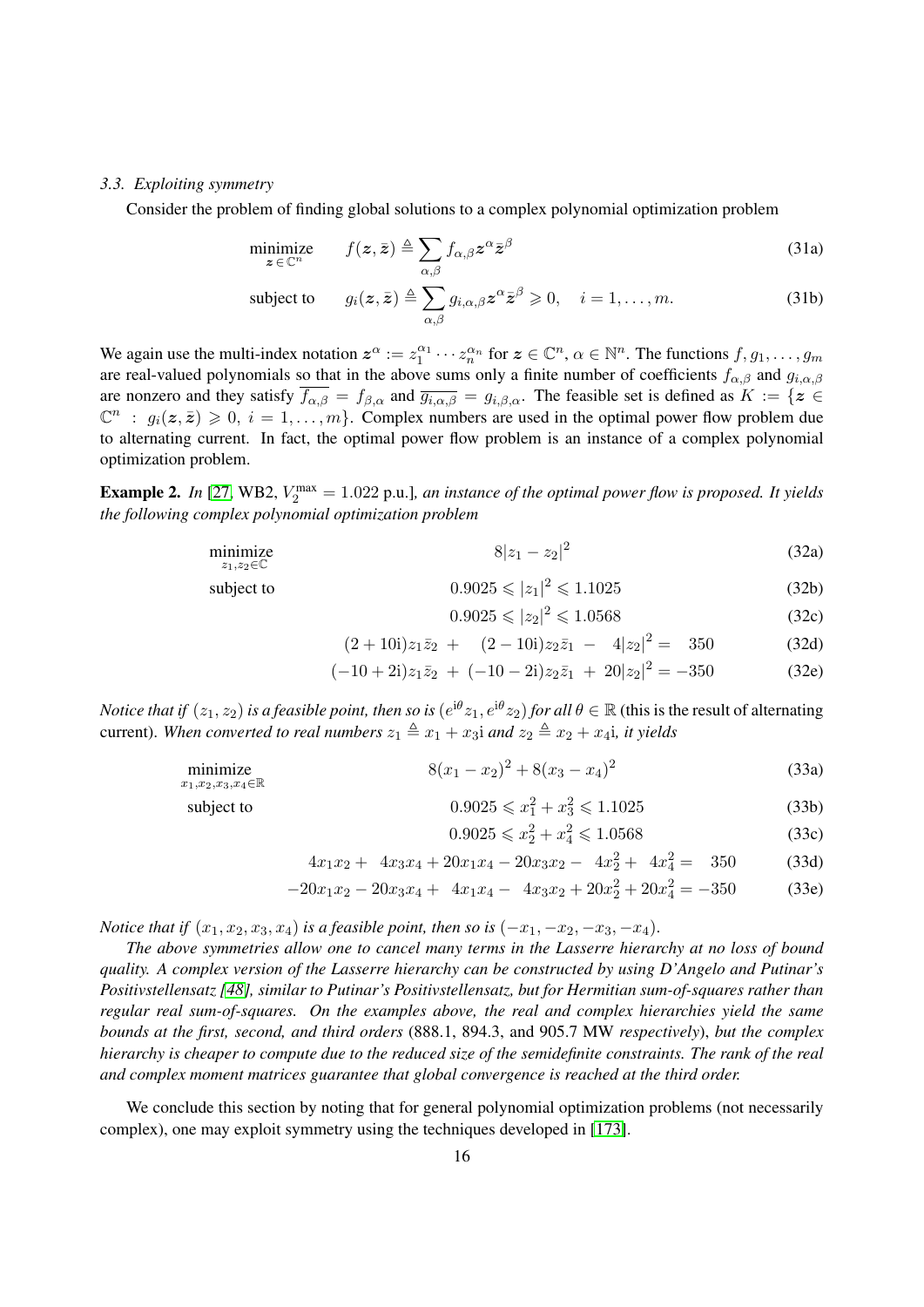# *3.4. Inner approximations of the sum-of-squares cone*

We next discuss some restrictions one can impose on the set of sum-of-squares polynomial in order to  $\sum_{|\alpha| \leq 2d} \sigma_\alpha x^\alpha$  is a scaled diagonally-dominant sum-of-squares (SDSOS) if it is of the form transform it from a semidefinite cone into a second order cone. Following [\[135,](#page-28-23) [1\]](#page-24-19), a polynomial  $\sigma(x)$  =

$$
\sigma(x) = \sum_{k} \left( p_k \boldsymbol{x}^{\alpha(k)} + q_k \boldsymbol{x}^{\beta(k)} \right)^2 \quad \text{where} \quad \begin{array}{c} \alpha(k), \beta(k) \in \mathbb{N}^n, \\ p_k, q_k \in \mathbb{R}. \end{array} \tag{34}
$$

This is equivalent to the existence of  $(\varphi_{\alpha,\beta})_{|\alpha|,|\beta|\leqslant d}$  such that  $\sum_{|\alpha|\leqslant 2d}\sigma_\alpha\bm{x}^\alpha=\sum_{|\alpha|,|\beta|\leqslant d}\varphi_{\alpha,\beta}\bm{x}^{\alpha+\beta}$  where  $\varphi$  is of the form

$$
\sum_{\substack{|\alpha|, |\beta| \le d \\ \alpha \neq \beta}} \phi^{\alpha,\beta} \tag{35}
$$

where each matrix  $\phi^{\alpha,\beta}$  has zeros everywhere expect for four entries  $\phi^{\alpha,\beta}(\alpha,\alpha)$ ,  $\phi^{\alpha,\beta}(\alpha,\beta)$ ,  $\phi^{\alpha,\beta}(\beta,\alpha)$ ,  $\phi^{\alpha,\beta}(\beta,\beta) \in \mathbb{R}$  such that

$$
\begin{pmatrix}\n\phi^{\alpha,\beta}(\alpha,\alpha) & \phi^{\alpha,\beta}(\alpha,\beta) \\
\phi^{\alpha,\beta}(\beta,\alpha) & \phi^{\alpha,\beta}(\beta,\beta)\n\end{pmatrix} \succcurlyeq 0.
$$
\n(36)

These can be viewed as second-order conic constraints. In the sum-of-squares problem of order  $d$ , if we restrain the sum-of-squares variables  $\sigma_0, \ldots, \sigma_m$  to be SDSOS, then in the moment problem of order d, we are relaxing each semidefinite constraint as follows

$$
\begin{pmatrix} M_d(y)(\alpha,\alpha) & M_d(y)(\alpha,\beta) \\ M_d(y)(\beta,\alpha) & M_d(y)(\beta,\beta) \end{pmatrix} \succcurlyeq 0, \quad \forall |\alpha|, |\beta| \leq d, \quad \alpha \neq \beta,
$$
\n(37)

$$
\begin{pmatrix}\nM_{d-k_i}(g_iy)(\alpha,\alpha) & M_{d-k_i}(g_iy)(\alpha,\beta) \\
M_{d-k_i}(g_iy)(\beta,\alpha) & M_{d-k_i}(g_iy)(\beta,\beta)\n\end{pmatrix} \succcurlyeq 0, \quad \forall |\alpha|, |\beta| \leq d-k_i, \quad \alpha \neq \beta.
$$
\n(38)

Naturally, these can also be viewed as second-order conic constraints. For their application to polynomial optimization, see [\[101,](#page-27-22) (QM-DSOSr),(QM-SDSOSr)] and [\[102\]](#page-27-8). In particular, they have been applied to the optimal power flow problem, enabling one to compute lower bound to medium-sized test cases (several hundreds of variables). In a similar flavor, in [\[145\]](#page-29-19), the moment constraint is maintained as a positive semidefinite constraint, but the localizing matrices are relaxed to multiple second-order conic constraints. This guarantees that the relaxation is stronger than the first-order Lasserre relaxation. In some instances, there is a computational gain, but in others, the approach is unable to find a minimizer whereas the Lasserre hierarchy does.

# 4. Numerical algorithms for semidefinite programming

In the previous two sections, we have discussed general methodologies for solving nonconvex optimization problems to global optimality. These rely on solving a conic optimization efficiently on a large scale. We focus below on numerical algorithms for solving semidefinite programming, of which second-order conic programming and linear programming are subclasses. Three general approaches are presented. We begin with first-order methods which have a small cost per iteration and include for example the alternation direction method of multipliers (ADMM). Next, we explain the reasoning behind interior-point methods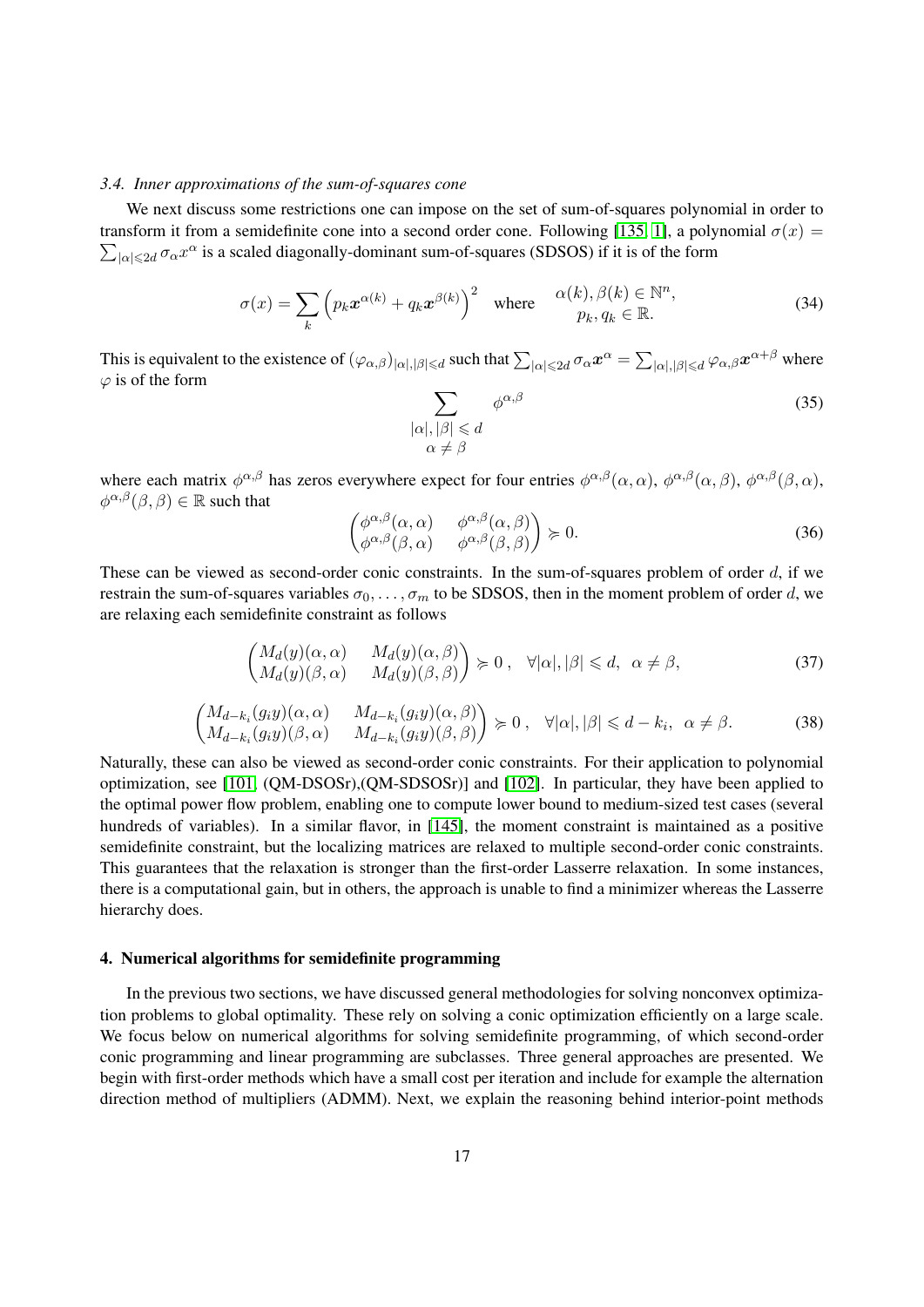which were originally designed for linear programming. Last, we discuss nonconvex methods that reformulate the semidefinite programming into a nonconvex problem by taking advantage of the fact that we are interested in low-rank solutions.

# *4.1. Semidefinite programming*

To streamline the presentation, we focus on the standard SDP formulation:

<span id="page-17-0"></span>

| minimize<br>$\boldsymbol{X}\in\mathbb{S}^n$ | $C \bullet X$ | (39a) |
|---------------------------------------------|---------------|-------|
|                                             |               |       |

| subject to | $\mathcal{A}(\bm{X})=\bm{b}$ | (39b) |
|------------|------------------------------|-------|
|            | $\boldsymbol{X} \succeq 0,$  | (39c) |

where  $C \in \mathbb{S}^n$ ,  $b \in \mathbb{R}^m$ , and  $\mathcal{A}(X) = \begin{bmatrix} A_1 \cdot X & \cdots & A_m \cdot X \end{bmatrix}^\top$  is the linear matrix operator. The dual problem is given by:

<span id="page-17-1"></span>
$$
\begin{array}{ll}\text{maximize} & \mathbf{b}^\top \mathbf{y} \\ \mathbf{y} \in \mathbb{R}^m, \mathbf{S} \in \mathbb{S}^n \end{array} \tag{40a}
$$

subject to 
$$
A^*(y) + S = C \tag{40b}
$$

$$
S \succeq 0,\tag{40c}
$$

where  $\mathcal{A}^*(y) = \sum_{i=1}^m y_i \mathcal{A}_i$  is the adjoint operator of  $\mathcal{A}$ . We state some nondegeneracy assumptions, which are standard for complexity bound analysis and satisfied for a wide range of problems [\[3\]](#page-24-20).

Assumption 1 (Nondegeneracy condition). *Given the primal and dual problems, assume that:*

- 1. (Linear independence) The matrix  $A = [\text{vec}\{A_1\} \cdots \text{vec}\{A_m\}]$  has full column-rank (i.e.,  $A^{\top}A$  is nonsingular);
- <span id="page-17-2"></span>*2. (Slater's condition) There exist* y and  $X, S \succ 0$  such that  $A(X) = b$  and  $A^*(y) + S = C$  are *satisfied.*

The linear independence condition requires that the number of constraints  $m$  does not exceed the degrees of freedom  $\frac{1}{2}n(n+1)$ . By embedding the problem within a slightly larger problem using the homogeneous self-dual embedding technique [\[210\]](#page-31-16), Slater's condition can be also satisfied. While we focus on the stan-dard formulations as in [\(39\)](#page-17-0) and [\(40\)](#page-17-1), there is no loss of generality. For instance, to incorporate an inequality  $A_i \bullet X \geq b_i$ , we can introduce  $\bar{X} = \begin{bmatrix} X & 0 \\ 0 & \end{bmatrix}$  $\mathbf{0}^\top$  x that extends the dimension of  $X$  by 1, and introduce an extra equality equation that constrains the element  $x = A_i \bullet X - b_i$ . In addition, all of the complexity bounds discussed below can be generalized to conic programs posed on the Cartesian product of multiple semidefinite cones  $\mathcal{K} = \mathcal{\bm{S}}_{+}^{n_1}\times\mathcal{\bm{S}}_{+}^{n_2}\times\cdots\times\mathcal{\bm{S}}_{+}^{n_\ell}.$ 

## *4.2. First-order methods*

One of the most promising first-order methods for solving large-scale SDP problems is the alternating direction method of multipliers (ADMM), which is closely related to the augmented Lagrangian method proposed in the mid-1970s [\[60\]](#page-26-21) and [\[67\]](#page-26-22). The ADMM algorithm experienced a revival in the past decade, in a large part due to the publication of a popular and influential survey by Boyd et al. [\[26\]](#page-24-21) for applications in distributed optimization and statistical learning. Two popular variations of ADMM for solving large-scale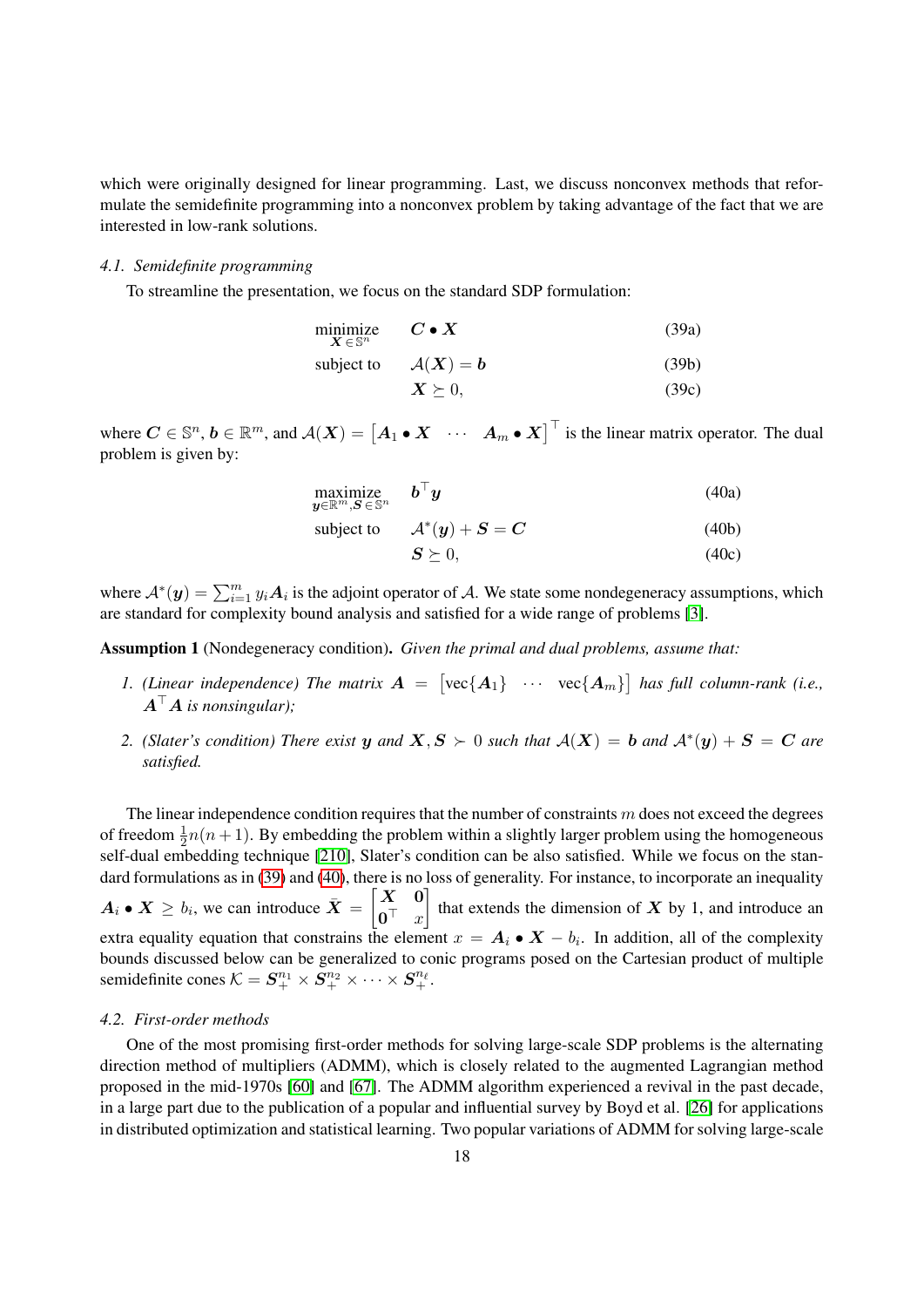SDPs are proposed by Wen, Goldfarb and Yin [\[207\]](#page-31-17) and O'Donoghue et. al [\[163\]](#page-29-20). Following the treatment of [\[207\]](#page-31-17), we start by defining the augmented Lagrangian function for the dual problem:

$$
\mathcal{L}_{\mu}(\boldsymbol{X}, \boldsymbol{y}, \boldsymbol{S}) = -\boldsymbol{b}^{\top}\boldsymbol{y} + \boldsymbol{X} \bullet (\mathcal{A}^*(\boldsymbol{y}) + \boldsymbol{S} - \boldsymbol{C}) + \frac{1}{2\mu} ||\mathcal{A}^*(\boldsymbol{y}) + \boldsymbol{S} - \boldsymbol{C}||_F^2,
$$
(41)

where  $X \in \mathbb{S}^n$  and  $\mu > 0$  is the penalty coefficient. By adding the quadratic term to the Lagrangian function, the augmented Lagrangian  $\mathcal{L}_u(X, y, S)$  is strongly convex in y and X and has a Lipschitzcontinuous gradient. This essentially smoothes the primal problem and allows a gradient-based optimization to be effectively employed. Starting from the initial primal variable  $X^0$ , the augmented Lagrangian method solves in each iteration

<span id="page-18-0"></span>
$$
\underset{\mathbf{y}\in\mathbb{R}^m,\mathbf{S}\in\mathbb{S}^n}{\text{minimize}}\,\mathcal{L}_{\mu}(\mathbf{X}^k,\mathbf{y},\mathbf{S})\qquad\text{subject to}\quad\mathbf{S}\succeq 0,\tag{42}
$$

for  $y^{k+1}$  and  $S^{k+1}$ , and then updates the primal variable  $X^{k+1}$  by

<span id="page-18-3"></span><span id="page-18-2"></span><span id="page-18-1"></span>
$$
\mathbf{X}^{k+1} \coloneqq \mathbf{X}^k + \frac{\mathcal{A}^*(\mathbf{y}^{k+1}) + \mathbf{S}^{k+1} - \mathbf{C}}{\mu}.\tag{43}
$$

Instead of jointly minimizing  $\mathcal{L}_{\mu}(\bm{X}^k,\bm{y},\bm{S})$  with respect to  $\bm{y}$  and  $\bm{S}$ , which can be very time consuming for large-scale problems, ADMM minimizes the augmented Lagrangian function with respect to  $y$  and  $S$ separately, and hence no longer solving problem [\(42\)](#page-18-0) exactly [\[207\]](#page-31-17):

$$
\boldsymbol{y}^{k+1} \coloneqq \arg\min_{\boldsymbol{y} \in \mathbb{R}^m} \mathcal{L}_{\mu}(\boldsymbol{X}^k, \boldsymbol{y}, \boldsymbol{S}^k)
$$
(44a)

$$
\mathbf{S}^{k+1} \coloneqq \arg\min_{\mathbf{S} \in \mathbb{S}^n} \mathcal{L}_{\mu}(\mathbf{X}^k, \mathbf{y}^{k+1}, \mathbf{S}) \quad \text{s.t.} \quad \mathbf{S} \succeq 0. \tag{44b}
$$

The above order of [\(43\)](#page-18-1), [\(44a\)](#page-18-2) and [\(44b\)](#page-18-3) is not important, and the iterates converge towards the solutions of [\(39\)](#page-17-0) and [\(40\)](#page-17-1) for all fixed  $\mu > 0$  [\[207,](#page-31-17) Thm 2]. Here, the y-update has a closed-form solution based on first-order optimality of the unconstrained problem

$$
\boldsymbol{y}^{k+1} := -(\boldsymbol{A}^{\top}\boldsymbol{A})^{-1} \left( \mu(\boldsymbol{\mathcal{A}}(\boldsymbol{X}^{k}) - \boldsymbol{b}) + \boldsymbol{\mathcal{A}}\left(\boldsymbol{S}^{k} - \boldsymbol{C}\right) \right), \tag{45}
$$

where  $A^{\top}A$  is invertible by Assumption [\(1\)](#page-17-2), and the S-update is given by the projection of a symetric matrix onto the positive semidefinite cone:

$$
S^{k+1} = [V]_+, \qquad \text{where } V = C - \mathcal{A}^*(y^{k+1}) - \mu X^k, \tag{46}
$$

which also has a closed-form solution based on the spectral decomposition

$$
\boldsymbol{V} = \sum_{i=1}^{n} \sigma_i \boldsymbol{v}_i \boldsymbol{v}_i^{\top}, \qquad [\boldsymbol{V}]_{+} = \sum_{i=1}^{n} \max(\sigma_i, 0) \boldsymbol{v}_i \boldsymbol{v}_i^{\top}. \tag{47}
$$

The above iteration is closely related to the regularization method [\[136\]](#page-28-24) and the boundary point method [\[170\]](#page-29-21), where  $X^k$  is fixed until  $\frac{1}{\mu}(S^{k+1} - V^{k+1})$  is nearly feasible. Although the sequence is convergent, in practice, a heuristic based on balancing the primal and dual residuals to adjust the value of  $\mu$  seems to help the numerical performance (see [\[207,](#page-31-17) Sec. 3.2] and [\[26,](#page-24-21) Sec. 3.4] for implementation details).

Since the OPF power problem has sparsity patterns that arise from the network topology, the capa-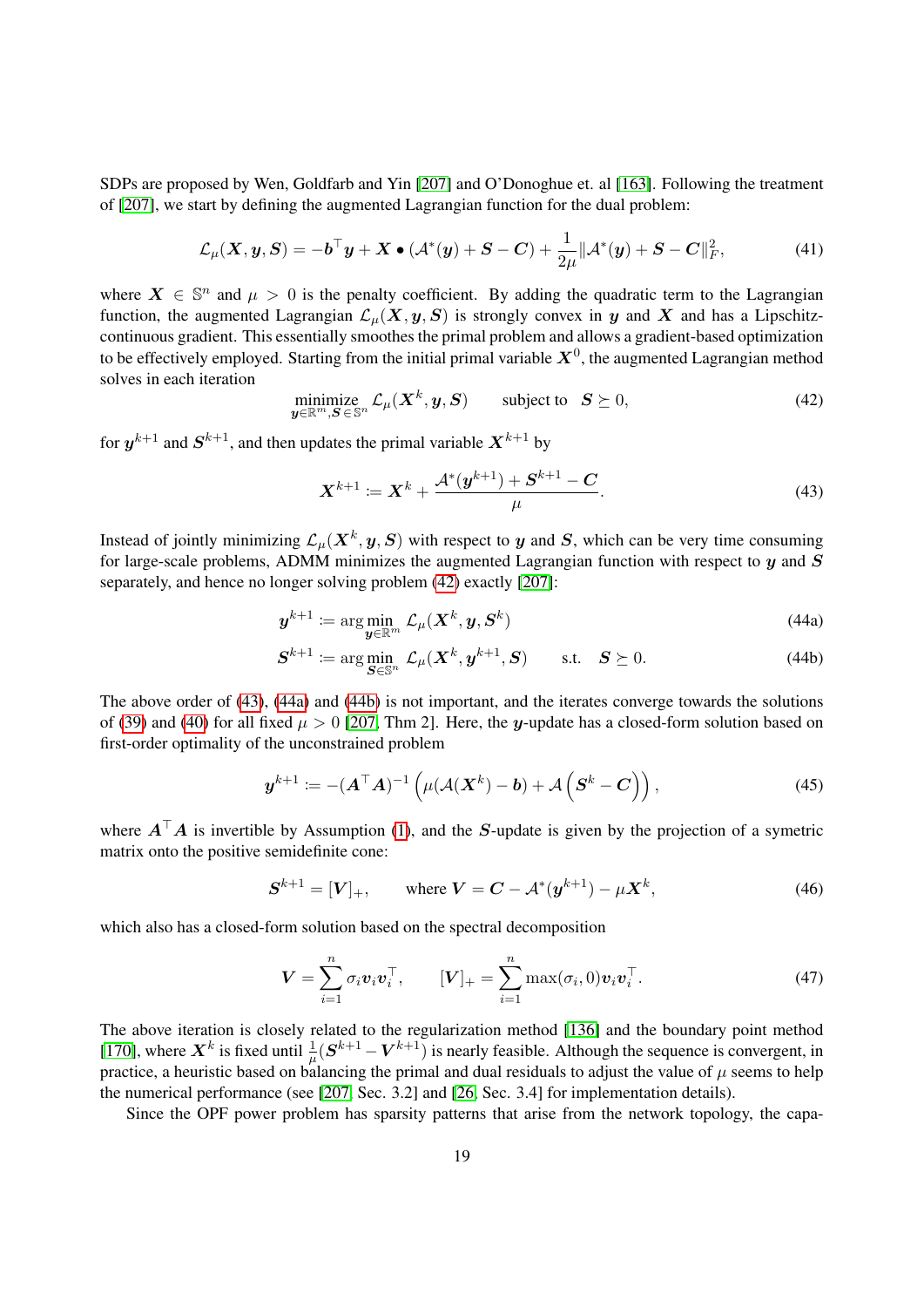bility of solving large-scale SDPs can be enhanced by exploiting the sparsity pattern and parallelization [\[59,](#page-26-23) [188,](#page-30-22) [131\]](#page-28-25). By defining a representative graph for the large-scale SDP problem, we can reduce the SDP formulation using a tree/chordal/clique decomposition technique introduced above (Theorem [1\)](#page-7-0). This decomposition replaces the large-scale SDP matrix variable X with the submatrices  $X\{\mathcal{B}_k\}$  using a tree decomposition of the power network, where  $\mathcal{B}_k$  is a bag of vertices of N. Similar to [\(43\)](#page-18-1), [\(44a\)](#page-18-2) and [\(44b\)](#page-18-3), a distributed ADMM-based algorithm can be derived to solve the reduced SDP problem iteratively. The main speedup is achieved in the S-update, where instead of performing spectral decomposition on a large  $n \times n$  matrix (performing this step using dense linear algebra requires  $\Theta(n^3)$  time and  $\Theta(n^2)$  memory), this expensive operation is needed for only multiple submatrices of orders bounded by the treewidth. By finding the optimal solution for the distributed SDP, one could recover the solution to the original SDP formulation using an explicit formula (see [\[131,](#page-28-25) Sec. IV-B] for the implementation). The idea of tree decomposition of a sparse SDP into smaller sized SDPs is first proposed in [\[59\]](#page-26-23), which then solves the subproblems by interior point methods. Using a first-order splitting method, [\[188\]](#page-30-22) solves the decomposed SDP problem created by [\[59\]](#page-26-23), but the algorithm needs to solve an optimization subproblem at every iteration. The employment of ADMM to solve the reduced problem is proposed in [\[130,](#page-28-26) [131\]](#page-28-25). It also studies the application to OPF in real-world grids (for instance, the SDP relaxation of OPF for a European grid with 9241 buses [\[84\]](#page-26-24) amounts to simple operations over 857 matrices of size 31 by 31 and 14035 matrices of size 2 by 2).

As for the convergence rate of ADMM, it has been shown in [\[72\]](#page-26-25) that the sequence converges with sublinear objective error  $O(1/k)$  in an ergodic sense, and the method converges to L accurate digits in  $O(\exp(L))$  iterations in the worst case. In practice, it has been shown that ADMM often performs much better, converging to L accurate digits in just  $O(L)$  iterations for a wide range of SDP test problems [\[207,](#page-31-17) [219\]](#page-31-18). The sparse structure that arises from OPF can be further exploited in the ADMM updates. The y-update is dominated by the solution of  $(A^{\top}A)y = r$ , which has the worst-case complexity of  $O(n^6)$ time and  $O(n^4)$  memory using standard Cholesky factorization for fully dense matrix A. However, for large and sparse  $A$ , efficiency can be substantially improved by using an incomplete factorization as the preconditioner within an iterative solution algorithm like conjugate gradients [\[174\]](#page-30-23), and by reordering the columns of A using a fill-minimizing ordering like minimum degree and nested dissection [\[65\]](#page-26-26). In addition to SDP reduction via tree decomposition, the S-update can be further improved when the optimal solution  $X^*$  is known to be low-rank, where it may be possible to use low-rank linear algebra and an iterative spectral decomposition such as Lanczos iterations to reduce the complexity to as low as  $O(n)$  per iteration.

In addition to ADMM, other first-order methods include smooth gradient methods [\[157\]](#page-29-22), augmented Lagrangian methods [\[98\]](#page-27-23), conjugate gradients [\[192,](#page-30-24) [218\]](#page-31-19), which are applied either to [\(39\)](#page-17-0) directly, or to the Hessian equation associated with an interior-point solution. Because all of these algorithms have inexpensive per-iteration costs but a sublinear worst-case convergence rate, they can compute an  $\epsilon$ -accurate solution in  $O(1/\epsilon)$  time. As a result, they are most commonly used to solve very large-scale SDPs with moderate accuracy requirements.

# *4.3. Interior-point methods*

The modern study of interior-point methods was initiated by Karmarkar [\[90\]](#page-27-2) and their extension to SDPs was due to Nesterov and Nemirovsky [\[158\]](#page-29-2) and Alizadeh [\[2\]](#page-24-22). The development of primal-dual interior-point methods began with Kojima et al. [\[100,](#page-27-24) [99\]](#page-27-25) and was further developed in early papers such as [\[196\]](#page-30-25) and [\[75\]](#page-26-27). It was eventually extended to SDP and SOCP in a unified way by Nesterov and Todd [\[159,](#page-29-23) [160\]](#page-29-24). To solve SDPs, modern solvers, such as SDPT3 [\[194\]](#page-30-26), SeDuMi [\[185,](#page-30-2) [186\]](#page-30-27), and MOSEK [\[5\]](#page-24-0), rely predominantly on interior-point methods. The interior-point method can be applied to SDP by introducing the logarithmic barrier function for positive semi-definite (PSD) cones, which is equivalent to the log-determinant penalty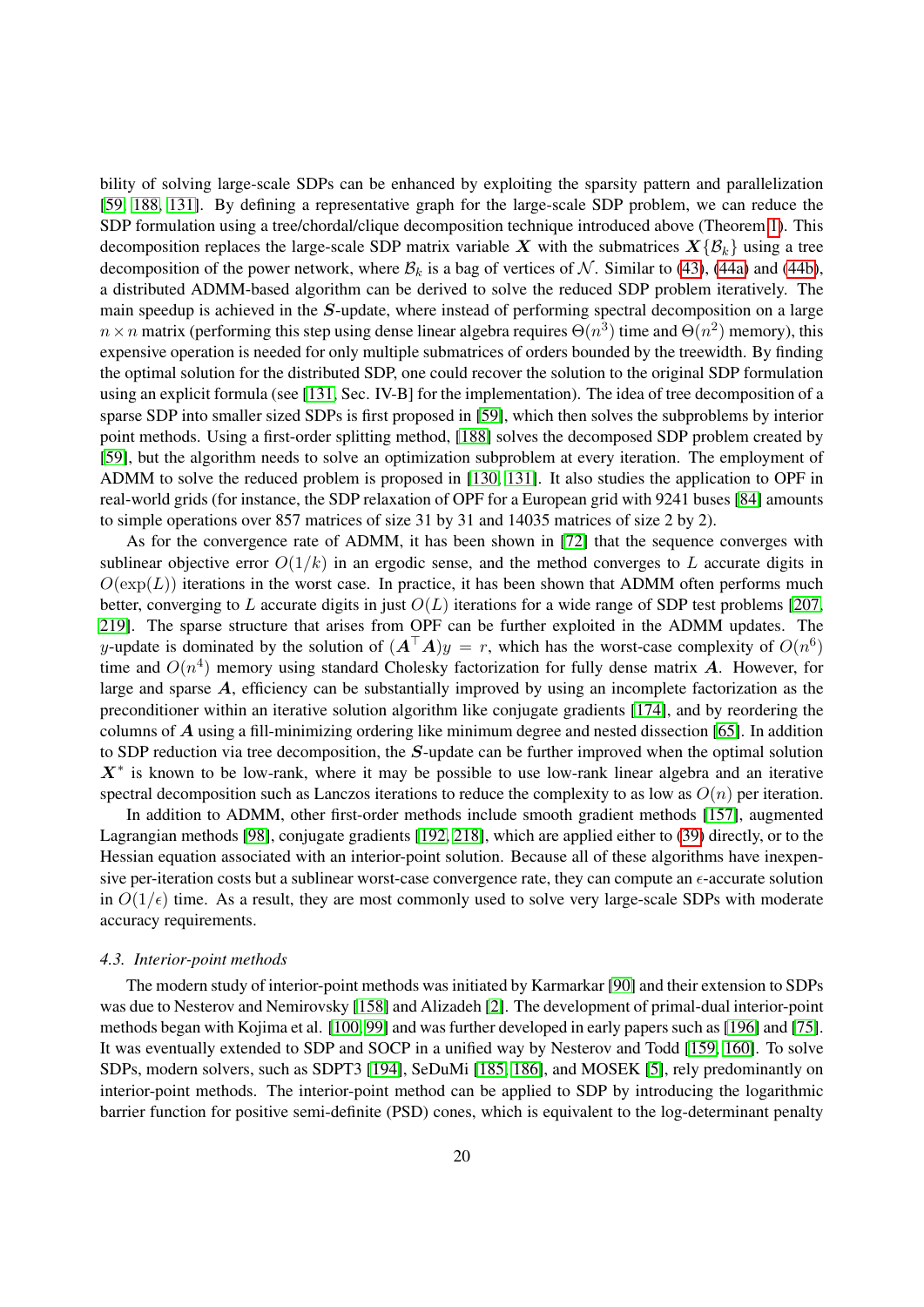for determinant maximization [\[197\]](#page-30-28), since

$$
-\sum_{j=1}^n \log \lambda_j(\boldsymbol{X}) = -\log \prod_{j=1}^n \lambda_j(\boldsymbol{X}) = -\log \det \boldsymbol{X},
$$

<span id="page-20-0"></span>where the eigenvalues  $\lambda_j(X)$  are nonnegative for all  $j \in [n]$ . By replacing the PSD constraints in the primal and dual formulations [\(39\)](#page-17-0) and [\(40\)](#page-17-1), one can obtain a sequence of problems with only linear equality constraints:

$$
\underset{\mathbf{X}\in\mathbb{S}^n}{\text{minimize}} \qquad \mathbf{C}\bullet\mathbf{X} - \mu\log\det\mathbf{X} \tag{48a}
$$

subject to 
$$
A(X) = b,
$$
 (48b)

<span id="page-20-1"></span>and

$$
\underset{\boldsymbol{y}\in\mathbb{R}^m,\boldsymbol{S}\in\mathbb{S}^n}{\text{maximize}} \quad \boldsymbol{b}^\top\boldsymbol{y} + \mu\log\det\boldsymbol{S}
$$
\n
$$
(49a)
$$

subject to 
$$
A^*(y) + S = C,
$$
 (49b)

whose solutions are denoted as  $X_\mu$  and  $(y_\mu, S_\mu)$ , respectively. It is straightforward to show that [\(48\)](#page-20-0) and [\(49\)](#page-20-1) form primal-dual pairs up to a constant offset. Typically, directly solving either the primal-scaled or the dual-scaled problem can suffer from accuracy and robustness issues. One popular method, called primal-dual interior method, aims at solving [\(48\)](#page-20-0) and [\(49\)](#page-20-1) simultaneously by resolving their joint Karush-Kuhn-Tucker (KKT) optimality condition:

<span id="page-20-2"></span>
$$
Primal feasibility: \quad \mathcal{A}(\mathbf{X}_{\mu}) = \mathbf{b} \tag{50a}
$$

$$
Dual feasibility: \quad \mathcal{A}^*(y_\mu) + \mathbf{S} = \mathbf{C}
$$
\n(50b)

Complementarity slackness: 
$$
X_{\mu}S_{\mu} = \mu I
$$
 (50c)

where the barrier parameter  $\mu > 0$  is connected to the duality gap of the original SDP formulation [\(39\)](#page-17-0) and [\(40\)](#page-17-1) in the following way:

$$
n\mu = \boldsymbol{X}_\mu \bullet \boldsymbol{S}_\mu = \boldsymbol{C} \bullet \boldsymbol{X}_\mu - \boldsymbol{b}^\top \boldsymbol{y}_\mu,
$$

and

$$
\begin{aligned} \boldsymbol{C}\bullet \boldsymbol{X}^* \leq \boldsymbol{C}\bullet \boldsymbol{X}_{\mu} \leq \boldsymbol{C}\bullet \boldsymbol{X}^* + n\mu \\ \boldsymbol{b}^\top \boldsymbol{y}^* - n\mu \leq \boldsymbol{b}^\top \boldsymbol{y}_{\mu} \leq \boldsymbol{b}^\top \boldsymbol{y}^*, \end{aligned}
$$

where  $X^*$  and  $(y^*, S^*)$  are the optimal solution of [\(39\)](#page-17-0) and [\(40\)](#page-17-1), respectively. By gradually decreasing  $\mu$  towards 0, the solutions  $\{X_\mu, y_\mu, S_\mu\}$  form a sequence of convergent iterates, known as central path, that eventually approaches the optimal solution. To ensure theoretical guarantees of convergence, primaldual interior-point methods for SDP often use Newton's method to solve the KKT conditions in [\(50\)](#page-20-2), while keeping each update within a wide neighborhood of the central path

$$
\mathcal{N}_\infty(\gamma) \coloneqq \left\{\{\boldsymbol{X}, \boldsymbol{y}, \boldsymbol{S}\} \in \mathcal{F}: \lambda_{\min}(\boldsymbol{X}\boldsymbol{S}) \geq \frac{\gamma}{n}\boldsymbol{X}\bullet\boldsymbol{S}\right\},\
$$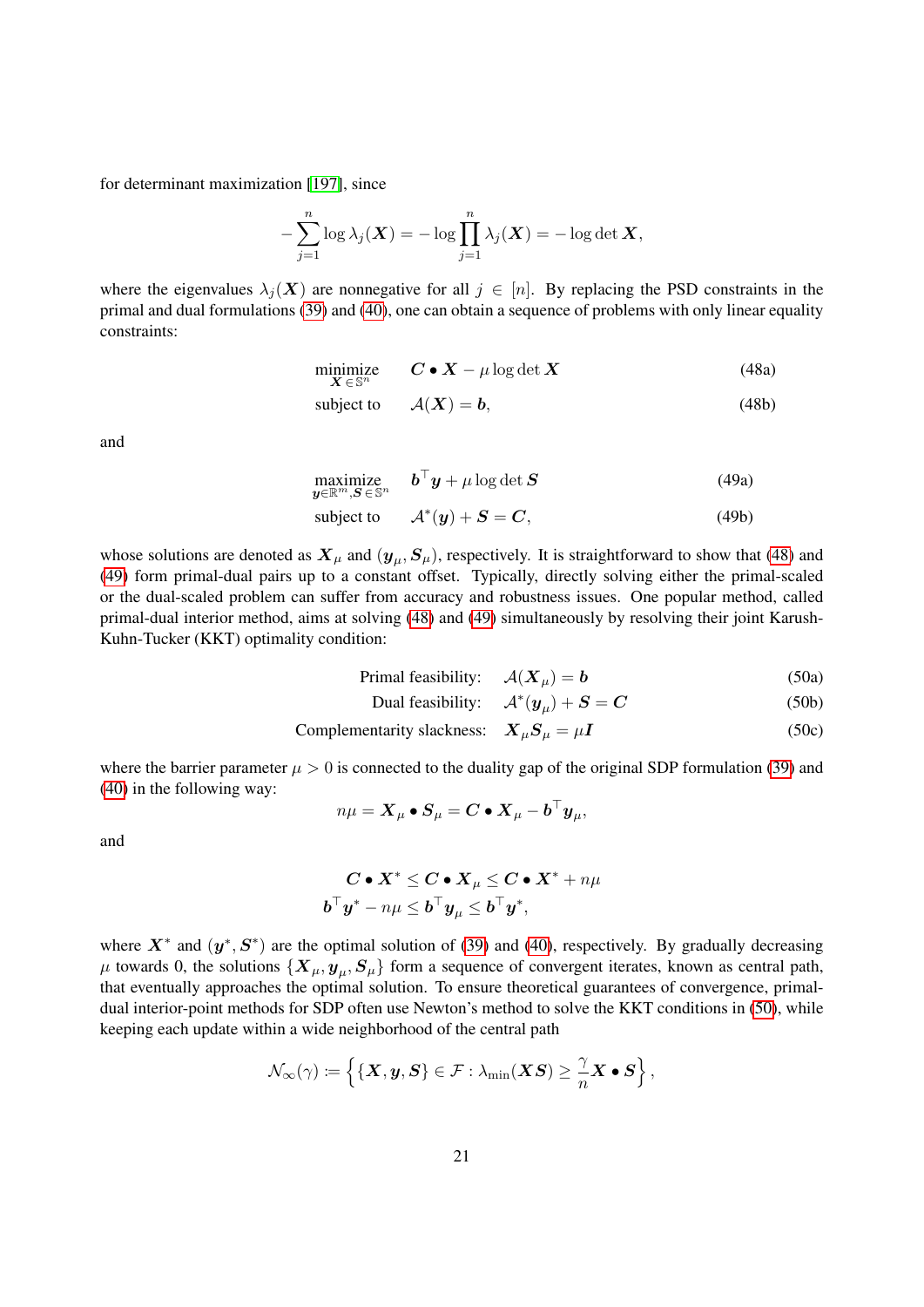where  $\mathcal F$  is the feasible region for the primal and dual programs in [\(39\)](#page-17-0) and [\(40\)](#page-17-1). The extent of the neighborhood is characterized by  $\gamma \in (0,1)$ , which is typically chosen with a value like  $10^{-3}$ . The algorithm is guaranteed to converge to an approximate solution accurate to L digits after at most  $O(nL)$  Newton iterations. The convergence can be often achieved within 30 to 50 iterations in practice.

Many of the real problems like ACOPF have inherent structures such as sparsity and low rank, but standard off–the–shelf interior–point solvers cannot fully exploit these structures to improve convergence speed. To capture sparsity, several modifications or reformulations have been proposed [\[59,](#page-26-23) [154,](#page-29-25) [93,](#page-27-26) [6,](#page-24-16) [195,](#page-30-29) [134,](#page-28-14) [128,](#page-28-3) [215\]](#page-31-20).

The first category of modifications focus on the solution of the Hessian equation, which dominates the per-iteration cost:

 $Hy = r$ ,

where  $\mathbf{H} = [\mathbf{A}^\top (\mathbf{W} \otimes \mathbf{W}) \mathbf{A}]$ ,  $\mathbf{A} = [\text{vec}\{\mathbf{A}_1\} \cdots \text{vec}\{\mathbf{A}_m\}]$ , and  $\mathbf{W}$  is the positive definite scaling matrix. Despite that the data matrix  $\vec{A}$  are sparse, the Hessian matrix  $\vec{H}$  is often fully-dense because  $W$  is fully-dense. As a result, to solve for the Hessian equation, standard approach of dense Cholesky factorization needs to be employed for both sparse  $\&$  low-rank problem and dense  $\&$  high-rank problem, which result in approximately the same amount of time and memory use.

To deal with this issue, one can employ the preconditioined conjugate gradient (PCG) algorithm, which requires a single matrix–vector product with the governing matrix  $H$  and a single matrix–vector product with the inverse of the preconditioner  $\hat{H}$  in each iteration [\[14\]](#page-24-23). The key to numerical performance is a preconditioner that has desirable characteristics, such as being similar to  $H$  in a spectral sense while much cheaper to invert. For instance, a preconditioner of a low–rank perturbation of the sparse matrix was proposed in [\[214\]](#page-31-21), where

<span id="page-21-0"></span>
$$
\tilde{H} = \tau^2 A^\top A + K K^\top,\tag{51}
$$

where K is a matrix with rank at most n rank $(X^*)$ , which is constructed to improve the conditioning of the preconditioner. In particular, it has been proved that the joint condition number  $\kappa = \lambda_{\max}(\tilde{\bm{H}}^{-1}\bm{H})/\lambda_{\min}(\tilde{\bm{H}}^{-1}\bm{H})$ is an absolute constant  $O(1)$ . This can be combined with the standard PCG convergence result to yield that PCG with the described H can solve the Hessian equation to L digits of accruacy in at most  $O(L)$  iterations.

Another approach exploits the sparsity structure of the problem through convex reformulations. A common approach is to use clique tree conversion which reformulates a size- $n$  semidefinite cone into a series of smaller cones. The idea was first proposed in [\[59,](#page-26-23) [154\]](#page-29-25), and was later refined in [\[93\]](#page-27-26).

$$
\underset{\boldsymbol{W}\in\mathbb{S}^n}{\text{minimize}} \sum_{k=1}^{B} \boldsymbol{C}_k \bullet \boldsymbol{W}\{\mathcal{B}_k\} \tag{52a}
$$

subject to 
$$
\sum_{k=1}^{B} \mathbf{A}_{i,k} \bullet \mathbf{W} \{ \mathcal{B}_k \} = b_i, \quad i \in \{1, ..., m\}
$$
 (52b)

$$
\mathbf{W}\{\mathcal{B}_k\} \succeq 0, \quad k \in \{1, 2, ..., B\} \tag{52c}
$$

Since the OPF problem has inherent sparsity structures, this reformulation is able to reduce the computation time from tens of hours to tens of minutes for some large-scale benchmark systems [\[80,](#page-26-9) [150,](#page-29-10) [134,](#page-28-14) [128\]](#page-28-3). While empirical results indicate that many instances of the reformulated problem can be solved in nearlinear time using an interior-point method, there are problem instances that could attain the worst-case cubic complexity [\[59,](#page-26-23) [154,](#page-29-25) [93,](#page-27-26) [134,](#page-28-14) [128\]](#page-28-3). The key issue is due to the large number of overlapping constraints imposed during the reformulation, which can significantly increase the complexity to solve the normal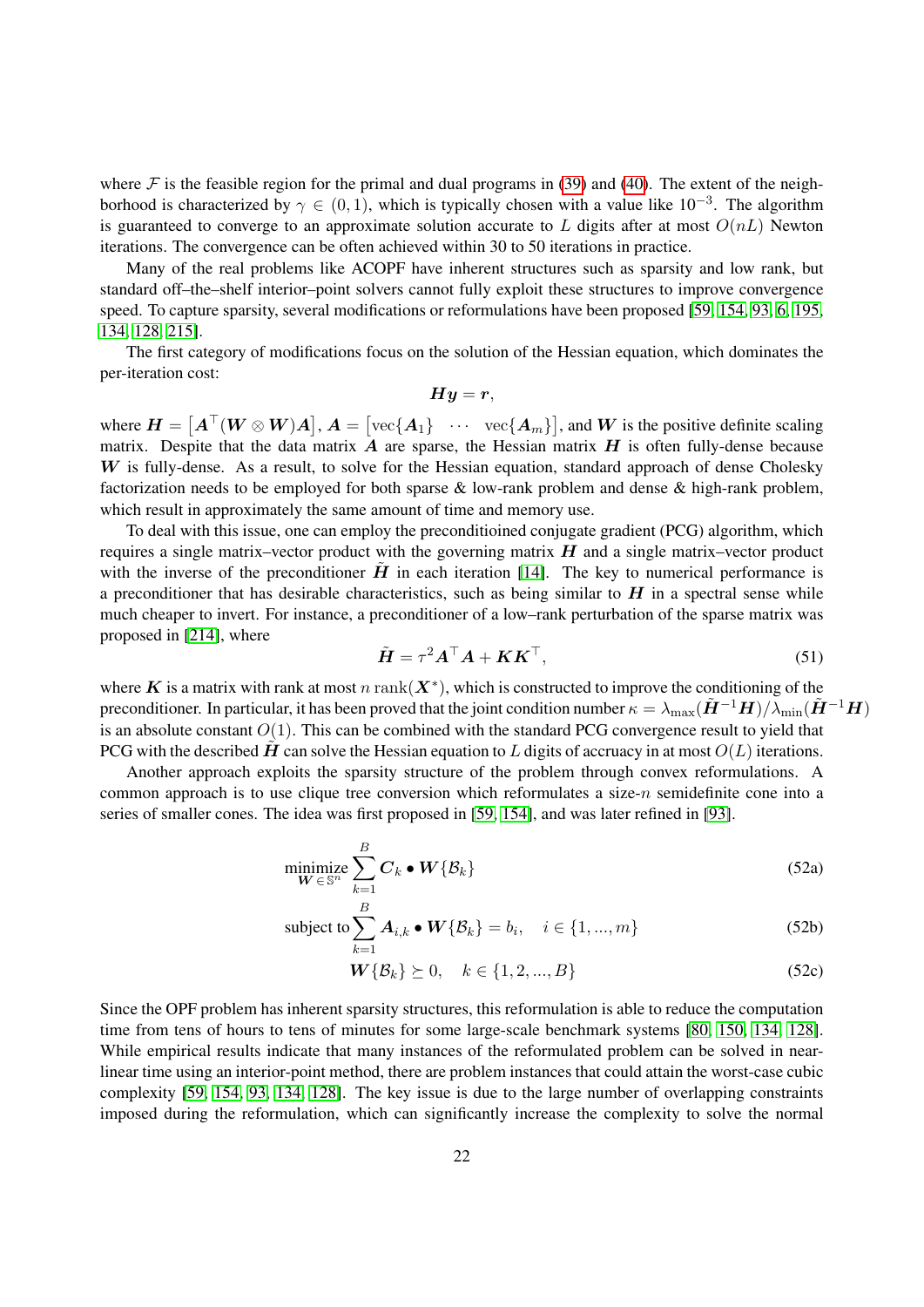equations in each interior-point iteration. Specifically, these overlapping constraints may contribute up to  $O(\omega^4 n^2)$  nonzero elements to the normal matrix, thereby pushing the per-iteration cost of an interior-point method to cubic  $O(n^3)$  time and quadratic  $O(n^2)$  memory. Further speed-ups were obtained by dropping some of the overlapping constraints, though the reformulation may no longer be exact [\[6\]](#page-24-16). Nevertheless, it has been shown in [\[215\]](#page-31-20) that one can apply the dualization technique of Löfberg to  $(52)$  before solving the problem using a general-purpose interior-point solver. In this way, the overlapping constraints contribute exactly  $\Theta(\omega^4 n)$  nonzero elements to the normal matrix of the dualized problem, which makes it possible to guarantee sparsity in the normal equations. A class of SDPs which includes ACOPF as a special case, called decoupled SDPs, have been defined in [\[215\]](#page-31-20).

**Definition 1** (Decoupled SDP). *Given index sets*  $\mathcal{B} = \{B_1, \dots, B_B\}$ *, we say that the linear constraints*  $A_i\bullet W=b_i$  is decoupled if there exists  $\mathcal{B}_k\in\mathcal{B}$  and some choice of  $A_{i,k}\in\mathbb{S}^{|\mathcal{B}_k|}$  such that

$$
A_i \bullet W = A_{i,j} \bullet W\{\mathcal{B}_k\} \qquad \forall W \in \mathbb{S}^n.
$$

*We say that an instance of* [\(39\)](#page-17-0) *is decoupled if all linear constraints are decoupled.*

In the particular case of a decoupled SDP, it has been shown that there exists an algorithm that: 1) converts [\(39\)](#page-17-0) into an instance of [\(52\)](#page-21-0); 2) solves the dualized version of (52) to L accurate digits; and 3) recovers a corresponding solution of [\(39\)](#page-17-0) in  $O(\omega^{6.5} \cdot n^{1.5} \cdot L)$  time and  $O(\omega^4 \cdot n)$  memory space (see [\[215,](#page-31-20) Theorem 1] for details, which also gives a constructive proof of this result). It is worthwhile to mention that the original, non-dualized version of [\(52\)](#page-21-0) is not guaranteed to achieve near-linear time complexity due to the existence of some explicit examples of decoupled SDPs that force the problem to attain its worst-case cubic time complexity [\[215\]](#page-31-20). This work thus provides a theoretical guarantee for efficiency as observed in existing empirical studies on ACOPF. It has been shown that the algorithms achieved near-linear time performance for an array of benchmark OPF systems with over 10000 buses, solving each problem instances to 7 digits of accuracy within 6 minutes.

#### *4.4. Nonconvex methods*

In addition to the first-order and interior point methods, there exist some nonconvex reformulations of the original convex SDP problem [39](#page-17-0) to exploit the low-rank and sparsity structure. One important method, also known as the Burer–Monteiro method, is based on the outer product factorization  $X^{\top} = RR^{\top}$ , where  $\mathbf{R} \in \mathbb{R}^{n \times r}$  is a rank–r matrix [\[29,](#page-25-26) [89\]](#page-27-27). This reformulation is mainly motivated by the following theoretical result for low-rank SDP, which was proved concurrently in [\[15\]](#page-24-24) and [\[168\]](#page-29-26).

Theorem 3 ([\[15,](#page-24-24) [168\]](#page-29-26)). *Consider* [\(39\)](#page-17-0) *with* m *equality constraints. Then, there exists an optimal solution*  $\mathbf{X}^*$  of [\(39\)](#page-17-0) with rank  $\bar{r}$  satisfying  $\bar{r}(\bar{r}+1)/2 \leq m$ .

This result indicates that as long as  $r$  (i.e., the number of columns of the reformulated matrix variable  $R$ ) is large enough, such a reformulation will have an optimal solution set that includes some or all optimal solutions to [\(39\)](#page-17-0). This also leads to the following nonlinear program:

$$
\begin{array}{ll}\n\text{minimize} & \mathbf{C} \bullet (\mathbf{R} \mathbf{R}^{\top}) \\
\text{subject to} & \mathcal{A}(\mathbf{R} \mathbf{R}^{\top}) = \mathbf{b},\n\end{array} \tag{53a}
$$
\n
$$
\text{(53b)}
$$

which replaces the positive semidefinite constraint in [\(39\)](#page-17-0) with the quaddratic equality constraint  $X =$  $\boldsymbol{R}\boldsymbol{R}^{\top}$ . An immediate advantage is the reduction of the number of variables from  $n^2$  to  $n \times r$ , which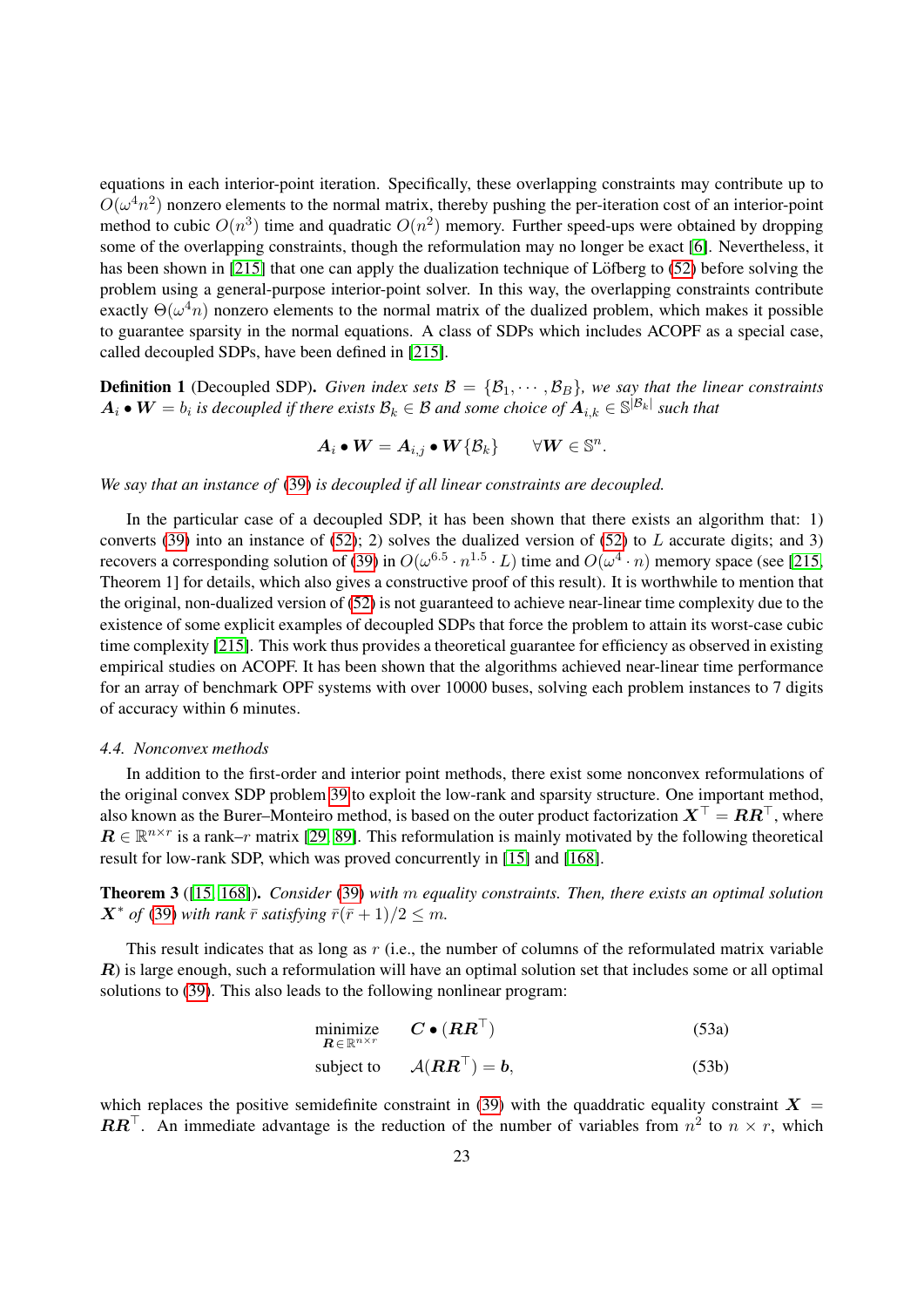can be substantial when  $\bf{R}$  is limited to be low-rank. However, the problem is no longer convex due to the nonlinear equality constraint; therefore, it requires some effective numerical algorithms to solve. In particular, a limited BFGS augmented Lagrangian algorithm was developed in [\[29\]](#page-25-26), which optimizes over the augmented Lagrangian function:

$$
\mathcal{L}(\boldsymbol{R}, \boldsymbol{y}, \sigma) = \boldsymbol{C} \bullet (\boldsymbol{R} \boldsymbol{R}^{\top}) - \sum_{i=1}^{m} y_i (\boldsymbol{A}_i \bullet (\boldsymbol{R} \boldsymbol{R}^{\top}) - b_i) + \frac{\sigma}{2} \sum_{i=1}^{m} (\boldsymbol{A}_i \bullet (\boldsymbol{R} \boldsymbol{R}^{\top}) - b_i)^2, \qquad (54)
$$

where the variables  $\mathbf{R} \in \mathbb{R}^{n \times r}$  and  $\mathbf{y} \in \mathbb{R}^m$  are unrestricted, and the penalty parameter  $\sigma$  is positive. The basic idea behind this function is the penalization of infeasible points to deal with the equality constraints. Specifically, the last term measures the violation of equality constraints scaled by the penalty coefficient  $\sigma$ . Under some reasonable assumptions, an iterative scheme can be used to obtain an estimate of  $(\bm{y}^k, \sigma_k)$  given the current primal iterate  $\mathbf{R}^k$ , which can be shown to be a convergent sequence. The method demonstrated favorable empirical results compared to other standard techniques such as interior point method on some standard SDP benchmark examples. Despite the empirical success, the original paper [\[29\]](#page-25-26) only provides guarantees of local convergence due the nonconvexity nature. Recently, the theory gap started to close with a series of papers [\[25,](#page-24-25) [11,](#page-24-26) [165,](#page-29-27) [17\]](#page-24-27). For instance, the paper [\[25\]](#page-24-25) provides strong performance guarantees for the Burer–Monteiro approach in the particular cases of synchronization and community detection. In particular, it established strong correlation of the ground truth with second-order critical points. The paper [\[17\]](#page-24-27) extended the result from exact second-order stationary points to approximate second-order stationary points, which often arise in practice, and showed that with high probability, the Burer–Monteiro approach can find the global optimal in the aforementioned scenarios. However, the proof is limited in the sense that the analysis relies on the manifold structure of the rank-restricted search space, which is not a mild condition in practice.

The application of Burer–Monteiro method to the OPF problem has been investigated in [\[137\]](#page-28-27), which employs the well-established Augmented Lagrangian approach [\[44\]](#page-25-27) and a parallel coordinate descent with a closed-form step. The method compares favorably with SDP based methods [\[128\]](#page-28-3) on small-scale instances, but experienced numerical difficulties on large instances, such as the Polish network with more than 2,000 nodes. This motivates the combination of first- and second-order methods [\[122\]](#page-28-28) and the need to exploit the parallelization feature of first-order methods.

# 5. Conclusion

Convex relaxations have come a long way in addressing the optimal power flow problem. Only a decade ago, finding globally optimal power flows on real-world benchmarks was considered an intractable problem. Today, it is possible to make accurate computations on networks with thousands of buses and tens of thousands of constraints with global guarantees. Several challenges remain however. First, when minimizing generation costs instead of total power production, no approach is yet able to systematically find a global minimizer on large-scale networks. It is promising that very good bounds can be found on the global objective function and that near-global solutions can be extracted. New convex relaxations could be designed to better handle non-convex objectives, as opposed to non-convex constraints. Second, a finer modeling of the power system should be considered. It would account for discrete aspects such as transformer ratios and the turning on or off of generating units. Third, dynamical aspects could be considered, as in transient stability analysis. Recent work [\[88\]](#page-27-28) has shown that conic optimization is also promising in that regard.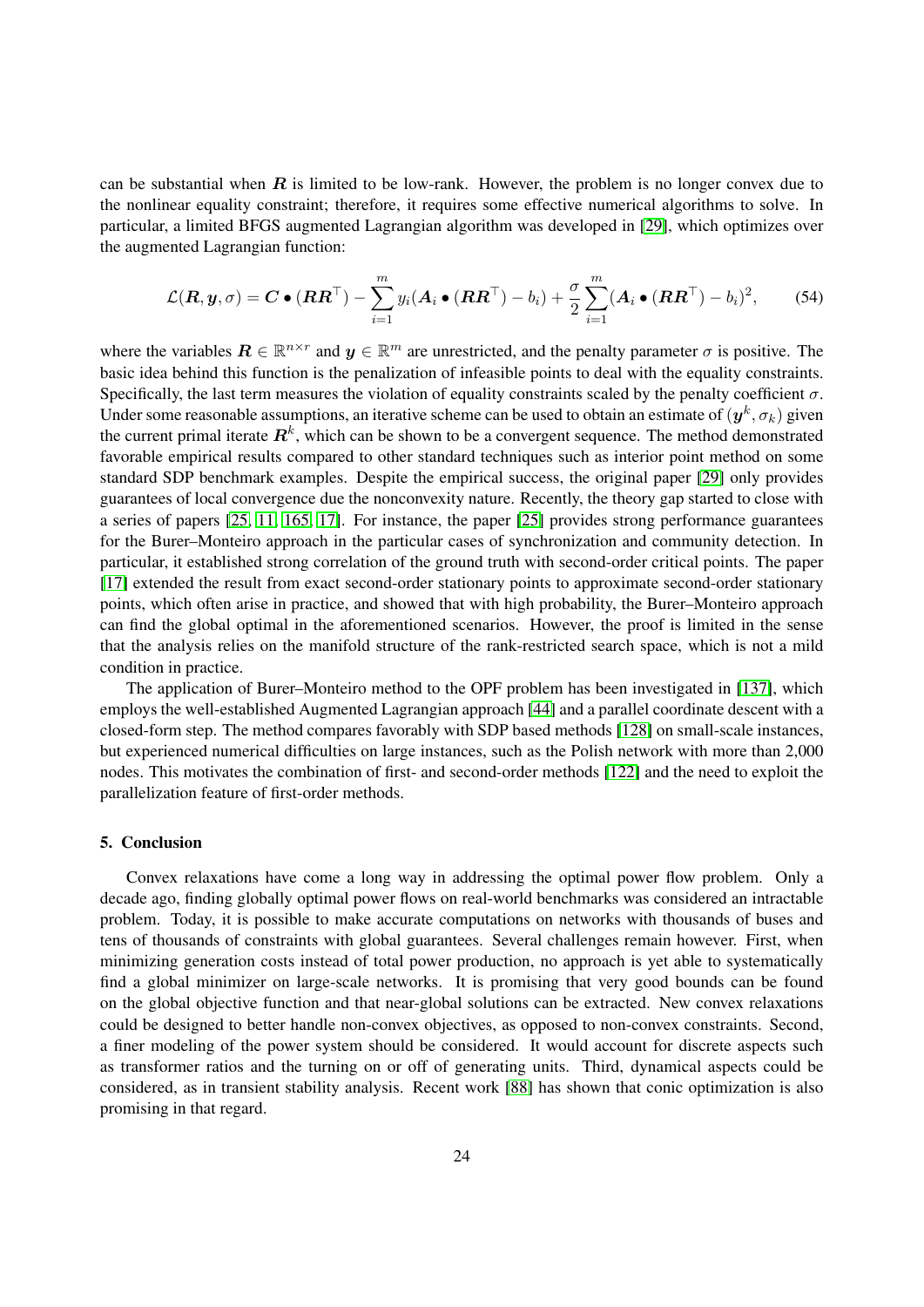## References

- <span id="page-24-19"></span>[1] Ahmadi, A. and Majumdar, A. (2019). DSOS and SDSOS Optimization: More Tractable Alternatives to Sum of Squares and Semidefinite Optimization. *SIAM Journal on Applied Algebra and Geometry*, 3(2):193–230.
- <span id="page-24-22"></span>[2] Alizadeh, F. (1995). Interior point methods in semidefinite programming with applications to combinatorial optimization. *SIAM journal on Optimization*, 5(1):13–51.
- <span id="page-24-20"></span>[3] Alizadeh, F., Haeberly, J.-P. A., and Overton, M. L. (1997). Complementarity and nondegeneracy in semidefinite programming. *Mathematical programming*, 77(1):111–128.
- <span id="page-24-6"></span>[4] Alsac, O., Bright, J., Prais, M., and Stott, B. (1990). Further developments in LP-based optimal power flow. *IEEE Transactions on Power Systems*, 5(3):697–711.
- <span id="page-24-0"></span>[5] Andersen, E. D. and Andersen, K. D. (2000). The MOSEK interior point optimizer for linear programming: an implementation of the homogeneous algorithm. In *High performance optimization*, pages 197–232. Springer.
- <span id="page-24-16"></span>[6] Andersen, M. S., Hansson, A., and Vandenberghe, L. (2014). Reduced-complexity semidefinite relaxations of optimal power flow problems. *IEEE Transactions on Power Systems*, 29(4):1855–1863.
- <span id="page-24-5"></span>[7] Bahrami, S., Therrien, F., Wong, V. W., and Jatskevich, J. (2017). Semidefinite relaxation of optimal power flow for AC–DC grids. *IEEE Transactions on Power Systems*, 32(1):289–304.
- <span id="page-24-4"></span>[8] Bai, X. and Wei, H. (2009). Semi-definite programming-based method for security-constrained unit commitment with operational and optimal power flow constraints. *IET Generation, Transmission & Distribution*, 3(2):182–197.
- <span id="page-24-14"></span>[9] Bai, X. and Wei, H. (2011). A semidefinite programming method with graph partitioning technique for optimal power flow problems. *International Journal of Electrical Power & Energy Systems*, 33(7):1309–1314.
- <span id="page-24-11"></span>[10] Bai, X., Wei, H., Fujisawa, K., and Wang, Y. (2008). Semidefinite programming for optimal power flow problems. *International Journal of Electrical Power & Energy Systems*, 30(6-7):383–392.
- <span id="page-24-26"></span>[11] Bandeira, A. S., Boumal, N., and Voroninski, V. (2016). On the low-rank approach for semidefinite programs arising in synchronization and community detection. In *Proc. of the Conference on Learning Theory*, pages 361–382.
- <span id="page-24-2"></span>[12] Baran, M. and Wu, F. (1989). Optimal Capacitor Placement on Radial Distribution Systems. *IEEE Transactions on Power Delivery*, 4(1):725–734.
- <span id="page-24-17"></span>[13] Barati, M. and Kargarian, A. (2017). A global algorithm for AC optimal power flow based on successive linear conic optimization. In *2017 IEEE Power & Energy Society General Meeting*, pages 1–5.
- <span id="page-24-23"></span>[14] Barrett, R., Berry, M. W., Chan, T. F., Demmel, J., Donato, J., Dongarra, J., Eijkhout, V., Pozo, R., Romine, C., and Van der Vorst, H. (1994). *Templates for the solution of linear systems: building blocks for iterative methods*, volume 43. SIAM.
- <span id="page-24-24"></span>[15] Barvinok, A. I. (1995). Problems of distance geometry and convex properties of quadratic maps. *Discrete & Computational Geometry*, 13(2):189–202.
- <span id="page-24-1"></span>[16] Ben-Tal, A. and Nemirovski, A. (2001). *Lectures on Modern Convex Optimization – Analysis, Algorithms, and Engineering Applications*. MPS-SIAM Series Optim. 2. SIAM.
- <span id="page-24-27"></span>[17] Bhojanapalli, S., Boumal, N., Jain, P., and Netrapalli, P. (2018). Smoothed analysis for low-rank solutions to semidefinite programs in quadratic penalty form. *arXiv preprint arXiv:1803.00186*.
- <span id="page-24-8"></span>[18] Bienstock, D. and Munoz, G. (2014). On linear relaxations of OPF problems. *arXiv preprint arXiv:1411.1120*.
- <span id="page-24-3"></span>[19] Bienstock, D. and Verma, A. (2015). Strong NP-hardness of AC power flows feasibility. *arXiv preprint arXiv:1512.07315*.
- <span id="page-24-9"></span>[20] Bingane, C., Anjos, M. F., and Le Digabel, S. (2018). Tight-and-cheap conic relaxation for the AC optimal power flow problem. *IEEE Transactions on Power Systems*, 33(6):7181–7188.
- <span id="page-24-10"></span>[21] Bloomberg New Energy Finance, J. (2016). New energy outlook 2018. [https://about.bnef.com/](https://about.bnef.com/new-energy-outlook/) [new-energy-outlook/](https://about.bnef.com/new-energy-outlook/).
- <span id="page-24-13"></span>[22] Bose, S., Gayme, D. F., Chandy, K. M., and Low, S. H. (2015a). Quadratically constrained quadratic programs on acyclic graphs with application to power flow. *IEEE Transactions on Control of Network Systems*, 2(3):278–287.
- <span id="page-24-18"></span>[23] Bose, S., Gayme, D. F., Low, S., and Chandy, K. M. (2011). Optimal power flow over tree networks. In *Annual Allerton Conference on Communication, Control, and Computing*, pages 1342–1348.
- <span id="page-24-15"></span>[24] Bose, S., Low, S. H., Teeraratkul, T., and Hassibi, B. (2015b). Equivalent relaxations of optimal power flow. *IEEE Transactions on Automatic Control*, 60(3):729–742.
- <span id="page-24-25"></span>[25] Boumal, N., Voroninski, V., and Bandeira, A. (2016). The non-convex burer-monteiro approach works on smooth semidefinite programs. In *Advances in Neural Information Processing Systems*, pages 2757–2765.
- <span id="page-24-21"></span>[26] Boyd, S., Parikh, N., Chu, E., Peleato, B., Eckstein, J., et al. (2011). Distributed optimization and statistical learning via the alternating direction method of multipliers. *Foundations and Trends* <sup>R</sup> *in Machine learning*, 3(1):1–122.
- <span id="page-24-7"></span>[27] Bukhsh, W., Grothey, A., McKinnon, K., and Trodden, P. (2013a). Local Solutions of the Optimal Power Flow Problem. *IEEE Transactions on Power Systems*, 28:4780–4788.
- <span id="page-24-12"></span>[28] Bukhsh, W. A., Grothey, A., McKinnon, K. I., and Trodden, P. A. (2013b). Local solutions of the optimal power flow problem. *IEEE Transactions on Power Systems*, 28(4):4780–4788.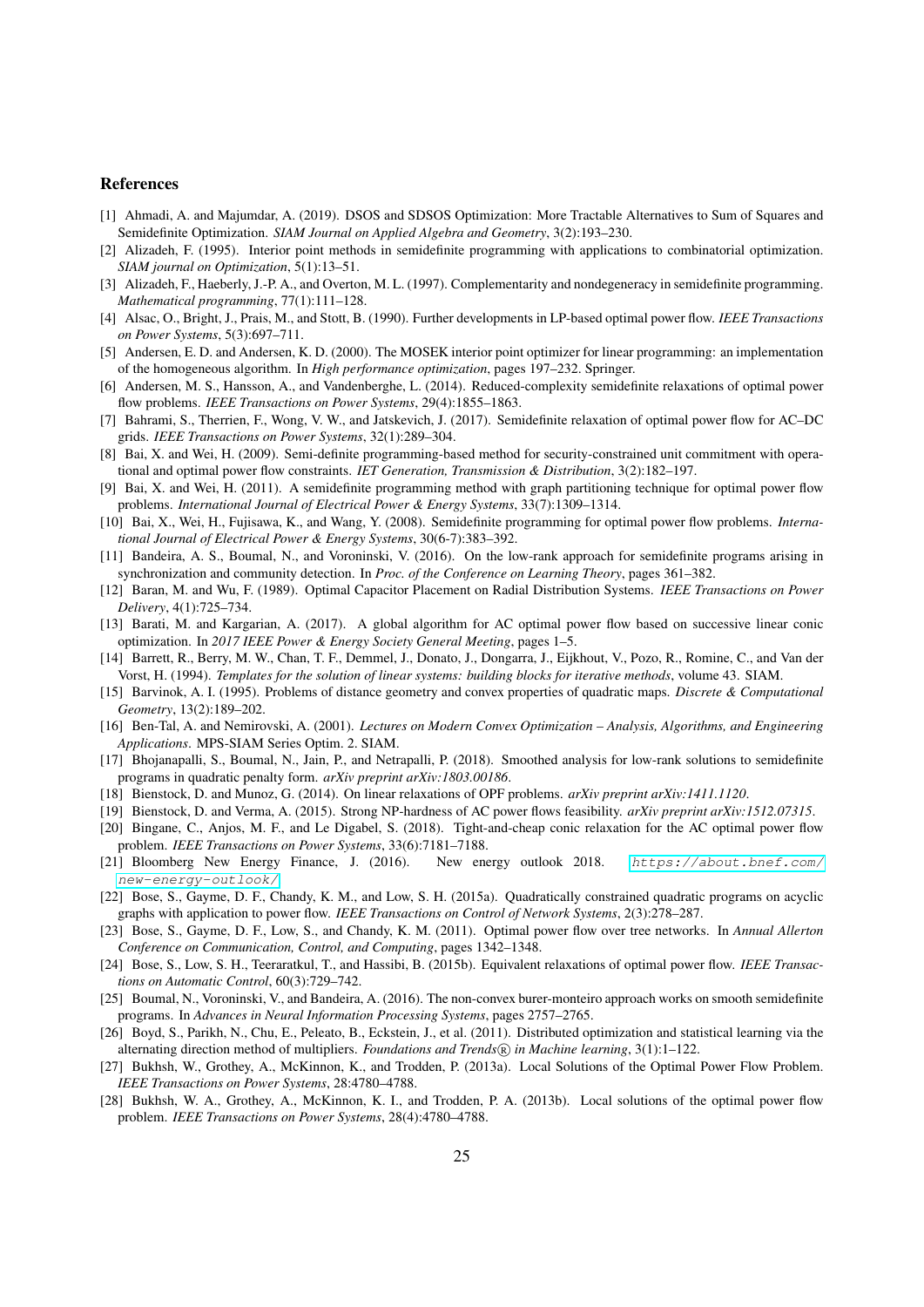- <span id="page-25-26"></span>[29] Burer, S. and Monteiro, R. D. (2003). A nonlinear programming algorithm for solving semidefinite programs via low-rank factorization. *Mathematical Programming*, 95(2):329–357.
- <span id="page-25-16"></span>[30] Bynum, M., Castillo, A., Watson, J.-P., and Laird, C. D. (2019). Tightening McCormick relaxations toward global solution of the ACOPF problem. *IEEE Transactions on Power Systems*, 34(1):814–817.
- <span id="page-25-2"></span>[31] Cain, M. B., O'Neil, R. P., and Castillo, A. (2012). History of Optimal Power Flow and Formulations (OPF Paper 1). Technical report, US Federal Energy Regulatory Commission.
- <span id="page-25-3"></span>[32] Capitanescu, F. (2016). Critical review of recent advances and further developments needed in AC optimal power flow. *Electric Power Systems Research*, 136:57–68.
- <span id="page-25-4"></span>[33] Capitanescu, F., Ramos, J. M., Panciatici, P., Kirschen, D., Marcolini, A. M., Platbrood, L., and Wehenkel, L. (2011). State-of-the-art, challenges, and future trends in security constrained optimal power flow. *Electric Power Systems Research*, 81(8):1731–1741.
- <span id="page-25-1"></span>[34] Carpentier, M. (1962). Contribution à l'Étude du Dispatching Économique. *Bull. de la Soc. Fran. des Élec.*, 8:431–447.
- <span id="page-25-10"></span>[35] Castillo, A., Laird, C., Silva-Monroy, C. A., Watson, J.-P., and ONeill, R. P. (2016a). The unit commitment problem with AC optimal power flow constraints. *IEEE Transactions on Power Systems*, 31(6):4853–4866.
- <span id="page-25-12"></span>[36] Castillo, A., Lipka, P., Watson, J.-P., Oren, S. S., and O'Neill, R. P. (2016b). A successive linear programming approach to solving the IV-ACOPF. *IEEE Transactions on Power Systems*, 31(4):2752–2763.
- <span id="page-25-14"></span>[37] Castillo, A. and O'Neill, R. (2013a). Computational Performance of Solution Techniques Applied to the ACOPF (OPF Paper 5). Technical report, US FERC.
- <span id="page-25-18"></span>[38] Castillo, A. and O'Neill, R. (2013b). Survey of Approaches to Solving the ACOPF (OPF Paper 4). Technical report, US Federal Energy Regulatory Commission.
- <span id="page-25-23"></span>[39] Chen, C., Atamtürk, A., and Oren, S. S. (2016). Bound tightening for the alternating current optimal power flow problem. *IEEE Transactions on Power Systems*, 31(5):3729–3736.
- <span id="page-25-15"></span>[40] Coffrin, C., Hijazi, H. L., and Van Hentenryck, P. (2015). DistFlow extensions for AC transmission systems. *arXiv preprint arXiv:1506.04773*.
- <span id="page-25-17"></span>[41] Coffrin, C., Hijazi, H. L., and Van Hentenryck, P. (2016). The QC relaxation: A theoretical and computational study on optimal power flow. *IEEE Transactions on Power Systems*, 31(4):3008–3018.
- <span id="page-25-22"></span>[42] Coffrin, C., Hijazi, H. L., and Van Hentenryck, P. (2017). Strengthening the SDP relaxation of AC power flows with convex envelopes, bound tightening, and valid inequalities. *IEEE Transactions on Power Systems*, 32(5):3549–3558.
- <span id="page-25-11"></span>[43] Coffrin, C. and Van Hentenryck, P. (2014). A linear-programming approximation of AC power flows. *INFORMS Journal on Computing*, 26(4):718–734.
- <span id="page-25-27"></span>[44] Conn, A. R., Gould, N. I., and Toint, P. (1991). A globally convergent augmented lagrangian algorithm for optimization with general constraints and simple bounds. *SIAM Journal on Numerical Analysis*, 28(2):545–572.
- <span id="page-25-9"></span>[45] Cui, B. and Sun, X. A. (2018). A new voltage stability-constrained optimal power-flow model: Sufficient condition, SOCP representation, and relaxation. *IEEE Transactions on Power Systems*, 33(5):5092–5102.
- <span id="page-25-8"></span>[46] DallAnese, E., Baker, K., and Summers, T. (2017). Chance-constrained AC optimal power flow for distribution systems with renewables. *IEEE Transactions on Power Systems*, 32(5):3427–3438.
- <span id="page-25-7"></span>[47] Dall'Anese, E., Zhu, H., and Giannakis, G. B. (2013). Distributed optimal power flow for smart microgrids. *IEEE Transactions on Smart Grid*, 3(4):1464–1475.
- <span id="page-25-25"></span>[48] D'Angelo, J. and Putinar, M. (2008). Polynomial Optimization on Odd-Dimensional Spheres. In *Emerging Applications of Algebraic Geometry*. Springer New York.
- <span id="page-25-6"></span>[49] Dörfler, F., Simpson-Porco, J. W., and Bullo, F. (2016). Breaking the hierarchy: Distributed control and economic optimality in microgrids. *IEEE Transactions on Control of Network Systems*, 3(3):241–253.
- <span id="page-25-0"></span>[50] Douglas, J. and Rachford, H. H. (1956). On the numerical solution of heat conduction problems in two and three space variables. *Transactions of the American Mathematical Society*, pages 421–439.
- <span id="page-25-5"></span>[51] Dvorkin, Y., Henneaux, P., Kirschen, D. S., and Pandzic, H. (2018). Optimizing primary response in preventive securityconstrained optimal power flow. *IEEE Systems Journal*, 12(1):414–423.
- <span id="page-25-13"></span>[52] Eldridge, B., ONeill, R., and Castillo, A. (2018). An improved method for the DCOPF with losses. *IEEE Transactions on Power Systems*, 33(4):3779–3788.
- <span id="page-25-24"></span>[53] Esposito, A. G. and Ramos, E. R. (1999). Reliable load flow technique for radial distribution networks. *IEEE Transactions on Power Systems*, 14(3):1063–1069.
- <span id="page-25-19"></span>[54] Farivar, M., Clarke, C. R., Low, S. H., and Chandy, K. M. (2011). Inverter var control for distribution systems with renewables. In *2011 IEEE international conference on smart grid communications (SmartGridComm)*, pages 457–462.
- <span id="page-25-20"></span>[55] Farivar, M. and Low, S. H. (2013a). Branch flow model: Relaxations and convexification – Part I. *IEEE Transactions on Power Systems*, 28(3):2554–2564.
- <span id="page-25-21"></span>[56] Farivar, M. and Low, S. H. (2013b). Branch flow model: Relaxations and convexification – Part II. *IEEE Transactions on Power Systems*, 28(3):2565–2572.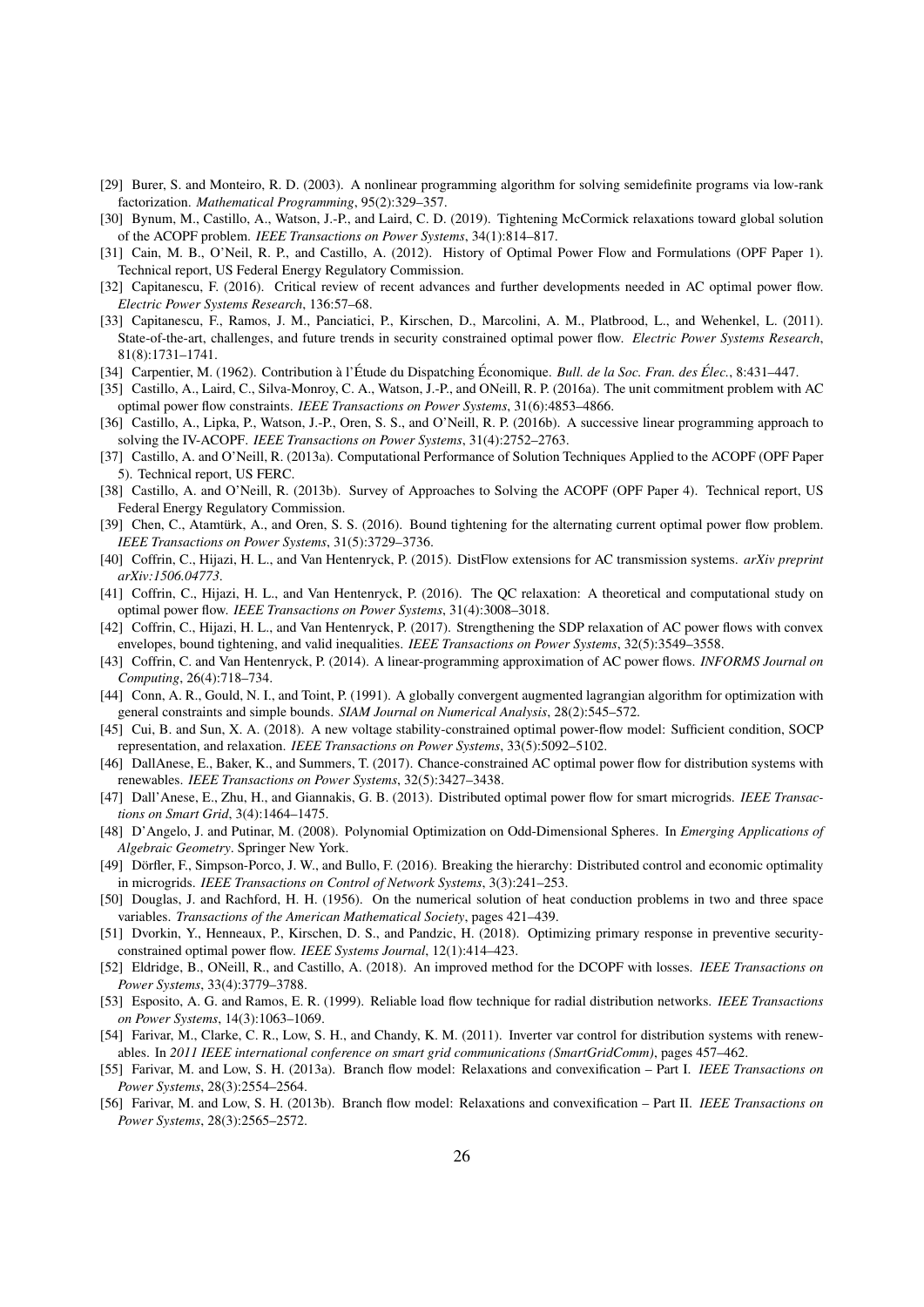- <span id="page-26-2"></span>[57] Fattahi, S., Ashraphijuo, M., Lavaei, J., and Atamtürk, A. (2017). Conic relaxations of the unit commitment problem. *Energy*, 134:1079–1095.
- <span id="page-26-4"></span>[58] Fisher, E. B., O'Neill, R. P., and Ferris, M. C. (2008). Optimal transmission switching. *IEEE Transactions on Power Systems*, 23(3):1346–1355.
- <span id="page-26-23"></span>[59] Fukuda, M., Kojima, M., Murota, K., and Nakata, K. (2001). Exploiting sparsity in semidefinite programming via matrix completion i: General framework. *SIAM Journal on Optimization*, 11(3):647–674.
- <span id="page-26-21"></span>[60] Gabay, D. and Mercier, B. (1976). A dual algorithm for the solution of non linear variational problems via finite element approximation. *Computers & Mathematics with Applications*, pages 17–40.
- <span id="page-26-17"></span>[61] Gan, L., Li, N., Topcu, U., and Low, S. (2012). On the exactness of convex relaxation for optimal power flow in tree networks. In *IEEE Conference on Decision and Control*, pages 465–471.
- <span id="page-26-18"></span>[62] Gan, L., Li, N., Topcu, U., and Low, S. H. (2013). Optimal power flow in tree networks. In *IEEE Conference on Decision and Control*, pages 2313–2318.
- <span id="page-26-7"></span>[63] Gan, L., Li, N., Topcu, U., and Low, S. H. (2015). Exact convex relaxation of optimal power flow in radial networks. *IEEE Transactions on Automatic Control*, 60(1):72–87.
- <span id="page-26-11"></span>[64] Gan, L. and Low, S. H. (2014). Optimal power flow in direct current networks. *IEEE Transactions on Power Systems*, 29(6):2892–2904.
- <span id="page-26-26"></span>[65] George, A. and Liu, J. W. (1981). *Computer solution of large sparse positive definite*. Prentice Hall Professional Technical Reference.
- <span id="page-26-8"></span>[66] Ghaddar, B., Marecek, J., and Mevissen, M. (2016). Optimal power flow as a polynomial optimization problem. *IEEE Transactions on Power Systems*, 31(1):539–546.
- <span id="page-26-22"></span>[67] Glowinski, R. and Marroco, A. (1975). Sur l'approximation, par éléments finis d'ordre un, et la résolution, par pénalisationdualité d'une classe de problèmes de dirichlet non linéaires. Revue française d'automatique, informatique, recherche *operationnelle. Analyse num ´ erique ´* , 9(R2):41–76.
- <span id="page-26-13"></span>[68] Gopalakrishnan, A., Raghunathan, A. U., Nikovski, D., and Biegler, L. T. (2011). Global optimization of optimal power flow using a branch & bound algorithm. In *Annual Allerton Conference on Communication, Control, and Computing*.
- <span id="page-26-14"></span>[69] Guo, J., Hug, G., and Tonguz, O. K. (2017). A case for nonconvex distributed optimization in large-scale power systems. *IEEE Transactions on Power Systems*, 32(5):3842–3851.
- <span id="page-26-0"></span>[70] Guo, Y., Baker, K., Dall'Anese, E., Hu, Z., and Summers, T. (2018a). Data-based distributionally robust stochastic optimal power flow, Part I: Methodologies. *IEEE Transactions on Power Systems*, pages 1483 –1492.
- <span id="page-26-1"></span>[71] Guo, Y., Baker, K., Dall'Anese, E., Hu, Z., and Summers, T. (2018b). Data-based distributionally robust stochastic optimal power flow, Part II: Case studies. *IEEE Transactions on Power Systems*, pages 1493–1503.
- <span id="page-26-25"></span>[72] He, B. and Yuan, X. (2012). On the O(1/n) convergence rate of the Douglas–Rachford alternating direction method. *SIAM Journal on Numerical Analysis*, 50(2):700–709.
- <span id="page-26-5"></span>[73] Hedman, K. W., O'Neill, R. P., Fisher, E. B., and Oren, S. S. (2008). Optimal transmission switching–sensitivity analysis and extensions. *IEEE Transactions on Power Systems*, 23(3):1469–1479.
- <span id="page-26-3"></span>[74] Hedman, K. W., O'Neill, R. P., Fisher, E. B., and Oren, S. S. (2009). Optimal transmission switching with contingency analysis. *IEEE Transactions on Power Systems*, 24(3):1577–1586.
- <span id="page-26-27"></span>[75] Helmberg, C., Rendl, F., Vanderbei, R. J., and Wolkowicz, H. (1996). An interior-point method for semidefinite programming. *SIAM Journal on Optimization*, 6(2):342–361.
- <span id="page-26-19"></span>[76] Hijazi, H., Coffrin, C., and Van Hentenryck, P. (2016). Polynomial SDP cuts for optimal power flow. In *Power Systems Computation Conference (PSCC)*, pages 1–7.
- <span id="page-26-12"></span>[77] Huang, S., Wu, Q., Wang, J., and Zhao, H. (2017). A sufficient condition on convex relaxation of AC optimal power flow in distribution networks. *IEEE Transactions on Power Systems*, 32(2):1359–1368.
- <span id="page-26-6"></span>[78] Jabr, R. (2006a). Radial Distribution Load Flow using Conic Programming. *IEEE Transactions on Power Systems*, 21:1458– 1459.
- <span id="page-26-15"></span>[79] Jabr, R. (2008). Optimal power flow using an extended conic quadratic formulation. *IEEE Transactions on Power Systems*, 3(23):1000–1008.
- <span id="page-26-9"></span>[80] Jabr, R. (2012). Exploiting Sparsity in SDP Relaxations of the OPF Problem. *IEEE Transactions on Power Systems*, 27(2):1138–1139.
- <span id="page-26-16"></span>[81] Jabr, R. A. (2006b). Radial distribution load flow using conic programming. *IEEE Transactions on Power Systems*, 21(3):1458–1459.
- <span id="page-26-10"></span>[82] Jabr, R. A. and Džafić, I. (2016). A compensation-based conic OPF for weakly meshed networks. *IEEE Transactions on Power Systems*, 31(5):4167–4168.
- <span id="page-26-20"></span>[83] Josz, C. (2017). Counterexample to Global Convergence of DSOS and SDSOS hierarchies. [https://arxiv.org/pdf/](https://arxiv.org/pdf/1707.02964.pdf) [1707.02964.pdf](https://arxiv.org/pdf/1707.02964.pdf).
- <span id="page-26-24"></span>[84] Josz, C., Fliscounakis, S., Maeght, J., and Panciatici, P. (2016). AC Power Flow Data in MATPOWER and QCQP format: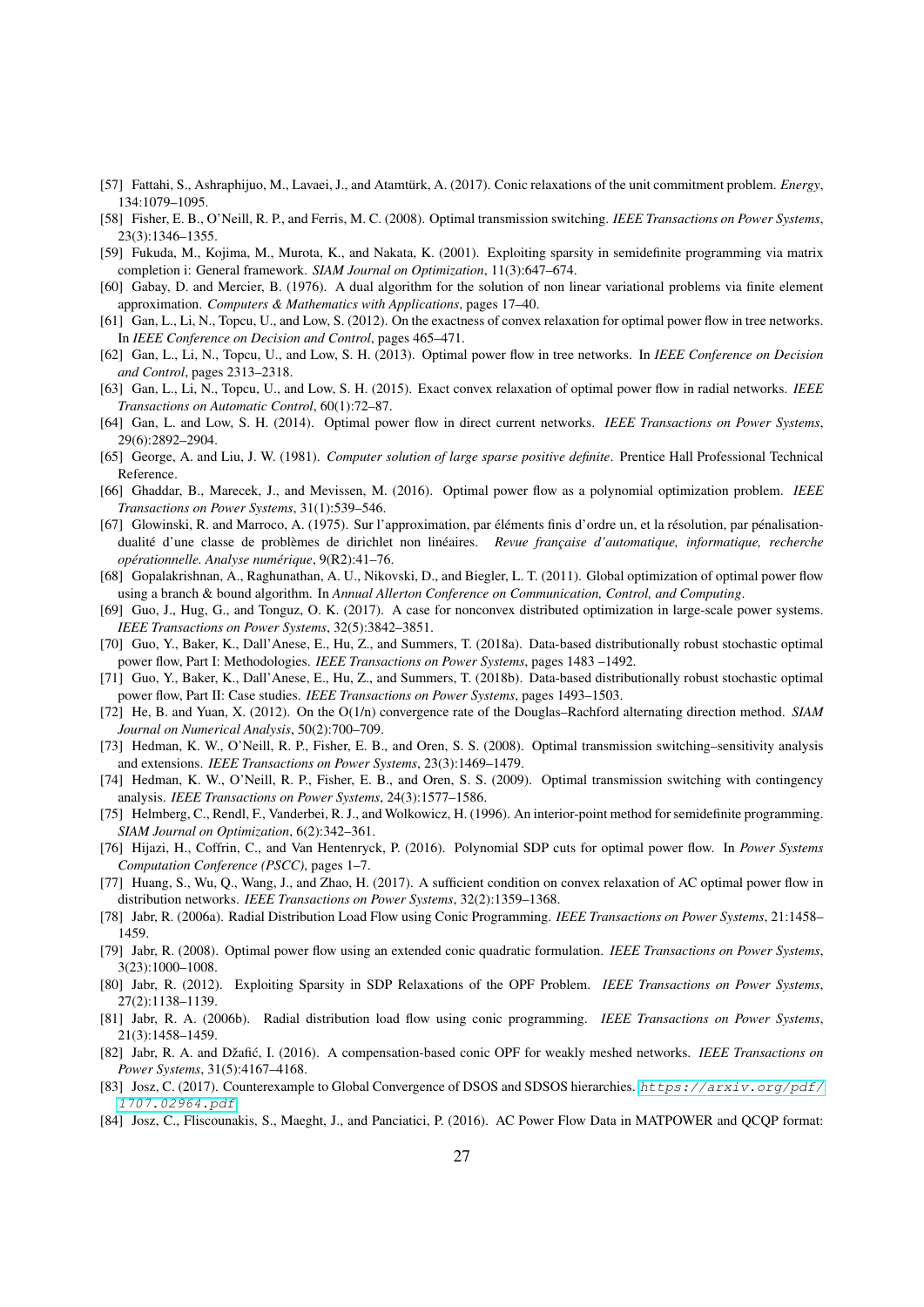iTesla, RTE Snapshots, and PEGASE. <https://arxiv.org/abs/1603.01533>.

<span id="page-27-20"></span><span id="page-27-10"></span>[85] Josz, C. and Henrion, D. (2015). Strong Duality in Lasserre's Hierarchy for Polynomial Optimization. *Springer Optim. Lett.* [86] Josz, C., Maeght, J., Panciatici, P., and Gilbert, J. (2015). Application of the Moment-SOS Approach to Global Optimization of the OPF Problem. *IEEE Transactions on Power Systems*, 30(1):463–470.

- <span id="page-27-21"></span>[87] Josz, C. and Molzahn, D. K. (2018). Lasserre hiearchy for large scale polynomial optimization in real and complex variables. *SIAM Journal on Optimization*, pages 1017–1048.
- <span id="page-27-28"></span>[88] Josz, C., Molzahn, D. K., Tacchi, M., and Sojoudi, S. (2019). Transient stability analysis of power systems via occupation measures. *ISGT conference, Washington D.C.*, pages 1–6.
- <span id="page-27-27"></span>[89] Journée, M., Bach, F., Absil, P.-A., and Sepulchre, R. (2010). Low-rank optimization on the cone of positive semidefinite matrices. *SIAM Journal on Optimization*, 20(5):2327–2351.
- <span id="page-27-2"></span>[90] Karmarkar, N. (1984). A new polynomial-time algorithm for linear programming. In *Proc. of the annual ACM Symposium on Theory of Computing*, pages 302–311. ACM.
- <span id="page-27-13"></span>[91] Kekatos, V. and Giannakis, G. B. (2013). Distributed robust power system state estimation. *IEEE Transactions on Power Systems*, 28(2):1617–1626.
- <span id="page-27-19"></span>[92] Kheirandishfard, M., Zohrizadeh, F., and Madani, R. (2018). Convex relaxation of bilinear matrix inequalities Part I: Theoretical results. In *IEEE Conference on Decision and Control*.
- <span id="page-27-26"></span>[93] Kim, S., Kojima, M., Mevissen, M., and Yamashita, M. (2011). Exploiting sparsity in linear and nonlinear matrix inequalities via positive semidefinite matrix completion. *Mathematical programming*, 129(1):33–68.
- <span id="page-27-9"></span>[94] Kocuk, B., Dey, S. S., and Sun, X. A. (2016a). Inexactness of SDP relaxation and valid inequalities for optimal power flow. *IEEE Transactions on Power Systems*, 31(1):642–651.
- <span id="page-27-11"></span>[95] Kocuk, B., Dey, S. S., and Sun, X. A. (2016b). Strong SOCP relaxations for the optimal power flow problem. *Operations Research*, 64(6):1177–1196.
- <span id="page-27-12"></span>[96] Kocuk, B., Dey, S. S., and Sun, X. A. (2017). New formulation and strong MISOCP relaxations for AC optimal transmission switching problem. *IEEE Transactions on Power Systems*, 32(6):4161–4170.
- <span id="page-27-14"></span>[97] Kocuk, B., Dey, S. S., and Sun, X. A. (2018). Matrix minor reformulation and SOCP-based spatial branch-and-cut method for the AC optimal power flow problem. *Mathematical Programming*, pages 557–596.
- <span id="page-27-23"></span>[98] Kočvara, M. and Stingl, M. (2003). Pennon: A code for convex nonlinear and semidefinite programming. *Optimization methods and software*, 18(3):317–333.
- <span id="page-27-25"></span>[99] Kojima, M., Megiddo, N., Noma, T., and Yoshise, A. (1991). *A unified approach to interior point algorithms for linear complementarity problems*, volume 538. Springer Science & Business Media.
- <span id="page-27-24"></span>[100] Kojima, M., Mizuno, S., and Yoshise, A. (1989). A primal-dual interior point algorithm for linear programming. In *Progress in Mathematical Programming*, pages 29–47. Springer.
- <span id="page-27-22"></span>[101] Kuang, X., Ghaddar, B., Naoum-Sawaya, J., and Zuluaga, F. (2018). Alternative SDP and SOCP approximations for polynomial optimization. *EURO Journal on Computational Optimization*, pages 1–23.
- <span id="page-27-8"></span>[102] Kuang, X., Ghaddar, B., Naoum-Sawaya, J., and Zuluaga, L. F. (2017). Alternative LP and SOCP Hierarchies for ACOPF Problems. *IEEE TPS*, 32:2828–2836.
- <span id="page-27-6"></span>[103] LaCommare, K. H. and Eto, J. H. (1956). Cost of power interruptions to electricity consumers in the united states (u.s.). *Energy: The international Journal*.
- <span id="page-27-5"></span>[104] Lam, A. Y., Zhang, B., and David, N. T. (2012). Distributed algorithms for optimal power flow problem. In *Conference on Decision and Control*, pages 430–437.
- <span id="page-27-0"></span>[105] Lasserre, J. B. (2000). Optimisation Globale et Theorie des Moments. ´ *C. R. Acad. Sci. Paris, Serie I ´* , 331:929–934.
- <span id="page-27-1"></span>[106] Lasserre, J. B. (2001). Global Optimization with Polynomials and the Problem of Moments. *SIAM Journal on Optimization*, 11:796–817.
- <span id="page-27-18"></span>[107] Lasserre, J. B. (2009). *Moments, positive polynomials and their applications*, volume 1. World Scientific.
- <span id="page-27-15"></span>[108] Lavaei, J. and Low, S. (2010a). Convexification of optimal power flow problem. In *Annual Allerton Conference on Communication, Control, and Computing*.
- <span id="page-27-16"></span>[109] Lavaei, J. and Low, S. (2010b). Relationship between power loss and network topology in power systems. In *IEEE Conference on Decision and Control*.
- <span id="page-27-3"></span>[110] Lavaei, J. and Low, S. (2012). Zero Duality Gap in Optimal Power Flow Problem. *IEEE Transactions on Power Systems*, 27(1):92–107.
- <span id="page-27-17"></span>[111] Lavaei, J., Tse, D., and Zhang, B. (2014). Geometry of power flows and optimization in distribution networks. *IEEE Transactions on Power Systems*, 29(2):572–583.
- <span id="page-27-7"></span>[112] Lee, D., Nguyen, H. D., Dvijotham, K., and Turitsyn, K. (2018). Convex restriction of power flow feasibility set. *arXiv preprint arXiv:1803.00818*.
- <span id="page-27-4"></span>[113] Lehmann, K., Grastien, A., and Van Hentenryck, P. (2016). AC-feasibility on tree networks is NP-hard. *IEEE Transactions on Power Systems*, 31(1):798–801.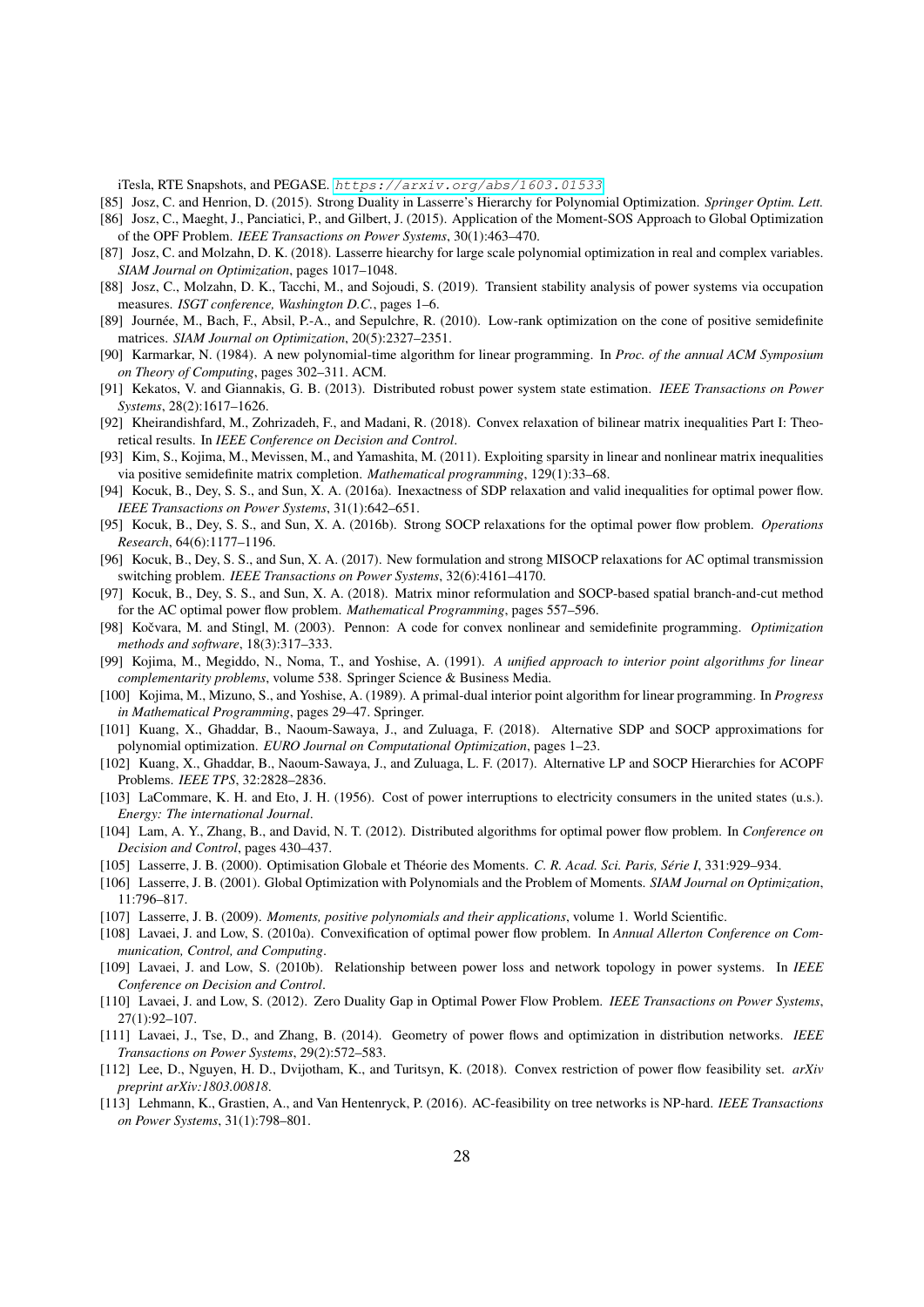- <span id="page-28-12"></span>[114] Lesieutre, B., Molzahn, D., Borden, A., and DeMarco, C. (2011). Examining the Limits of the Application of Semidefinite Programming to Power Flow Problems. In *Annual Allerton Conference on Communication, Control, and Computing*, pages 28–30.
- <span id="page-28-16"></span>[115] Li, J., Liu, F., Wang, Z., Low, S. H., and Mei, S. (2018). Optimal power flow in stand-alone DC microgrids. *IEEE Transactions on Power Systems*, 33(5):5496–5506.
- <span id="page-28-20"></span>[116] Li, N., Chen, L., and Low, S. H. (2012). Exact convex relaxation of OPF for radial networks using branch flow model. In *IEEE SmartGridComm*, pages 7–12.
- <span id="page-28-6"></span>[117] Li, Q. and Vittal, V. (2017). Non-iterative enhanced SDP relaxations for optimal scheduling of distributed energy storage in distribution systems. *IEEE Transactions on Power Systems*, 32(3):1721–1732.
- <span id="page-28-19"></span>[118] Liberti, L. (2008). Introduction to global optimization. *Ecole Polytechnique*.
- <span id="page-28-9"></span>[119] Lin, J., Li, V. O., Leung, K.-C., and Lam, A. Y. (2017). Optimal power flow with power flow routers. *IEEE Transactions on Power Systems*, 32(1):531–543.
- <span id="page-28-8"></span>[120] Lipka, P., Oren, S. S., ONeill, R. P., and Castillo, A. (2017). Running a more complete market with the SLP-IV-ACOPF. *IEEE Transactions on Power Systems*, 32(2):1139–1148.
- <span id="page-28-15"></span>[121] Liu, J., Bynum, M., Castillo, A., Watson, J.-P., and Laird, C. D. (2018). A multitree approach for global solution of ACOPF problems using piecewise outer approximations. *Computers & Chemical Engineering*, 114:145–157.
- <span id="page-28-28"></span>[122] Liu, J., Liddell, A. C., Mareček, J., and Takáč, M. (2017). Hybrid methods in solving alternating-current optimal power flows. *IEEE Transactions on Smart Grid*, 8(6):2988–2998.
- <span id="page-28-4"></span>[123] Louca, R. and Bitar, E. (2018). Robust AC optimal power flow. *IEEE Transactions on Power Systems*, pages 1669–1681.
- <span id="page-28-13"></span>[124] Louca, R., Seiler, P., and Bitar, E. (2014). Nondegeneracy and inexactness of semidefinite relaxations of optimal power flow. *arXiv preprint arXiv:1411.4663*.
- <span id="page-28-0"></span>[125] Lovasz and Schrijver (1991). Cones of Matrices and Set-Functions and 01 Optimization. *SIAM J. Optim.*, 1:166–190.
- <span id="page-28-1"></span>[126] Low, S. H. (2014a). Convex relaxation of optimal power flow Part I: Formulations and equivalence. *IEEE Transactions on Control of Network Systems*, 1(1):15–27.
- <span id="page-28-2"></span>[127] Low, S. H. (2014b). Convex relaxation of optimal power flow Part II: Exactness. *IEEE Transactions on Control of Network Systems*, 1(2):177–189.
- <span id="page-28-3"></span>[128] Madani, R., Ashraphijuo, M., and Lavaei, J. (2016). Promises of conic relaxation for contingency-constrained optimal power flow problem. *IEEE Transactions on Power Systems*, 31(2):1297–1307.
- <span id="page-28-7"></span>[129] Madani, R., Atamturk, A., and Davoudi, A. (2017a). A scalable semidefinite relaxation approach to grid scheduling. *arXiv preprint arXiv:1707.03541*.
- <span id="page-28-26"></span>[130] Madani, R., Kalbat, A., and Lavaei, J. (2015a). ADMM for sparse semidefinite programming with applications to optimal power flow problem. In *IEEE Conference on Decision and Control*, pages 5932–5939.
- <span id="page-28-25"></span>[131] Madani, R., Kalbat, A., and Lavaei, J. (2018). A low-complexity parallelizable numerical algorithm for sparse semidefinite programming. *IEEE Transactions on Control of Network Systems*, pages 1898 – 1909.
- <span id="page-28-17"></span>[132] Madani, R., Lavaei, J., and Baldick, R. (2019). Convexification of power flow equations in the presence of noisy measurements. *IEEE Transactions on Automatic Control*.
- <span id="page-28-18"></span>[133] Madani, R., Lavaei, J., Baldick, R., and Atamtürk, A. (2017b). Power system state estimation and bad data detection by means of conic relaxation. In *Proceedings of the 50th Hawaii International Conference on System Sciences*.
- <span id="page-28-14"></span>[134] Madani, R., Sojoudi, S., and Lavaei, J. (2015b). Convex Relaxation for Optimal Power Flow Problem: Mesh Networks. *IEEE Transactions on Power Systems*, 30(1):199–211.
- <span id="page-28-23"></span>[135] Majumdar, A., Ahmadi, A. A., and Tedrake, R. (2014). Control and verification of high-dimensional systems with DSOS and SDSOS programming. In *IEEE Conference on Decision and Control*, pages 394–401.
- <span id="page-28-24"></span>[136] Malick, J., Povh, J., Rendl, F., and Wiegele, A. (2009). Regularization methods for semidefinite programming. *SIAM Journal on Optimization*, 20(1):336–356.
- <span id="page-28-27"></span>[137] Mareček, J. and Takáč, M. (2017). A low-rank coordinate-descent algorithm for semidefinite programming relaxations of optimal power flow. *Optimization Methods and Software*, 32(4):849–871.
- <span id="page-28-5"></span>[138] Marley, J. F., Molzahn, D. K., and Hiskens, I. A. (2017). Solving multiperiod OPF problems using an AC-QP algorithm initialized with an SOCP relaxation. *IEEE Transactions on Power Systems*, 32(5):3538–3548.
- <span id="page-28-21"></span>[139] Marshall, M. (2006). Representation of non-negative polynomials with finitely many zeros. *Annales de la Faculte des Sciences Toulouse*, 15:599–609.
- <span id="page-28-22"></span>[140] Marshall, M. (2009). Representation of non-negative polynomials, degree bounds and applications to optimization. *Canad. J. Math.*, 61:205–221.
- <span id="page-28-10"></span>[141] Mehta, D., Molzahn, D. K., and Turitsyn, K. (2016a). Recent advances in computational methods for the power flow equations. In *2016 American Control Conference (ACC)*, pages 1753–1765.
- <span id="page-28-11"></span>[142] Mehta, D., Nguyen, H. D., and Turitsyn, K. (2016b). Numerical polynomial homotopy continuation method to locate all the power flow solutions. *IET Generation, Transmission & Distribution*, 10(12):2972–2980.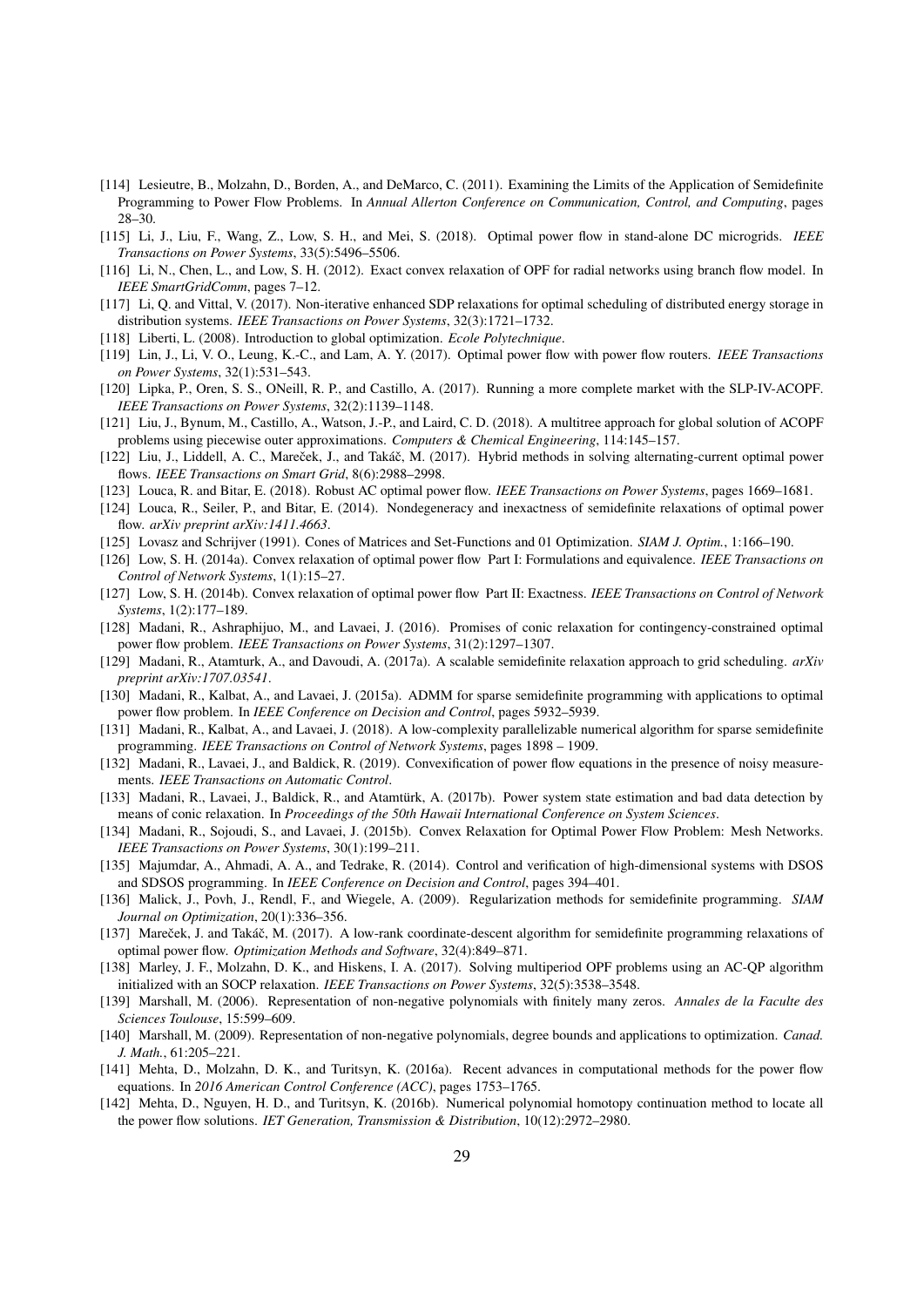- <span id="page-29-6"></span>[143] Misra, S., Molzahn, D. K., and Dvijotham, K. (2018). Optimal adaptive linearizations of the AC power flow equations. In *2018 Power Systems Computation Conference (PSCC)*, pages 1–7.
- <span id="page-29-18"></span>[144] Molzahn, D. and Hiskens, I. (2014). Moment-Based Relaxation of the Optimal Power Flow Problem. *18th Power Syst. Comput. Conf. (PSCC)*.
- <span id="page-29-19"></span>[145] Molzahn, D. and Hiskens, I. (2015a). Mixed SDP/SOCP Moment Relaxations of the Optimal Power Flow Problem. In *IEEE Eindhoven PowerTech*.
- <span id="page-29-14"></span>[146] Molzahn, D., Josz, C., Hiskens, I., and Panciatici, P. (2015). Solution of optimal power flow problems using moment relaxations augmented with objective function penalization. In *2015 54th IEEE Conference on Decision and Control (CDC)*, pages 31–38.
- <span id="page-29-15"></span>[147] Molzahn, D. K. and Hiskens, I. A. (2015b). Sparsity-exploiting moment-based relaxations of the optimal power flow problem. *IEEE Transactions on Power Systems*, 30(6):3168–3180.
- <span id="page-29-9"></span>[148] Molzahn, D. K. and Hiskens, I. A. (2016). Convex relaxations of optimal power flow problems: An illustrative example. *Transactions on Circuits and Systems I: Regular Papers*, 63(5):650–660.
- <span id="page-29-7"></span>[149] Molzahn, D. K., Hiskens, I. A., et al. (2019). A survey of relaxations and approximations of the power flow equations. *Foundations and Trends*  $\widehat{R}$  *in Electric Energy Systems, 4(1-2):1–221.*
- <span id="page-29-10"></span>[150] Molzahn, D. K., Holzer, J. T., Lesieutre, B. C., and DeMarco, C. L. (2013). Implementation of a large-scale optimal power flow solver based on semidefinite programming. *IEEE Transactions on Power Systems*, 28(4):3987–3998.
- <span id="page-29-16"></span>[151] Molzahn, D. K., Josz, C., Hiskens, I. A., and Panciatici, P. (2017). A laplacian-based approach for finding near globally optimal solutions to OPF problems. *IEEE Transactions on Power Systems*, 32(1):305–315.
- <span id="page-29-4"></span>[152] Momoh, J., Adapa, R., and El-Hawary, M. (1999a). A Review of Selected Optimal Power Flow Literature to 1993. I. Nonlinear and Quadratic Programming Approaches. *IEEE Transactions on Power Systems*, 14(1):96–104.
- <span id="page-29-5"></span>[153] Momoh, J., El-Hawary, M., and Adapa, R. (1999b). A Review of Selected Optimal Power Flow Literature to 1993. II. Newton, Linear Programming and Interior Point Methods. *IEEE Transactions on Power Systems*, 14(1):105–111.
- <span id="page-29-25"></span>[154] Nakata, K., Fujisawa, K., Fukuda, M., Kojima, M., and Murota, K. (2003). Exploiting sparsity in semidefinite programming via matrix completion ii: Implementation and numerical results. *Mathematical Programming*, 95(2):303–327.
- <span id="page-29-13"></span>[155] Natarajan, K., Shi, D., and Toh, K.-C. (2013). A penalized quadratic convex reformulation method for random quadratic unconstrained binary optimization. *Optimization Online*, 6:1–26.
- <span id="page-29-8"></span>[156] National Academies of Sciences, Engineering, and Medicine and others (2016). *Analytic Research Foundations for the Next-Generation Electric Grid*. National Academies Press.
- <span id="page-29-22"></span>[157] Nesterov, Y. (2007). Smoothing technique and its applications in semidefinite optimization. *Mathematical Programming*, 110(2):245–259.
- <span id="page-29-2"></span>[158] Nesterov, Y. and Nemirovskii, A. (1994). *Interior-point polynomial algorithms in convex programming*, volume 13. SIAM.
- <span id="page-29-23"></span>[159] Nesterov, Y. E. and Todd, M. J. (1997). Self-scaled barriers and interior-point methods for convex programming. *Mathematics of Operations research*, 22(1):1–42.
- <span id="page-29-24"></span>[160] Nesterov, Y. E. and Todd, M. J. (1998). Primal-dual interior-point methods for self-scaled cones. *SIAM Journal on optimization*, 8(2):324–364.
- <span id="page-29-11"></span>[161] Nick, M., Cherkaoui, R., Le Boudec, J.-Y., and Paolone, M. (2018). An exact convex formulation of the optimal power flow in radial distribution networks including transverse components. *IEEE Transactions on Automatic Control*, 63(3):682–697.
- <span id="page-29-17"></span>[162] Nie, J. (2014). Optimality Conditions and Finite Convergence of Lasserre's Hierarchy. *Mathematical Programming*, 146:97– 121.
- <span id="page-29-20"></span>[163] ODonoghue, B., Chu, E., Parikh, N., and Boyd, S. (2016). Conic optimization via operator splitting and homogeneous self-dual embedding. *Journal of Optimization Theory and Applications*, 169(3):1042–1068.
- <span id="page-29-3"></span>[164] Pandya, K. and Joshi, S. (2008). A Survey of Optimal Power Flow Methods. *Journal of Theoretical and Applied Information Technology*, 4:450–458.
- <span id="page-29-27"></span>[165] Park, D., Kyrillidis, A., Bhojanapalli, S., Caramanis, C., and Sanghavi, S. (2016). Provable Burer-Monteiro factorization for a class of norm-constrained matrix problems. *arXiv preprint arXiv:1606.01316*.
- <span id="page-29-0"></span>[166] Parrilo, P. (2000). *Structured Semidefinite Programs and Semialgebraic Geometry Methods in Robustness and Optimization*. PhD thesis, Cal. Inst. of Tech.
- <span id="page-29-1"></span>[167] Parrilo, P. (2003). Semidefinite Programming Relaxations for Semialgebraic Problems. *Mathematical Programming*, 96:293–320.
- <span id="page-29-26"></span>[168] Pataki, G. (1998). On the rank of extreme matrices in semidefinite programs and the multiplicity of optimal eigenvalues. *Mathematics of operations research*, 23(2):339–358.
- <span id="page-29-12"></span>[169] Phan, D. T. (2012). Lagrangian duality and branch-and-bound algorithms for optimal power flow. *Operations Research*, 60(2):275–285.
- <span id="page-29-21"></span>[170] Povh, J., Rendl, F., and Wiegele, A. (2006). A boundary point method to solve semidefinite programs. *Computing*, 78(3):277–286.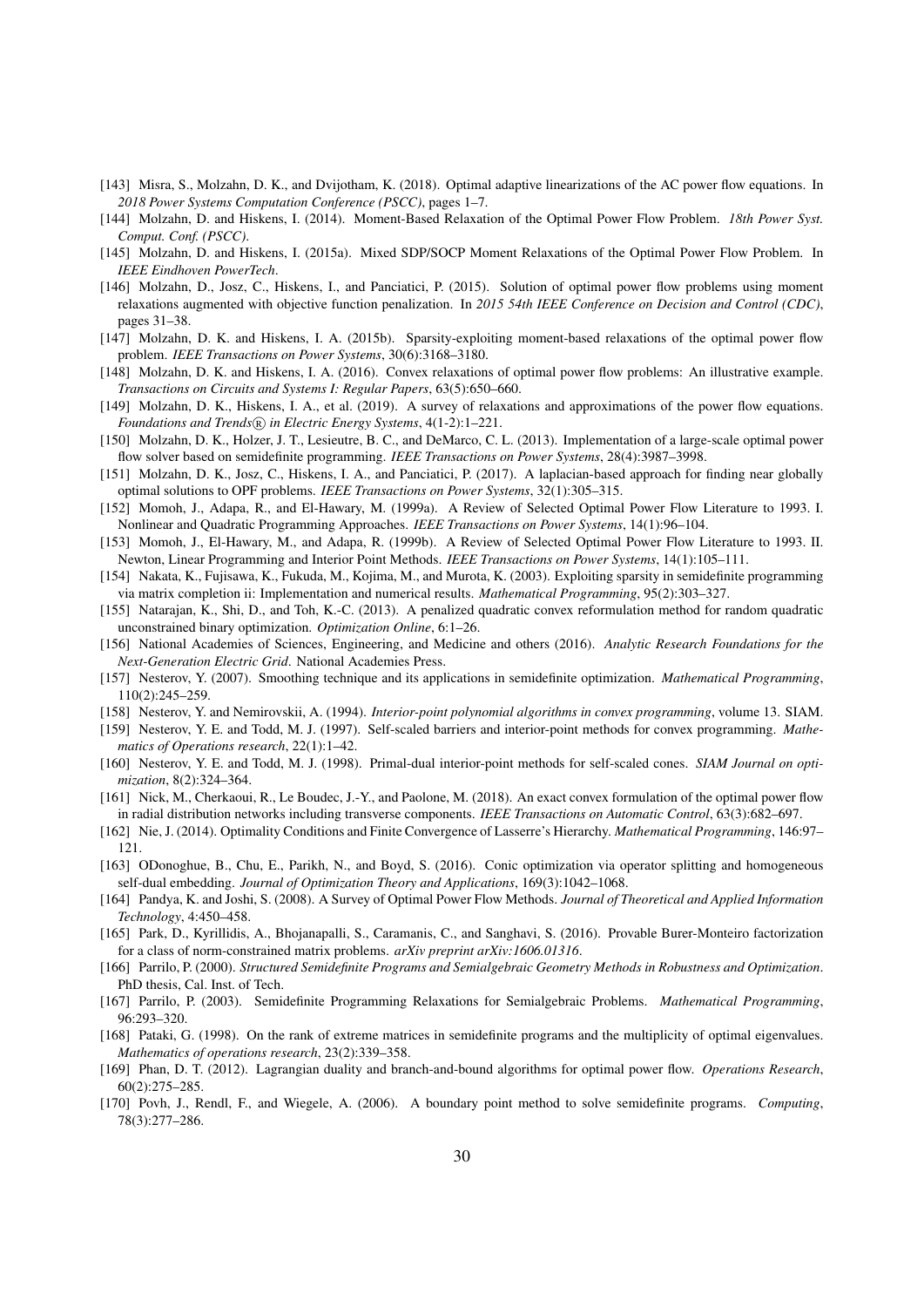- <span id="page-30-16"></span>[171] Prussing, J. (1986). The principal minor test for semidefinite matrices. *Journal of Guidance, Control, and Dynamics*, 9(1):121–122.
- <span id="page-30-18"></span>[172] Putinar, M. (1993). Positive Polynomials on Compact Semi-Algebraic Sets. *Indiana Univ. Math. J.*, 42:969–984.
- <span id="page-30-21"></span>[173] Riener, C., Theobald, T., Andrén, L. J., and Lasserre, J. B. (2013). Exploiting Symmetries in SDP-Relaxations for Polynomial Optimization. *Math. of Operations Research*, 38(1):122–141.
- <span id="page-30-23"></span>[174] Saad, Y. (2003). *Iterative methods for sparse linear systems*, volume 82. SIAM.
- <span id="page-30-19"></span>[175] Schmüdgen, K. (1991). The K-Moment Problem for Semi-Algebraic Sets. *Mathematische Annalen*, 289:203–206.
- <span id="page-30-9"></span>[176] Shchetinin, D., De Rubira, T. T., and Hug-Glanzmann, G. (2018). On the construction of linear approximations of line flow constraints for AC optimal power flow. *IEEE Transactions on Power Systems*, pages 1182 –1192.
- <span id="page-30-1"></span>[177] Sherali, H. and Adams, W. (1990). A Hierarchy of Relaxations between the Continuous and Convex Hull Representations for Zero-One Programming Problems. *SIAM J. Disc. Math.*, 3:411–430.
- <span id="page-30-0"></span>[178] Shor, N. (1987). Quadratic Optimization Problems. *Soviet Journal of Computer and System Sciences*, 25:1–11.
- <span id="page-30-8"></span>[179] Simpson-Porco, J. W. (2018). Lossy DC power flow. *IEEE Transactions on Power Systems*, 33(3):2477–2485.
- <span id="page-30-13"></span>[180] Sojoudi, S. and Lavaei, J. (2011). Network topologies guaranteeing zero duality gap for optimal power flow problem. *submitted for publication*.
- <span id="page-30-15"></span>[181] Sojoudi, S. and Lavaei, J. (2012). Physics of power networks makes hard optimization problems easy to solve. In *IEEE Power and Energy Society General Meeting*, pages 1–8.
- <span id="page-30-12"></span>[182] Sojoudi, S. and Lavaei, J. (2014). Exactness of semidefinite relaxations for nonlinear optimization problems with underlying graph structure. *SIAM Journal on Optimization*, 24(4):1746–1778.
- <span id="page-30-20"></span>[183] Stengle, G. (1974). A Nullstellensatz and a Positivstellensatz in Semialgebraic Geometry. *Mathematische Annalen*, 207:87– 97.
- <span id="page-30-10"></span>[184] Stott, B., Jardim, J., and Alsac¸, O. (2009). DC power flow revisited. *IEEE Transactions on Power Systems*, 24(3):1290– 1300.
- <span id="page-30-2"></span>[185] Sturm, J. F. (1999). Using SeDuMi 1.02, a MATLAB toolbox for optimization over symmetric cones. *Optimization methods and software*, 11(1-4):625–653.
- <span id="page-30-27"></span>[186] Sturm, J. F. (2002). Implementation of interior point methods for mixed semidefinite and second order cone optimization problems. *Optimization Methods and Software*, 17(6):1105–1154.
- <span id="page-30-17"></span>[187] Subhonmesh, B., Low, S. H., and Chandy, K. M. (2012). Equivalence of branch flow and bus injection models. In *Annual Allerton Conference on Communication, Control, and Computing*, pages 1893–1899.
- <span id="page-30-22"></span>[188] Sun, Y., Andersen, M. S., and Vandenberghe, L. (2014). Decomposition in conic optimization with partially separable structure. *SIAM Journal on Optimization*, 24(2):873–897.
- <span id="page-30-11"></span>[189] Sundar, K., Nagarajan, H., Misra, S., Lu, M., Coffrin, C., and Bent, R. (2018). Optimization-based bound tightening using a strengthened QC-relaxation of the optimal power flow problem. *arXiv preprint arXiv:1809.04565*.
- <span id="page-30-14"></span>[190] Tan, C. W., Cai, D. W., and Lou, X. (2015). Resistive network optimal power flow: Uniqueness and algorithms. *IEEE Transactions on Power Systems*, 30(1):263–273.
- <span id="page-30-7"></span>[191] Tang, Y., Dvijotham, K., and Low, S. (2017). Real-time optimal power flow. *IEEE Transactions on Smart Grid*, 8(6):2963– 2973.
- <span id="page-30-24"></span>[192] Toh, K.-C. and Kojima, M. (2002). Solving some large scale semidefinite programs via the conjugate residual method. *SIAM Journal on Optimization*, 12(3):669–691.
- <span id="page-30-3"></span>[193] Toh, K.-C., Todd, M. J., and Tütüncü, R. H. (2012). On the implementation and usage of SDPT3–a matlab software package for semidefinite-quadratic-linear programming, version 4.0. In *Handbook on semidefinite, conic and polynomial optimization*, pages 715–754. Springer.
- <span id="page-30-26"></span>[194] Tütüncü, R. H., Toh, K.-C., and Todd, M. J. (2003). Solving semidefinite-quadratic-linear programs using SDPT3. Mathe*matical programming*, 95(2):189–217.
- <span id="page-30-29"></span>[195] Vandenberghe, L., Andersen, M. S., et al. (2015). Chordal graphs and semidefinite optimization. *Foundations and Trends* <sup>R</sup> *in Optimization*, 1(4):241–433.
- <span id="page-30-25"></span>[196] Vandenberghe, L. and Boyd, S. (1995). A primaldual potential reduction method for problems involving matrix inequalities. *Mathematical programming*, 69(1-3):205–236.
- <span id="page-30-28"></span>[197] Vandenberghe, L., Boyd, S., and Wu, S.-P. (1998). Determinant maximization with linear matrix inequality constraints. *SIAM journal on matrix analysis and applications*, 19(2):499–533.
- <span id="page-30-5"></span>[198] Venzke, A. and Chatzivasileiadis, S. (2018). Convex relaxations of security constrained AC optimal power flow under uncertainty. In *2018 Power Systems Computation Conference (PSCC)*, pages 1–7.
- <span id="page-30-6"></span>[199] Venzke, A. and Chatzivasileiadis, S. (2019). Convex relaxations of probabilistic AC optimal power flow for interconnected AC and HVDC grids. *IEEE Transactions on Power Systems*, pages 1–13.
- <span id="page-30-4"></span>[200] Venzke, A., Halilbasic, L., Markovic, U., Hug, G., and Chatzivasileiadis, S. (2018). Convex relaxations of chance constrained AC optimal power flow. *IEEE Transactions on Power Systems*, 33(3):2829–2841.